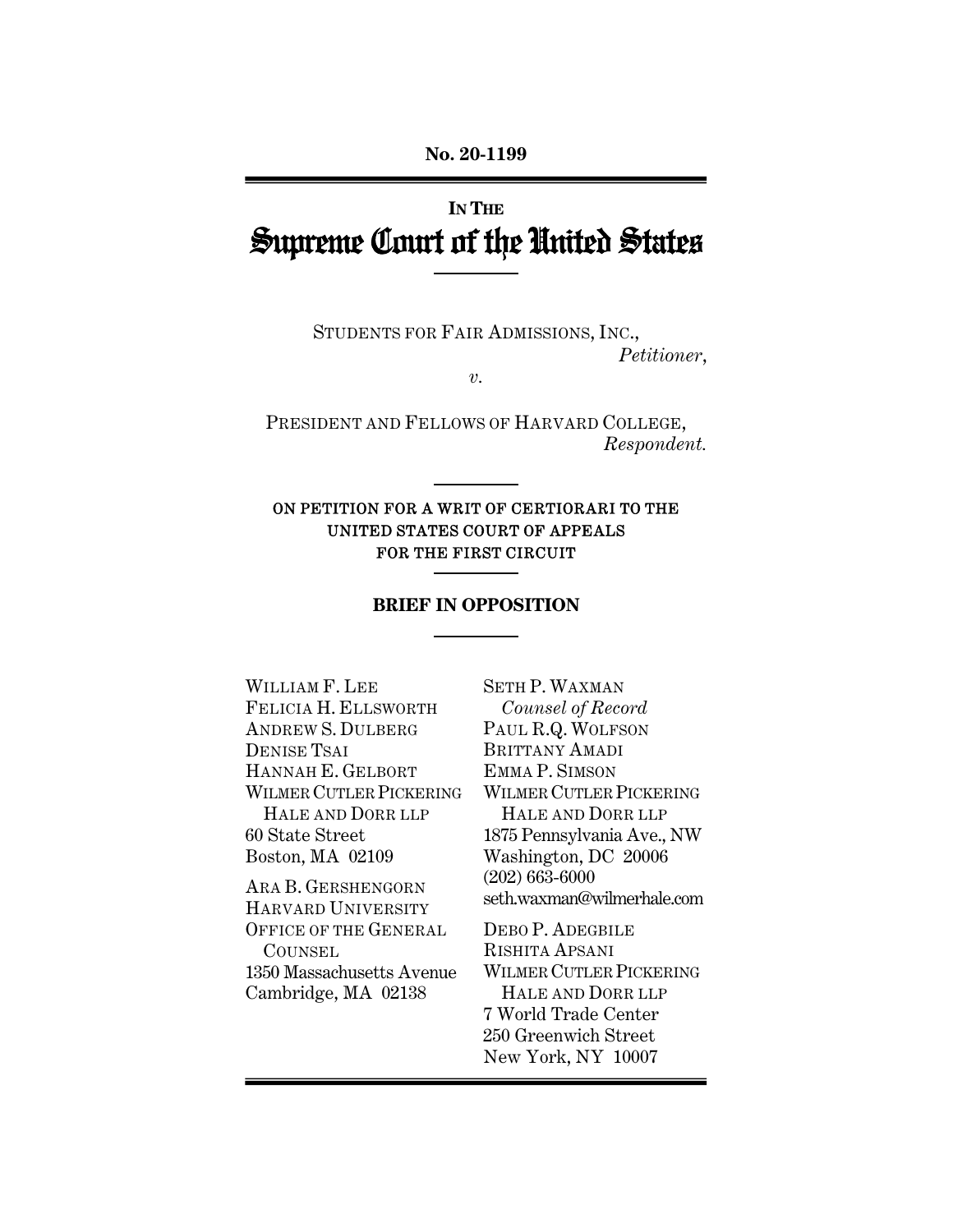#### **QUESTIONS PRESENTED**

1. Whether the district court and the court of appeals properly applied this Court's precedents in concluding, based on detailed findings of fact entered after a three-week trial, that Harvard does not engage in racial balancing, does not overemphasize race in its admissions decisions, does not currently have workable race-neutral alternatives to accomplish its educational goals, and does not discriminate against Asian-American applicants.

2. Whether the Court should overrule *Regents of University of California* v. *Bakke*, 438 U.S. 265 (1978), *Grutter* v. *Bollinger*, 539 U.S. 306 (2003), and *Fisher* v. *University of Texas at Austin*, 136 S. Ct. 2198 (2016), and interpret Title VI of the Civil Rights Act of 1964 to prohibit a private university from considering race as one factor among many in admissions.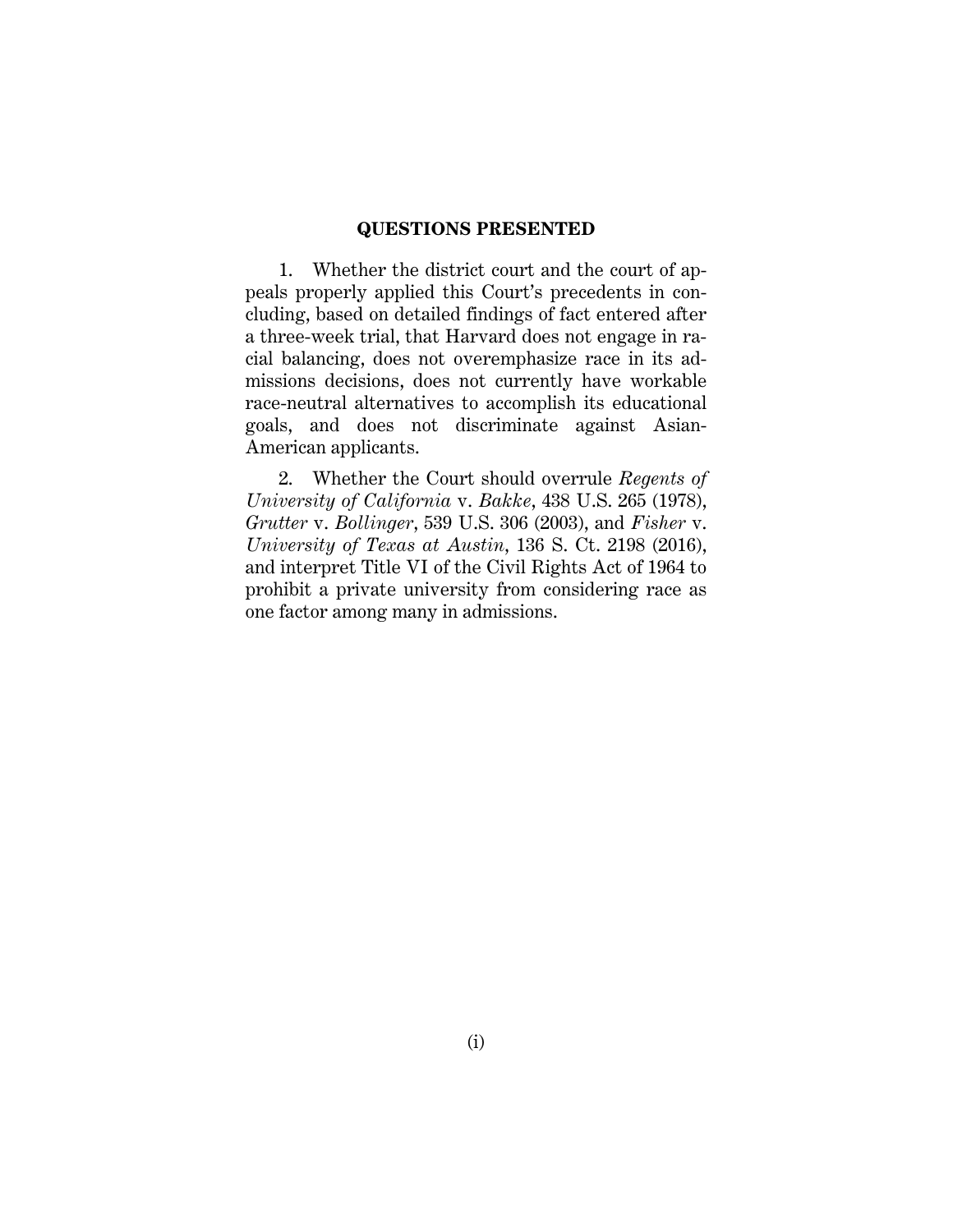## **CORPORATE DISCLOSURE STATEMENT**

Respondent President and Fellows of Harvard College is a non-profit corporation with no parent corporation, and no public company owns any interest in it.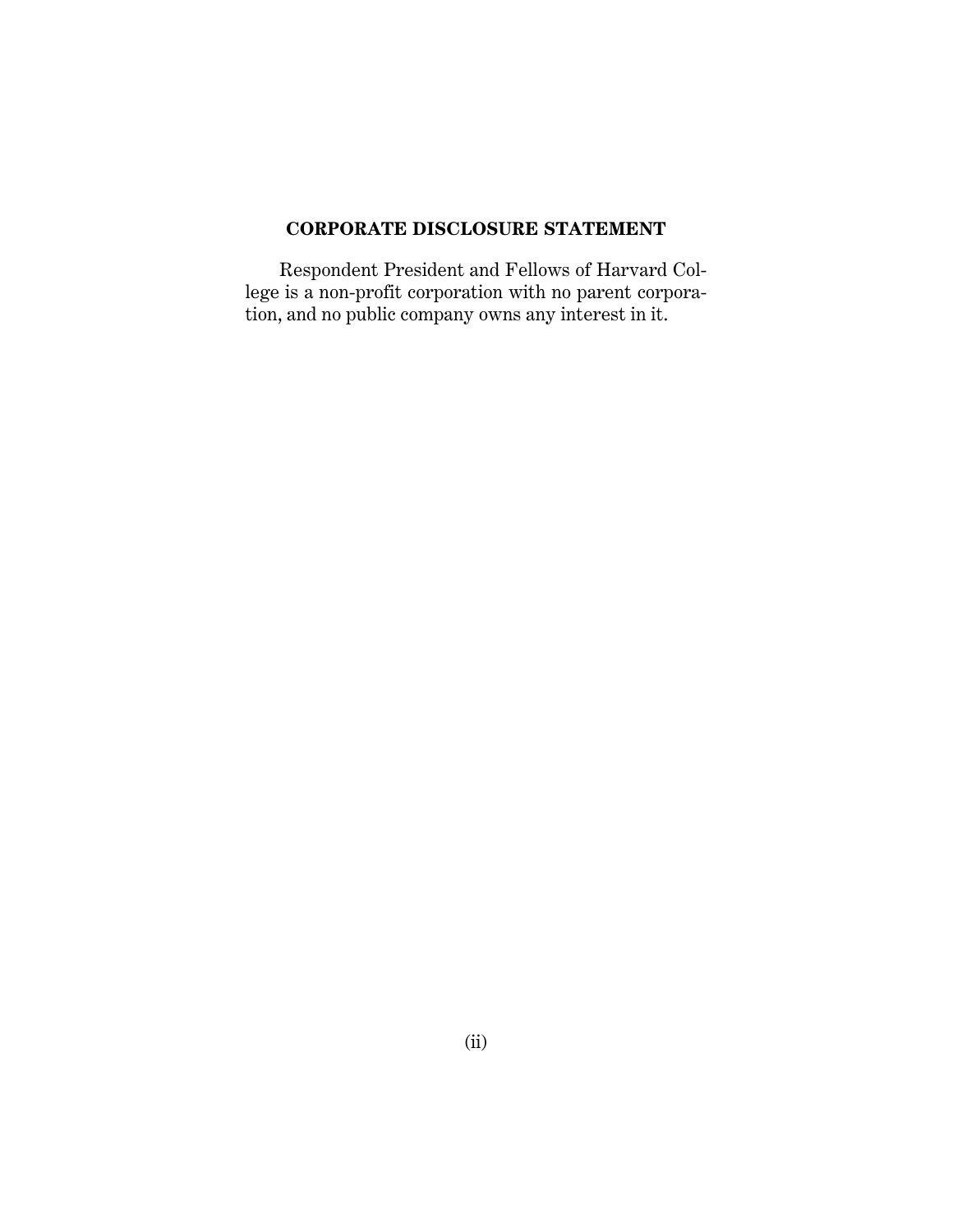# **TABLE OF CONTENTS**

|     |    |                                                                                               | Page |
|-----|----|-----------------------------------------------------------------------------------------------|------|
|     |    |                                                                                               |      |
|     |    | CORPORATE DISCLOSURE STATEMENTii                                                              |      |
|     |    |                                                                                               |      |
|     |    |                                                                                               |      |
|     |    |                                                                                               |      |
|     |    | A. Harvard's Admissions Process 3                                                             |      |
|     |    | B. Prior Consideration Of Harvard's                                                           |      |
|     |    |                                                                                               |      |
|     |    |                                                                                               |      |
| I.  |    | THE LOWER COURTS' FACT-SPECIFIC<br>APPLICATION OF THIS COURT'S<br>PRECEDENTS DOES NOT WARRANT |      |
|     |    | A. Harvard Does Not Discriminate<br>Against Asian-American Applicants 17                      |      |
|     | B. | Harvard Considers Race Only As This                                                           |      |
| II. |    | SFFA OFFERS NO REASON TO REVISIT                                                              |      |
|     | А. | No Recent Developments Warrant<br>Review Of The Bakke/Grutter/Fisher                          |      |
|     | B. | SFFA's Attacks On This Court's                                                                |      |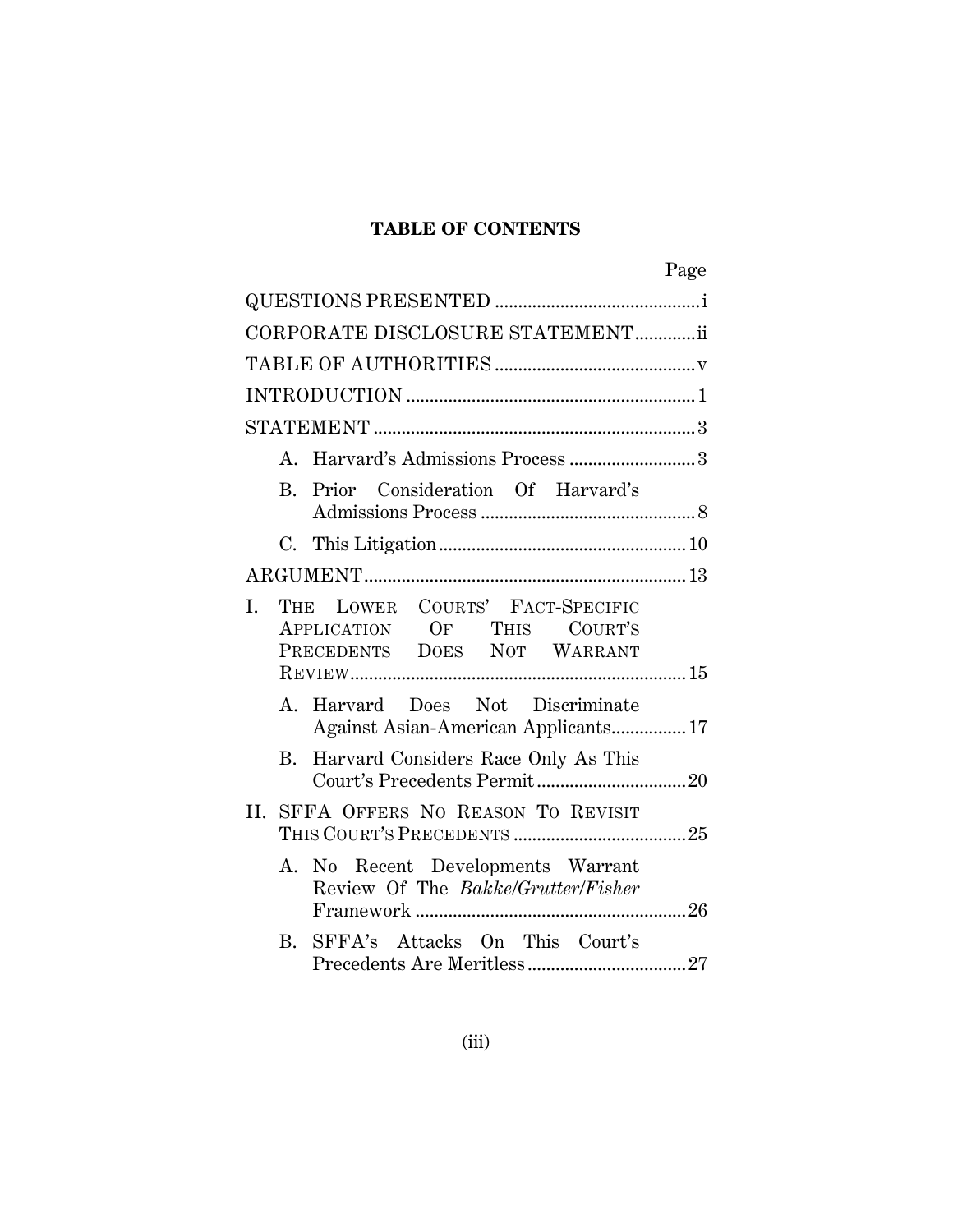# **TABLE OF CONTENTS—Continued**

# Page

|  |  | C. Overturning <i>Grutter</i> Would Have |                                    |
|--|--|------------------------------------------|------------------------------------|
|  |  |                                          | Significant Adverse Consequences35 |
|  |  | III. SFFA'S LACK OF STANDING ALSO        |                                    |
|  |  |                                          | COUNSELS AGAINST CERTIORARI36      |
|  |  |                                          |                                    |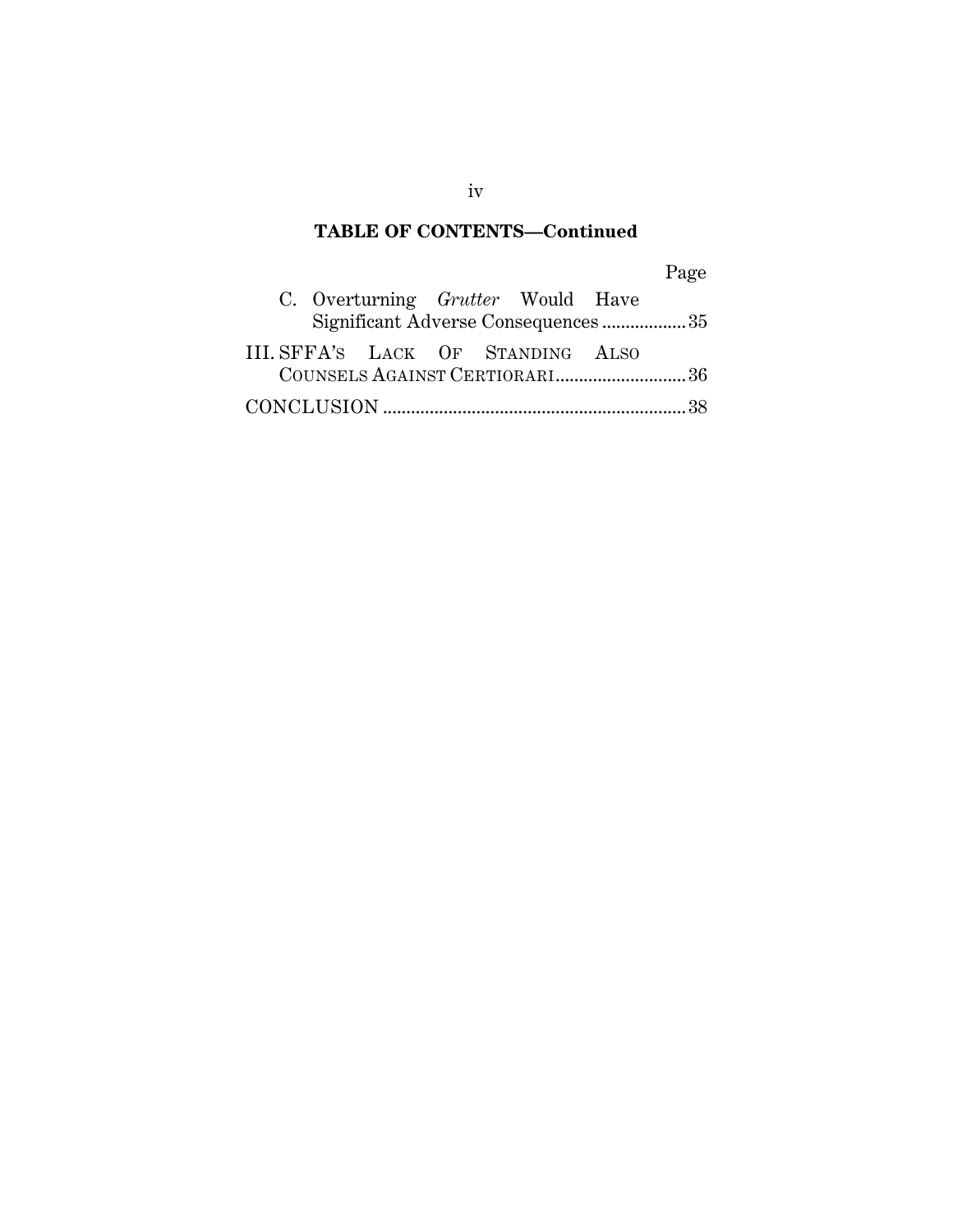# **TABLE OF AUTHORITIES**

# **CASES**

|                                                                                  | Page(s) |
|----------------------------------------------------------------------------------|---------|
| Adarand Constructors, Inc. v. Pena,                                              |         |
| Agostini v. Felton,                                                              |         |
| Allen v. Wright,                                                                 |         |
| Anderson v. City of Bessemer City,                                               |         |
| <i>Brown v. Board of Education,</i>                                              |         |
| DeFunis v. Odegaard,                                                             |         |
| Exxon Co. v. Sofec, Inc.,                                                        |         |
| Fisher v. University of Texas at Austin,                                         |         |
| Grutter v. Bollinger,                                                            |         |
| Hilton v. South Carolina Public Railways<br>Commission, 502 U.S. 197 (1992)2, 25 |         |
| Hollingsworth v. Perry,                                                          |         |
| Hunt v. Washington State Apple Advertising<br>Commission,                        |         |
|                                                                                  |         |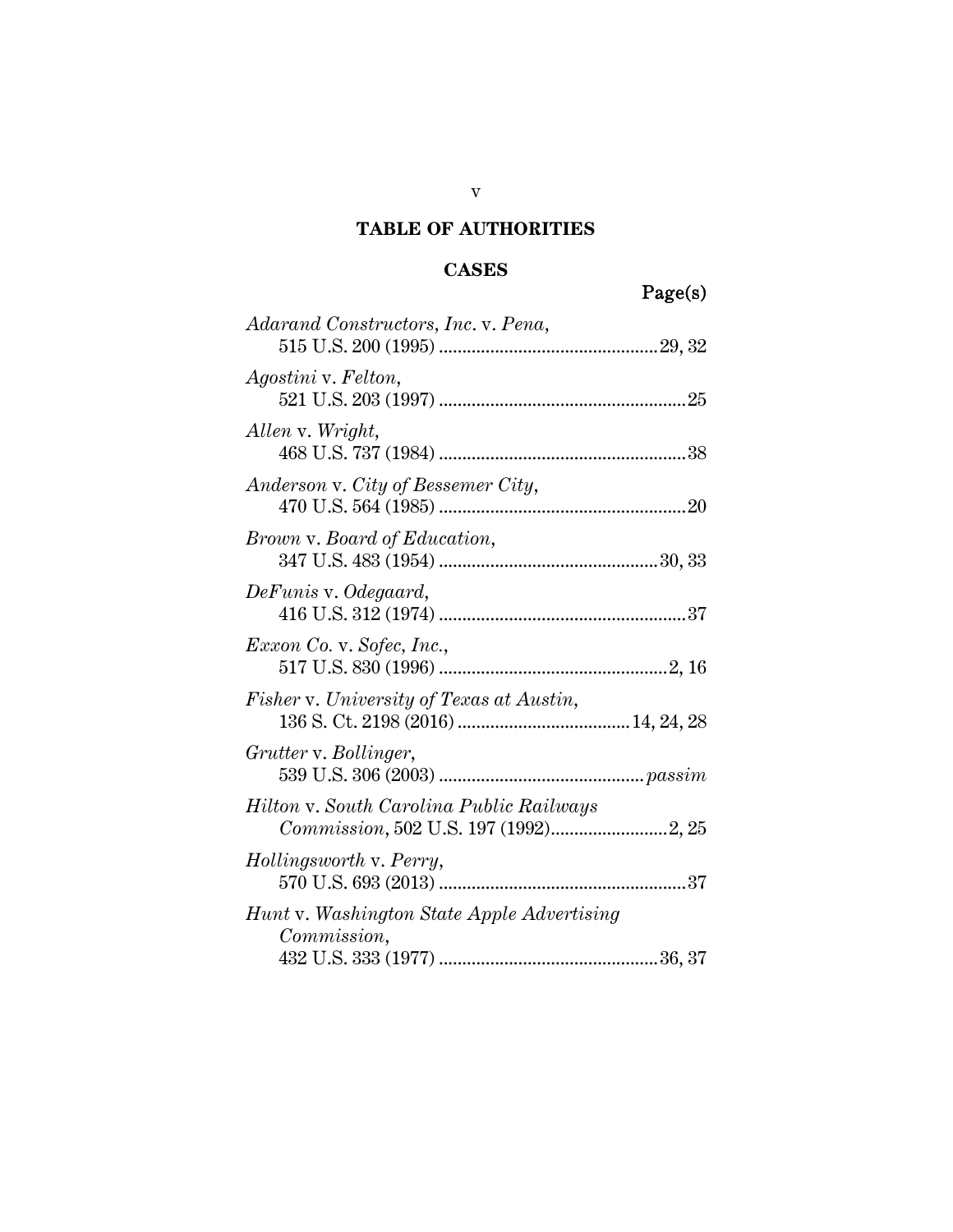# **TABLE OF AUTHORITIES—Continued**

| <i>International Brotherhood of Teamsters v.</i><br>United States,         |
|----------------------------------------------------------------------------|
|                                                                            |
| June Medical Services L.L.C. v. Russo,                                     |
| Keyishian v. Board of Regents,                                             |
| Kimble v. Marvel Entertainment, LLC,                                       |
| Obergefell v. Hodges,                                                      |
| Ohio Forestry Ass'n v. Sierra Club,                                        |
| Palmore v. Sidoti,                                                         |
| Parents Involved in Community Schools v.<br>Seattle School District No. 1, |
| Ramos v. Louisiana,                                                        |
| Regents of University of California v. Bakke,                              |
| Schuette v. Coalition to Defend Affirmative<br>Action, Integration & BAMN, |
| Shaw v. Hunt,                                                              |

vi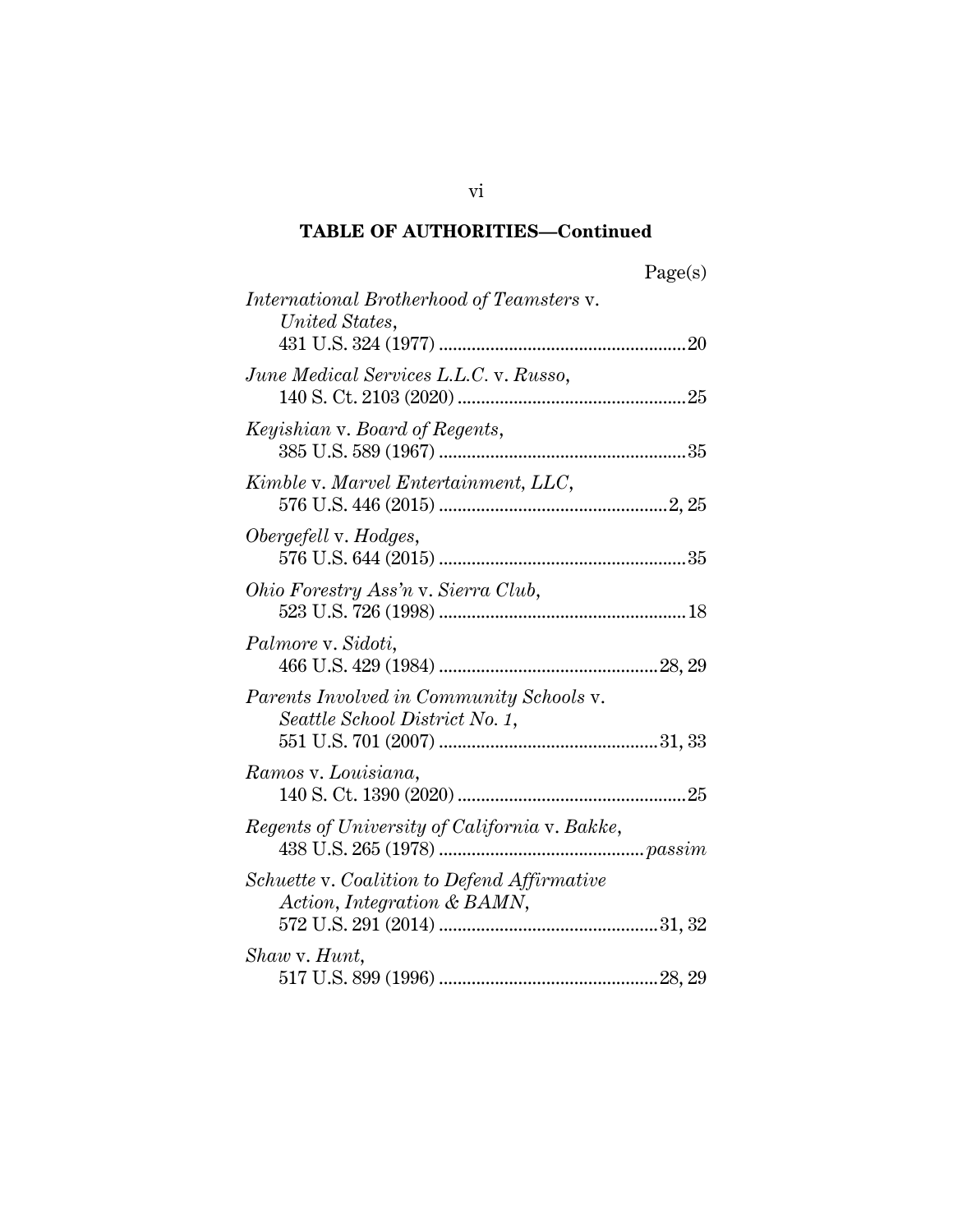# **TABLE OF AUTHORITIES—Continued**

| Spokeo, Inc. v. Robins,                                                               |        |
|---------------------------------------------------------------------------------------|--------|
| Sweezy v. New Hampshire,                                                              |        |
| Valley Forge Christian Coll. v. Americans<br>United for Separation of Church & State, |        |
| Visa, Inc. v. Osborn,                                                                 |        |
| Wygant v. Jackson Board of Education,                                                 | 28, 29 |

# **STATUTORY PROVISIONS**

| Act of Mar. 3, 1869, ch. 122, 15 Stat. 301, 302 32 |  |
|----------------------------------------------------|--|
| Civil Rights Act of 1964 Title VI, 42 U.S.C.       |  |
|                                                    |  |

# **OTHER AUTHORITIES**

| Asian American Voter Survey (National)        |  |  |
|-----------------------------------------------|--|--|
| $(2020)$ , https://aapidata.com/wp-content/up |  |  |
| loads/2020/09/aavs2020_crosstab_national.     |  |  |
|                                               |  |  |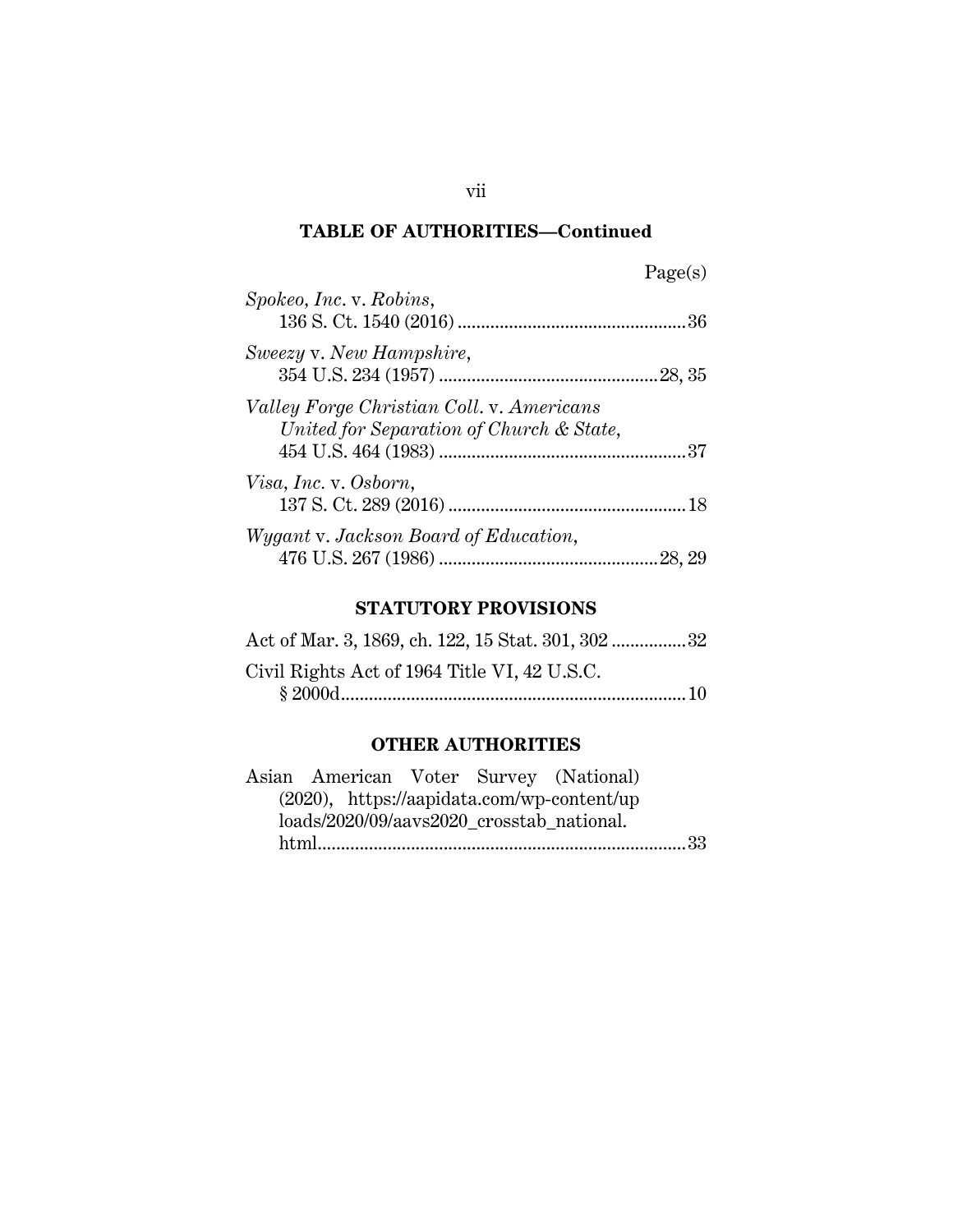# **TABLE OF AUTHORITIES—Continued**

| Bleemer, Zachary, The impact of Proposition<br>209 and access-oriented UC admissions<br>policies on underrepresented UC<br><i>applications, enrollment, and long-run</i><br><i>student outcomes</i> (July 2020),<br>https://ucop.edu/institutional-research- |
|--------------------------------------------------------------------------------------------------------------------------------------------------------------------------------------------------------------------------------------------------------------|
| academic-planning/_files/uc-affirmative-                                                                                                                                                                                                                     |
| Cong. Globe, 39th Cong., 1st Sess. 1287 (Mar. 9,<br>32                                                                                                                                                                                                       |
| Norman, Jim, Americans' Support for<br>Affirmative Action Programs Rises,<br>GALLUP (Feb. 27, 2019) https://<br>tiny. 33                                                                                                                                     |
| PEW Research Center, Growing share views<br><i>affirmative action programs positively</i><br>$(Oct. 4, 2018)$ , https://tinyurl.com/skarntdu33                                                                                                               |

viii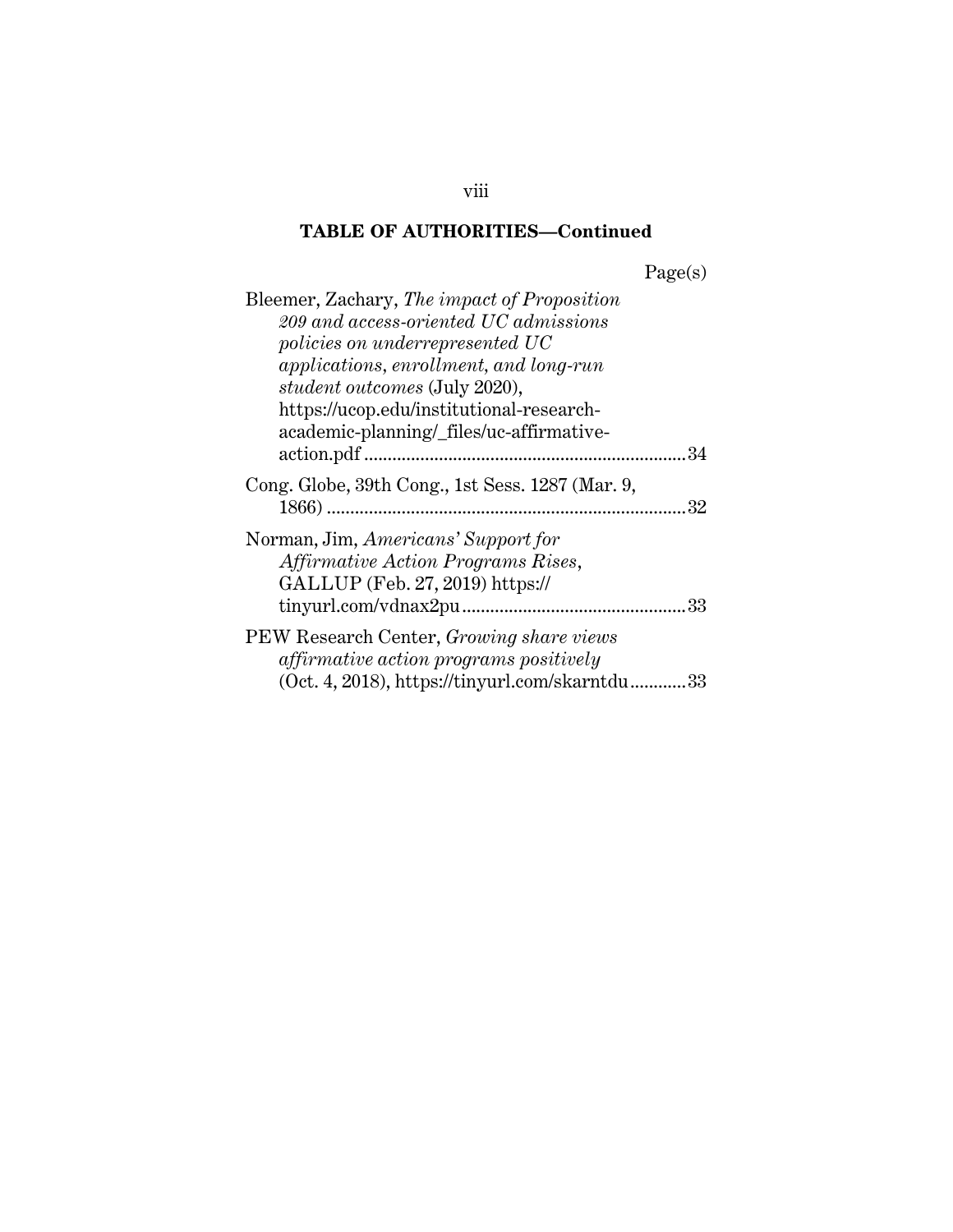#### **INTRODUCTION**

In a 130-page opinion including detailed factual findings entered after a three-week trial, the district court concluded that Harvard College's admissions program comports with this Court's precedents governing consideration of race in university admissions and does not discriminate against Asian-American applicants. The First Circuit upheld those findings and conclusions as firmly grounded in the trial record and precedent.

Students for Fair Admissions' (SFFA's) petition recycles allegations both courts rejected and offers a thoroughly distorted presentation of the record. For example, SFFA contends that Harvard "automatically" awards "enormous" preferences to all African-American and Hispanic applicants, Pet.5, 41, and "penalizes" Asian-American applicants and caps their admission, Pet.37-40. The record and the district court's findings refute those contentions. Harvard does not automatically award race-based tips but rather considers race only in a flexible and nonmechanical way; consideration of race benefits only highly qualified candidates; and Harvard does not discriminate against Asian-American applicants.

Given these extensive findings, SFFA's request that this Court evaluate whether Harvard's admissions program comports with the Court's precedents does not merit review. There is no circuit split to resolve, and this Court rarely grants certiorari to review the application of settled law to a particular set of facts. Where, as here, two lower courts have made "concurrent findings," this Court will not overturn them absent "a very obvious and exceptional showing of error,"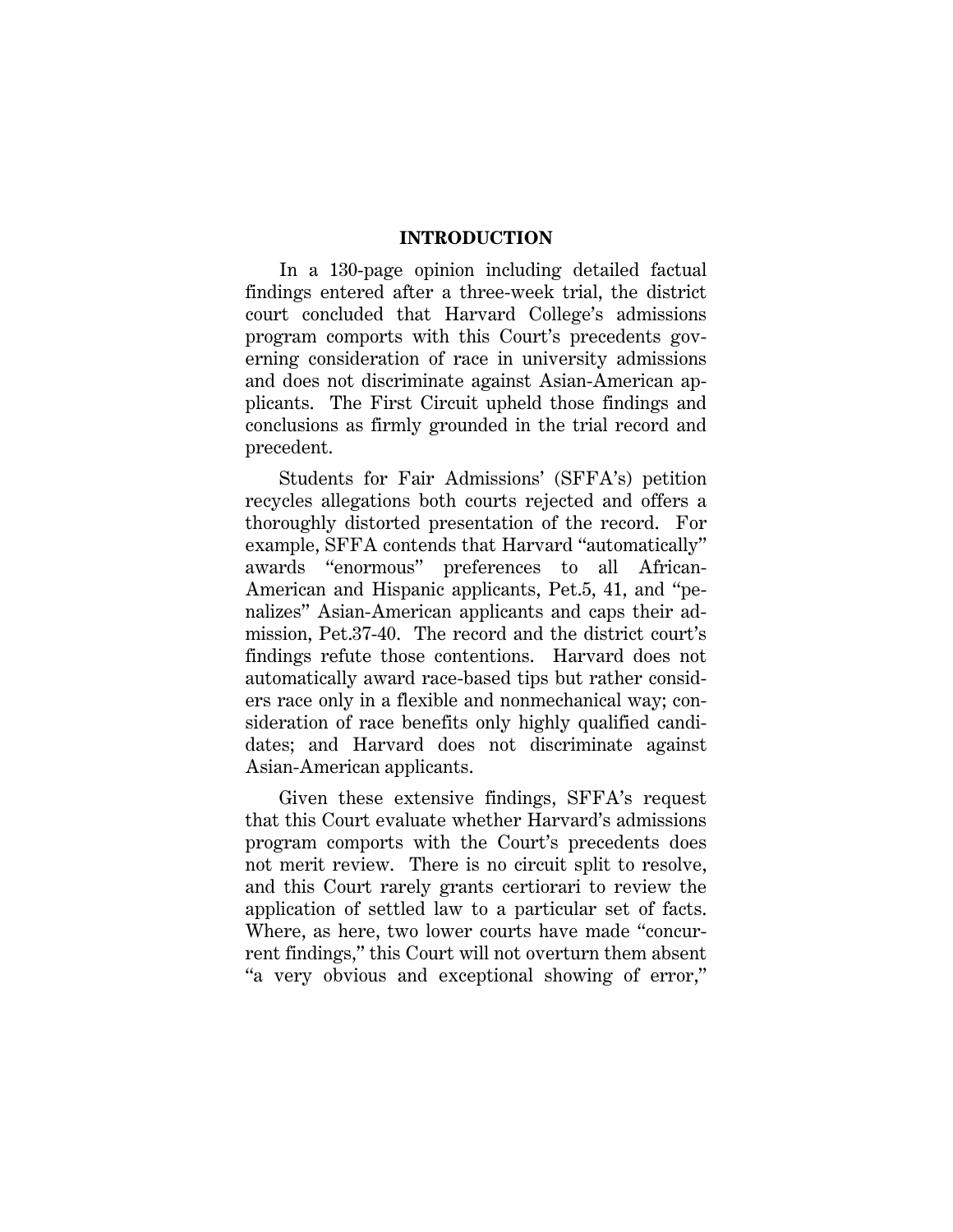*Exxon Co.* v. *Sofec, Inc.*, 517 U.S. 830, 841 (1996)—a showing SFFA cannot remotely make.

Unable to seriously challenge the rejection of its claims under existing law, SFFA asks the Court to overrule more than 40 years of decisions regarding the limited consideration of race in university admissions. Under established precedent, to achieve the educational benefits that flow from student-body diversity, universities may consider race as one factor among many in a full, individualized evaluation of each applicant's background, experiences, and potential contributions to campus life. Universities across the country have followed this precedent in structuring their admissions processes. And the American public has looked to this precedent for assurance that the Nation recognizes and values the benefits of diversity and that the path to leadership is open to all. SFFA falls far short of providing a "compelling" reason, *Hilton* v. *South Carolina Public Railways Commission*, 502 U.S. 197, 202 (1991), for the Court to repudiate that precedent, particularly because SFFA must carry the extra burden associated with any attempt to overturn statutory precedent, *Kimble* v. *Marvel Entertainment, LLC*, 576 U.S. 446, 456 (2015).

Finally, SFFA lacks standing. SFFA invoked "associational standing," but it is not a genuine membership organization. Its purported members exercise no real influence over the organization; it is directed, controlled, and financed by parties with no personal stake in this case. Were the Court inclined to reconsider decades of precedent, it should do so in a case brought by parties with a true stake in the outcome. The petition should be denied.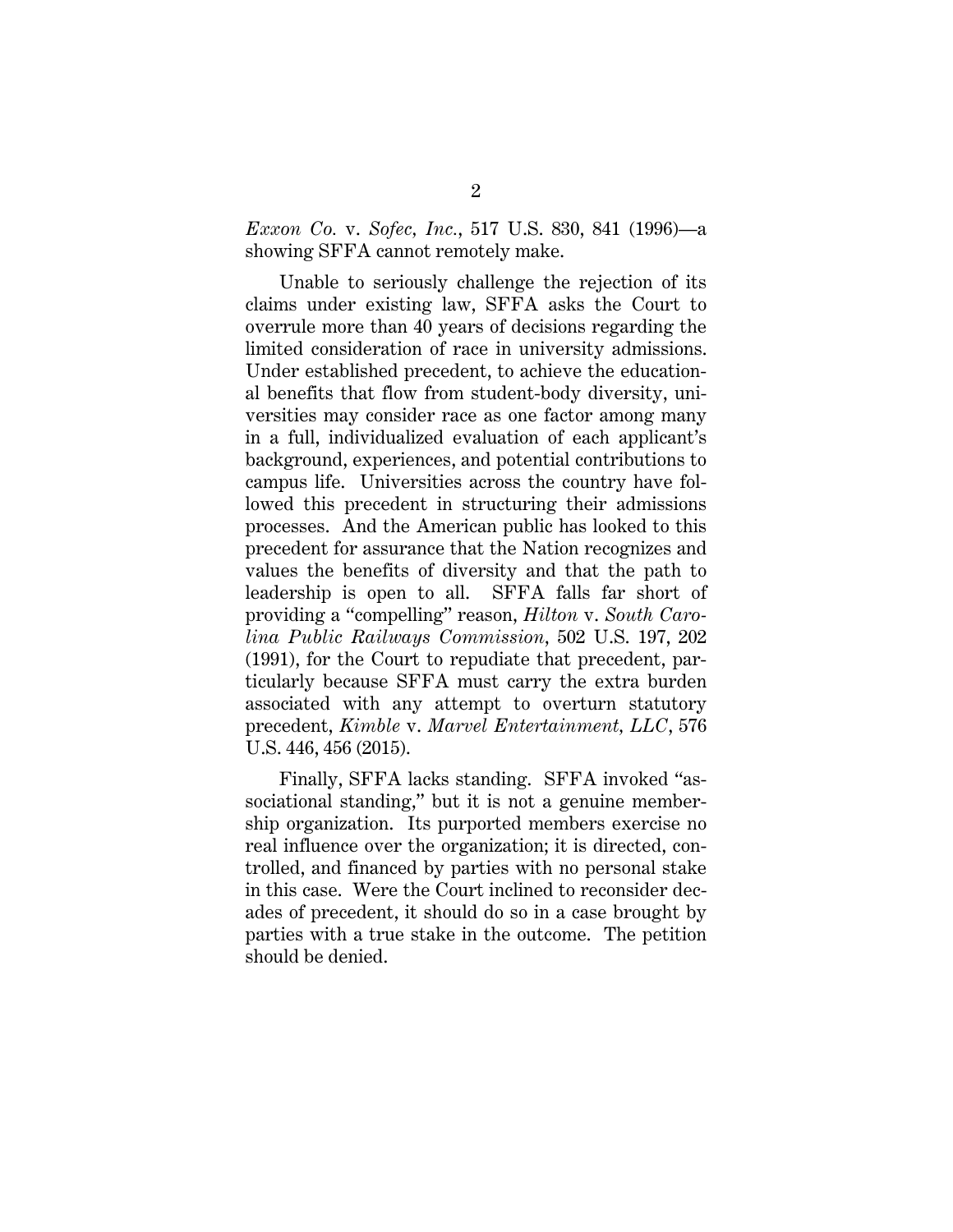#### **STATEMENT**

#### **A. Harvard's Admissions Process**

1. Harvard's mission is to educate "citizens and citizen-leaders for our society." Pet.App.108. And Harvard concluded long ago that a diverse student body is essential to that mission. Pet.App.109; Pet.App.30-31. In 2015, after consulting students, faculty, alumni, and other stakeholders, Pet.App.29, a faculty committee reaffirmed the importance of diversity at Harvard, finding that it "enhances the education of all of [Harvard's] students," Pet.App.151-152, by helping students learn to "engage across differences," broadening the range of scholarly interests and endeavors, and preparing students to "'assume leadership roles in the increasingly pluralistic society into which they will graduate,'" Pet.App.109-110.

To advance its mission, Harvard "pursues many kinds of diversity," including diversity of "academic interests, belief systems, political views, geographic origins, family circumstances, and racial identities." Pet.App.108. Harvard also "create[s] opportunities for interactions between students from different backgrounds and with different experiences," inside and outside the classroom, including through living assignments, extracurricular activities, and athletics. Pet.App.109.

2. Each year, Harvard receives more than 35,000 applications for its roughly 1,600-seat freshman class. Pet.App.110. Most applicants have strong test scores and grades; to admit every applicant with a perfect GPA, Harvard would need to expand its class fourfold and reject all other applicants, regardless of their other academic credentials, talents, or life experiences and perspectives. Pet.App.111.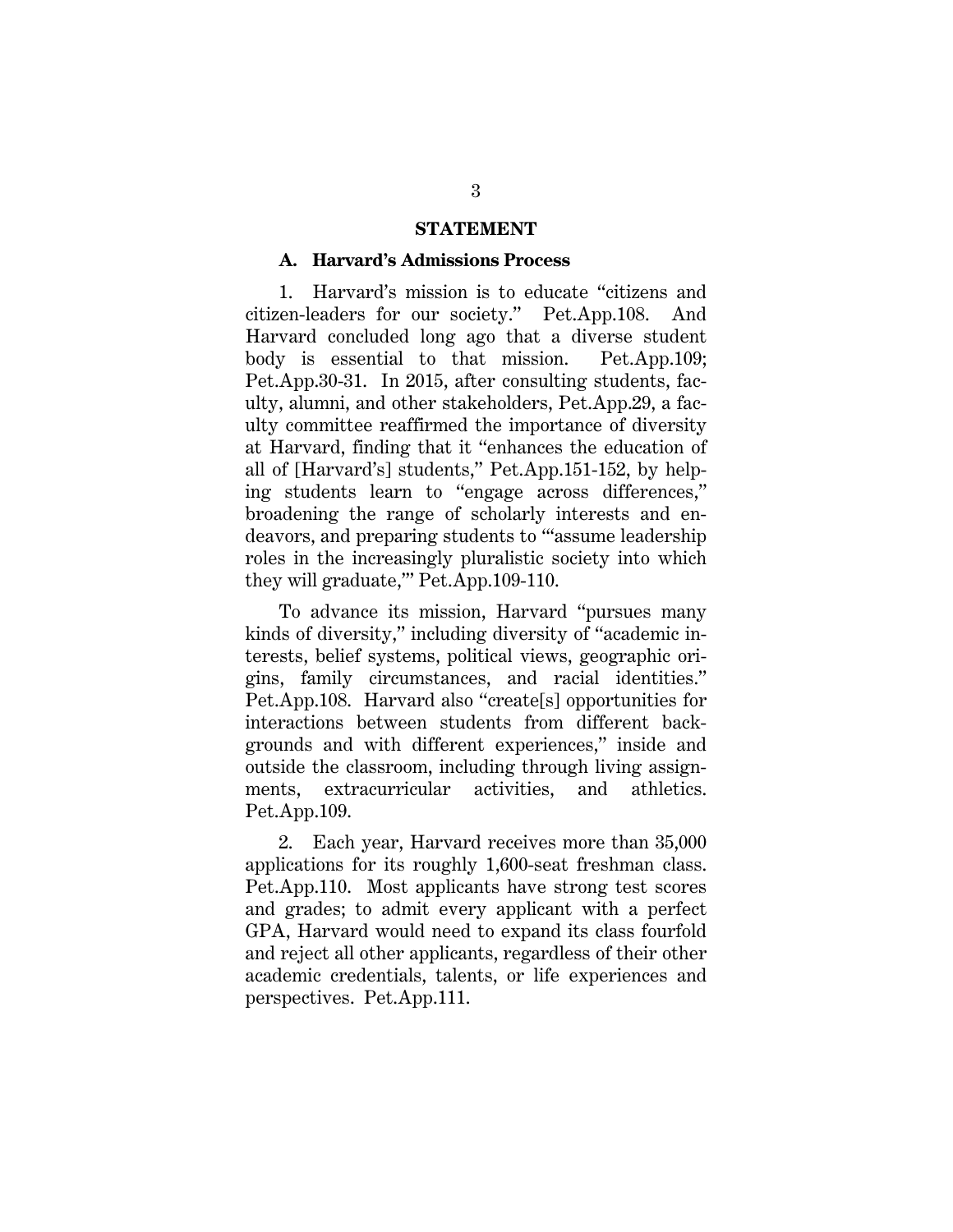Thus, to assemble the strongest first-year class, Harvard looks for students who excel beyond academics and who will bring distinctive experiences, perspectives, talents, and interests to campus. Pet.App.111; Pet.App.114; Pet.App.131-132. And even in evaluating applicants' academic strength, Harvard looks at many factors, such as academic prizes, the rigor of an applicant's coursework, whether the applicant has conducted original research, and whether the applicant has demonstrated "creativity" and a "love of learning." Pet.App.123-124; C.A.J.A.930:12-931:14.<sup>1</sup>

To identify the strongest applicants, 40 admissions officers conduct a "time-consuming, whole-person review process" in which each applicant is "evaluated as a unique individual." Pet.App.113-114; Pet.App.120. They consider personal essays, recommendation letters, extracurricular activities, athletics participation, honors and prizes, intended major, intended career, transcripts, test scores, family and demographic information, alumni or staff interview reports, and samples of academic or artistic work. Pet.App.115-117.

Subcommittees initially review applicants by geographic region. Pet.App.122. A "first reader" tentatively rates each applicant's strength in four domains academic, extracurricular, athletic, and personal—and assigns "school support ratings" based on teacher and guidance counselor recommendation letters. Pet.App.122-123. Race is not taken into account in as-

<sup>&</sup>lt;sup>1</sup> As it did at trial, SFFA emphasizes applicants' "academic" index," Pet.11, a number derived mechanically from test scores and GPAs that is *not* considered in admissions but rather is used only for mandatory reporting to the Ivy Athletic League, Pet.App.181; C.A.J.A.779:25-780:4; C.A.J.A.886:1-11; C.A.J.A.2365:19-2366:4.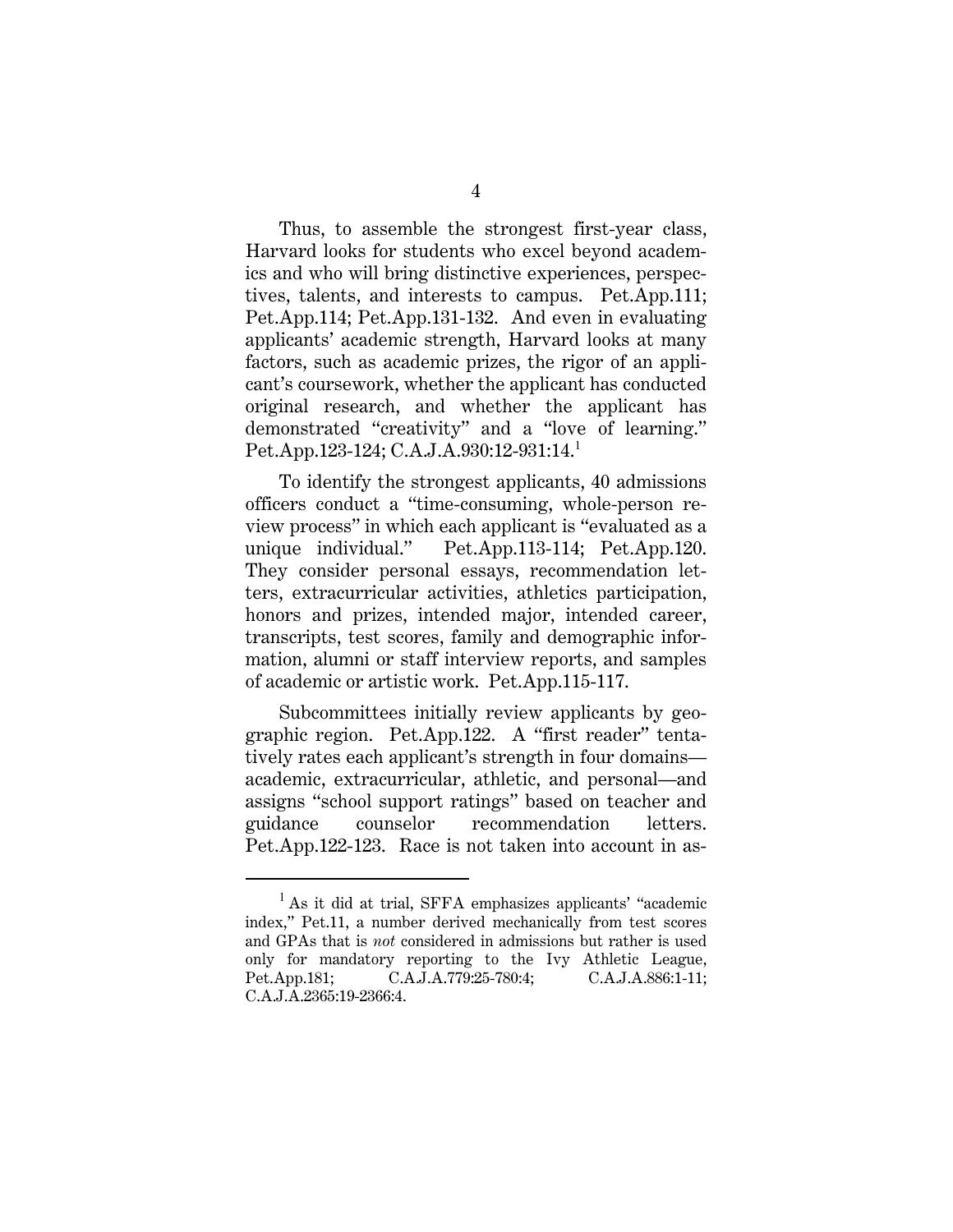signing these ratings. Pet.App.138. The reader then assigns a preliminary "overall" rating, reflecting the reader's "impression of the strength of the application, taking account of all information available at the time the rating is assigned." Pet.App.126. In assigning the "overall" rating, the reader may give an applicant a "tip" for unusual intellectual ability; strong personal qualities; the capacity to contribute to racial, ethnic, socioeconomic, or geographic diversity; outstanding creative or athletic ability; or excellence in other dimensions. Pet.App.127. Readers may also give "tips" to recruited athletes and children of alumni, donors, faculty, or staff (ALDCs). *Id*. First readers then send the files of competitive candidates to subcommittee chairs, who similarly review and rate the applicants. Pet.App.128.

Subcommittees then meet to discuss applicants and decide whom to recommend to the full Admissions Committee. Pet.App.129-130. The full 40-person Admissions Committee then convenes over several weeks to discuss applicants and decide whom to admit. Pet.App.130-131. The decisions focus on the underlying information in the applicants' files, not the initial ratings. Pet.App.129-131. The ratings are considered only tentative assessments; more information, such as additional grades and alumni-interview evaluations, often becomes available later in the process. Pet.App.131; Pet.App.16. Full-committee consideration is not limited to applicants recommended by the subcommittees. Pet.App.130-131.

During the process, Admissions Office leaders periodically review "one-pagers," which summarize characteristics of the applicant pool and tentatively admitted class, including intended major, geographic region, citizenship status, socioeconomic circumstances, gender,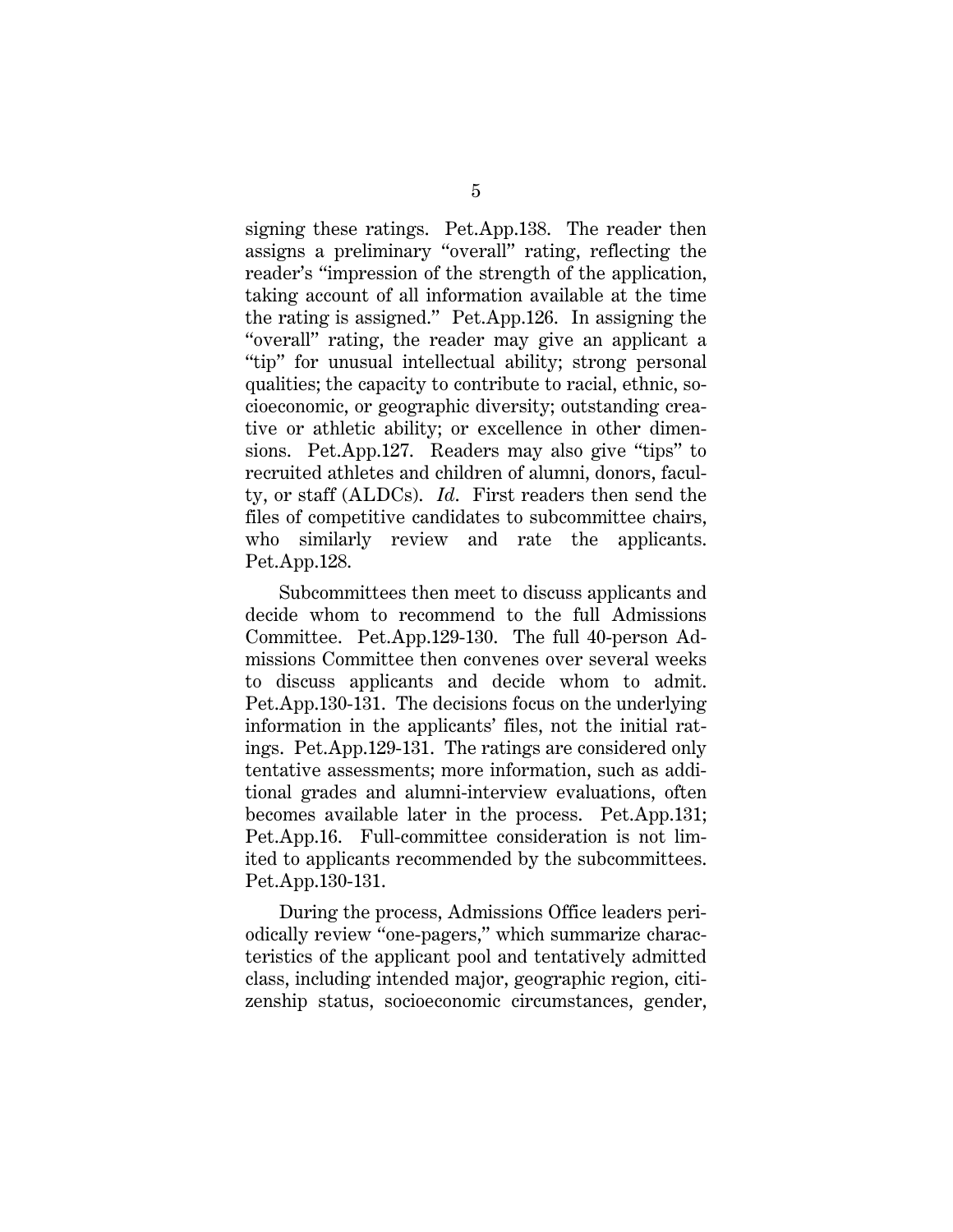race, and legacy and recruited-athlete status. Pet.App.135. The leaders occasionally share that information with the Admissions Committee. Pet.App.136. The information is not used to pursue racial quotas or balance. *Id.*; Pet.App.139. It may be used to recognize declines in representation of admitted students with certain characteristics, in which case the committee may "give additional attention" to applications from students with those characteristics to ensure they were fairly considered. Pet.App.136-137. The information is also used to predict the number of admits who will matriculate, as "yield rates" vary by intended major, geography, and demographic factors, including race. Pet.App.137; Pet.App.66.

In assigning overall ratings at the initial-review stage, and in later voting on whom to admit, admissions officers do not automatically award "tips" to students from particular racial or ethnic groups. Pet.App.68; Pet.App.70; Pet.App.209-211 & n.51. The consideration of race only ever benefits students who are otherwise highly qualified, and it is not decisive even for those candidates. Pet.App.68; Pet.App.70; Pet.App.210-211. Asian-American applicants too may benefit from the consideration of race. Pet.App.70; Pet.App.209-210 & n.51. Harvard, moreover, "does not treat race monolithically because students of the same race do not 'share the same views, experiences, or other characteristics,'" Pet.App.34; Harvard takes into account, for example, that there are "different groups and sub-groups within the category of Asian Americans," C.A.J.A.1003:15-1004:1.<sup>2</sup>

<sup>2</sup> SFFA disparages Harvard's use of the term "Asian American," but this category is set by the federal government's Integrated Postsecondary Educational Data System, which Harvard is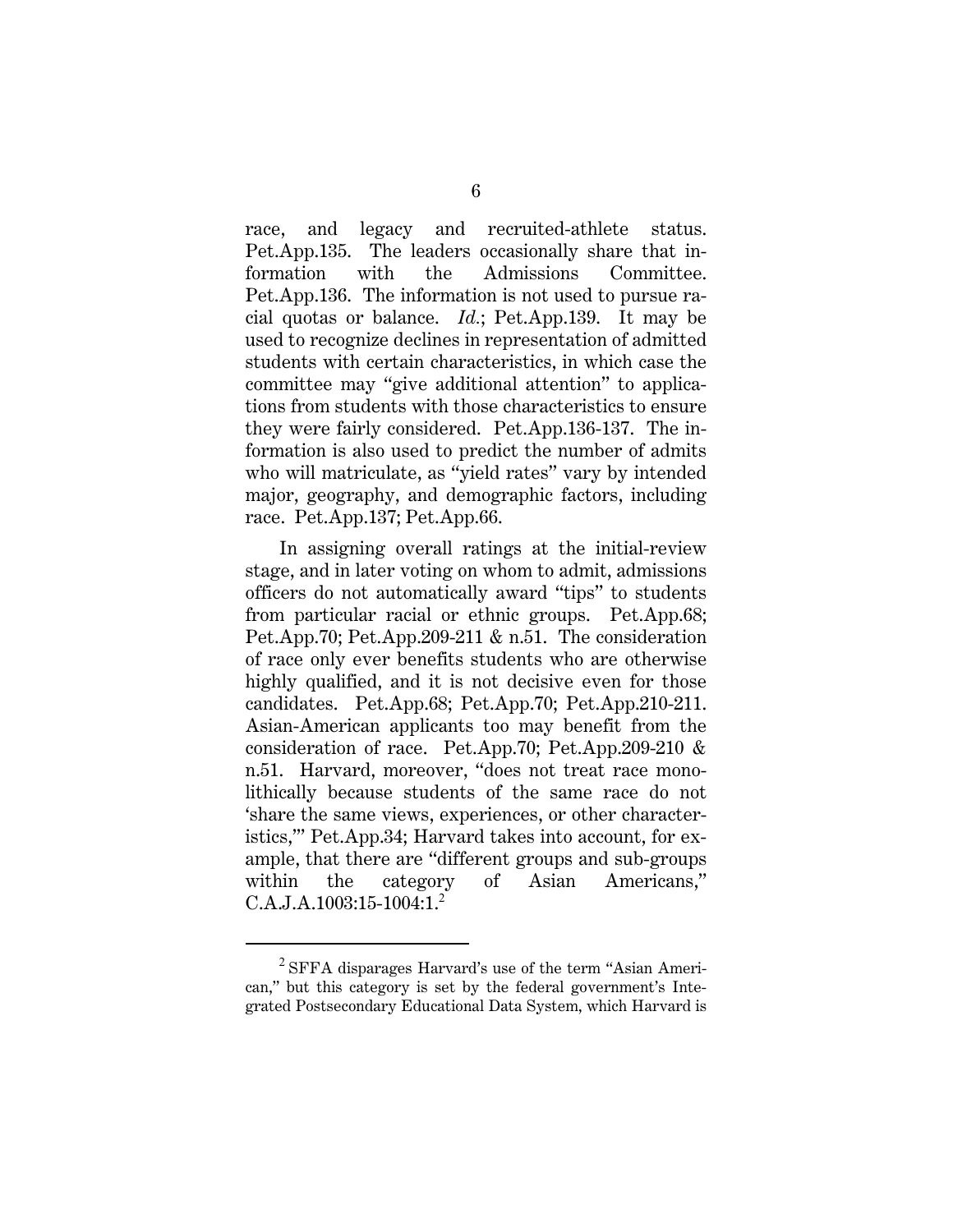Harvard's process contains numerous checks and balances. For example, Harvard trains admissions officers on consistently evaluating applicants and permissibly considering race and provides written "reading procedures" to guide the evaluation of applicants. Pet.App.121-122.<sup>3</sup> Any admissions officer can review any application and raise any applicant for discussion, and the 40-person committee openly discusses and votes on applicants using a one-member, one-vote process that "mitigates the risk that any individual officer's bias or stereotyping would affect Harvard's admissions process." Pet.App.83.

3. Harvard has long devoted significant resources to race-neutral means to improve diversity. It provides one of the most generous financial aid programs in the country, requiring no loans and no contributions or only modest contributions from families earning \$150,000 per year or less. Pet.App.113; C.A.J.A.1022:2-1023:8. It has extensive programs to encourage diverse students to apply and matriculate, including an Undergraduate Minority Recruitment Program, which recruits African-American, Hispanic, Asian-American, and other minority applicants. Pet.App.112-113; Pet.App.13.<sup>4</sup> And from 2007 to 2011, Harvard sought to

<sup>4</sup> Harvard sends letters to students who achieve certain test scores, encouraging them to consider Harvard. Pet.App.111-112. At times, the scores for students to receive such letters have var-

required to use for mandatory reporting of demographic data, Pet.App.135; C.A.J.A.4114; C.A.J.A.4460, and SFFA's own complaint uses this term to define the applicants against whom SFFA accuses Harvard of intentional discrimination, C.A.J.A.108-226.

<sup>&</sup>lt;sup>3</sup> In 2018 Harvard amended its reading procedures to provide explicit written guidelines on the consideration of race; as the district court recognized, the revisions codified existing practice and reflected no policy change. Pet.App.121; Pet.App.159.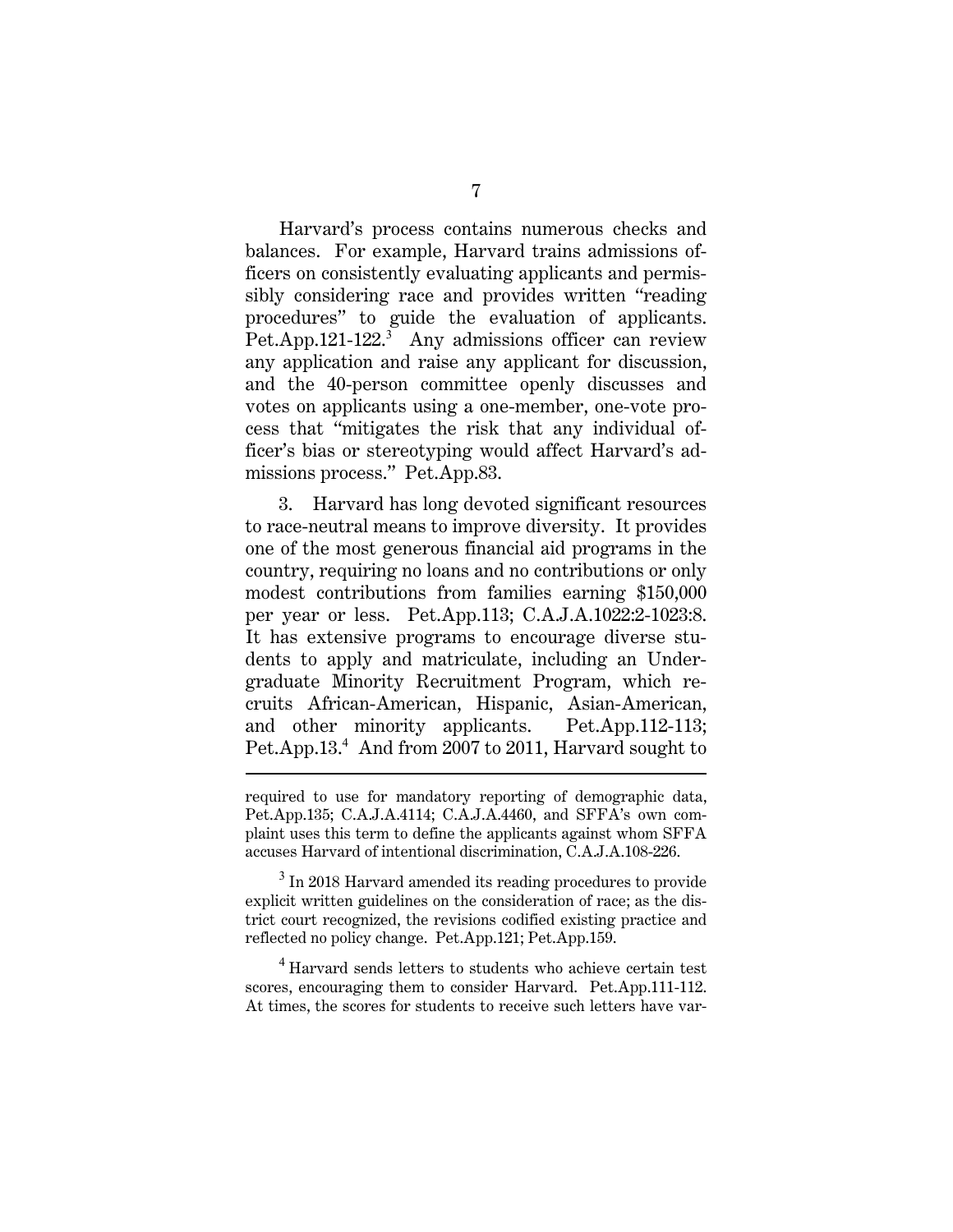improve diversity by eliminating Early Action, but reinstated the program because diversity suffered. Pet.App.212.

In 2017 Harvard established a committee to evaluate race-neutral alternatives to its current admissions process with the benefit of scholarly research and the extensive expert analyses produced in this case. Pet.App.152-153. The committee's final report carefully considered 13 race-neutral alternatives, including each alternative proposed by SFFA. Pet.App.153; C.A.J.A.4418-4419. It concluded that there currently are no workable alternatives that would allow Harvard to achieve the educational benefits of diversity while also maintaining its demanding standards of excellence and recommended that Harvard reexamine that conclusion in five years. Pet.App.153.

### **B. Prior Consideration Of Harvard's Admissions Process**

As in the lower courts, SFFA claims Harvard has long known that its admissions program discriminates against Asian-American applicants, citing two prior analyses. As the district court held, neither found that Harvard discriminates.

1. In the late 1980s, concerns that universities were discriminating against Asian-American applicants prompted the U.S. Department of Education's Office for Civil Rights (OCR) to review Harvard's admissions

ied based on race, gender, and region. For example, for a time, Harvard's "search list" included Asian-American students with lower ACT scores than white students in some states, but white students with lower SAT scores than Asian-American students in other states. Pet.App.154-155. These "search list" letters do not affect admissions decisions. Pet.App.156.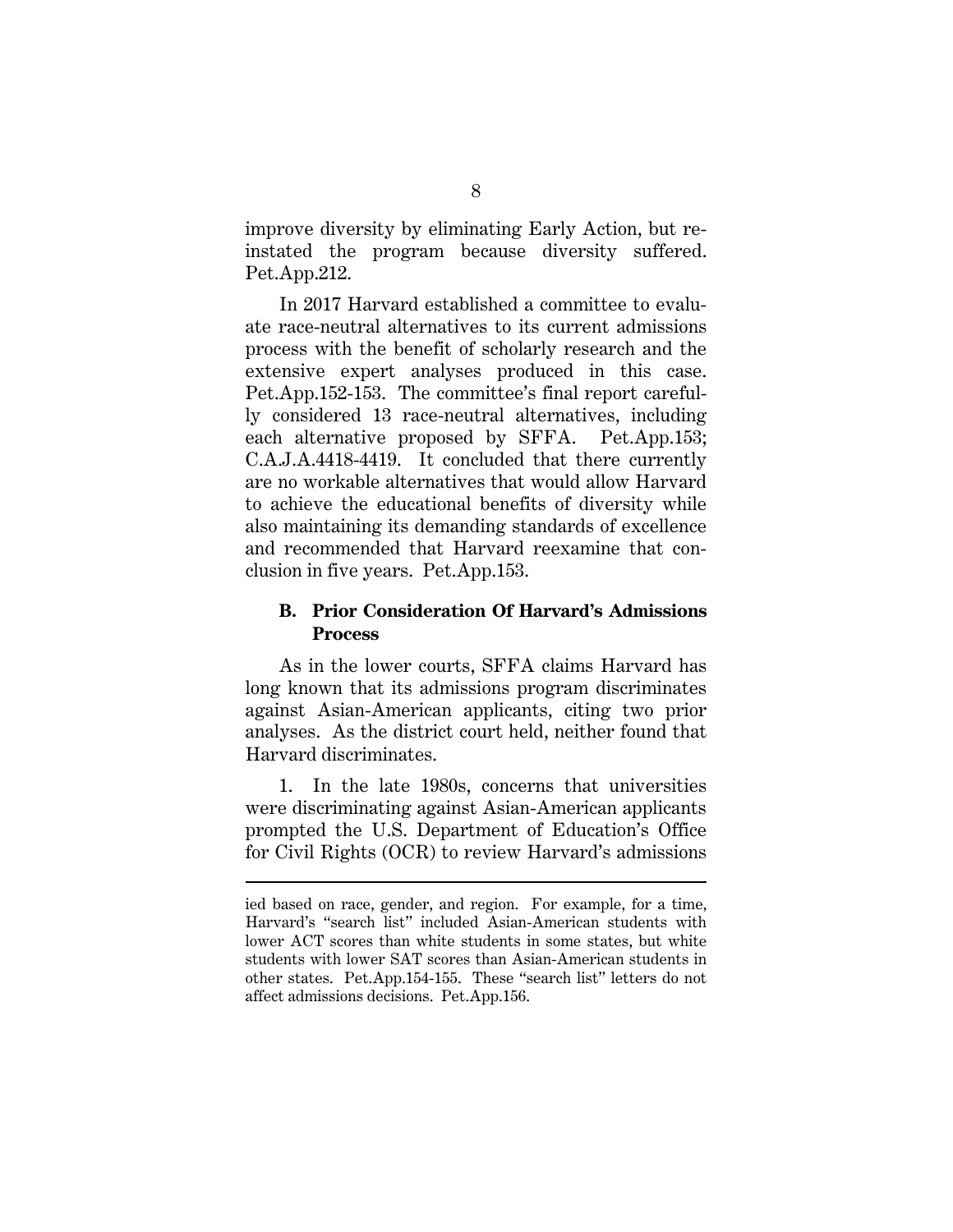process. After conducting interviews, reviewing application files, and analyzing ten years of data, OCR concluded that Harvard did not discriminate against Asian-American applicants, Pet.App.156. OCR found Harvard did not impose any quota, Pet.App.26, assigned Asian-American applicants ratings generally consistent with their applications, C.A.J.A.4496, and provided an "opportunity for Asian American ethnicity to be positively weighted," C.A.J.A.4518. Although OCR identified a few comments that might be consistent with stereotyping, it found no evidence that the comments "'negatively impacted the ratings given to th[o]se applicants,'" and found "'no significant difference between the treatment of Asian American applicants and the treatment of white applicants.'" Pet.App.26.

2. In 2012, following articles asserting universities were discriminating against Asian-American applicants, Harvard's Dean of Admissions and Financial Aid, William Fitzsimmons, "solicit[ed] input" from Harvard's Office of Institutional Research (OIR). Pet.App.140-141. Later, following criticism that selective colleges were not doing enough to enroll lowincome students, Dean Fitzsimmons asked OIR to analyze whether low-income students were receiving "tips" in admissions. Pet.App.145-146. Although OIR's rough models indicated a slight negative correlation between Asian-American identity and admissions outcomes, the district court found that the models omitted many variables important to Harvard's admissions process; OIR did not view or present the models as evidence of discrimination against Asian-American applicants; and, given their incompleteness, Dean Fitzsimmons reasonably did not interpret the models as evi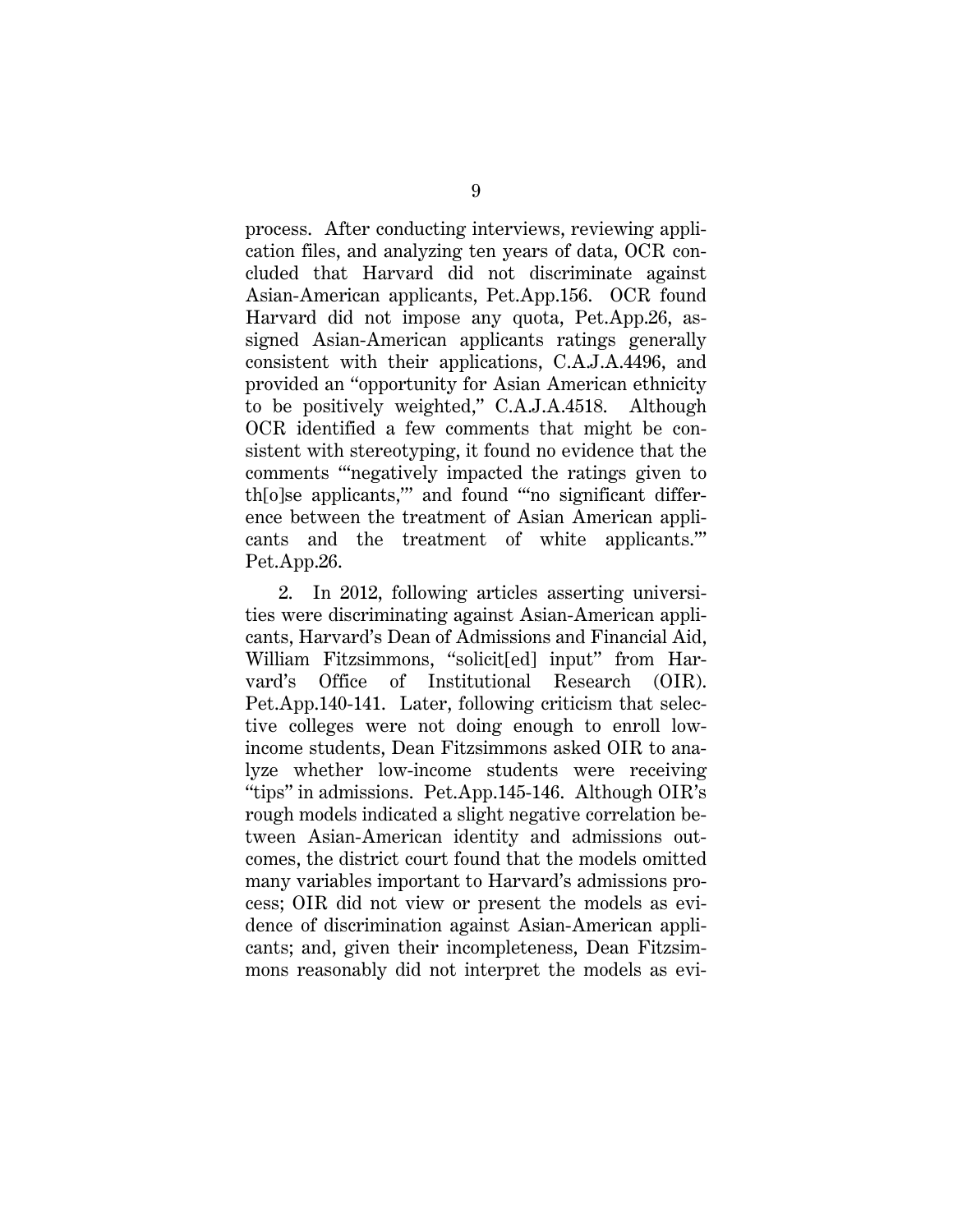dence of discrimination against Asian-American applicants. Pet.App.141-150; Pet.App.27-28.

#### **C. This Litigation**

1. SFFA filed this lawsuit under Title VI of the Civil Rights Act of 1964, 42 U.S.C. § 2000d. Count I alleged that Harvard intentionally discriminates against Asian-American applicants vis-à-vis white applicants; Counts II-V alleged that Harvard's admissions process violates this Court's precedents on permissible use of race in admissions because Harvard engages in racial balancing, gives race too much weight, and eschews workable race-neutral alternatives; Count VI challenged this Court's precedents.

2. Following years of discovery, the district court held a 15-day bench trial. The parties' experts presented competing statistical models of Harvard's admissions process. SFFA's expert excluded all ALDCs, aggregated data across admissions cycles, and excluded the personal rating, claiming that rating is influenced by race, while Harvard's expert included all domestic applicants, modeled the admissions process on a yearby-year basis, and included the personal rating, explaining that the rating either is not influenced by race or that "any causal effect of race … is insignificant relative to the value of the variable in controlling for a racecorrelated, but not directly race-caused, relationship." Pet.App.166-167; Pet.App.183. SFFA's model suggested a slight but statistically significant negative correlation between Asian-American identity and chances of admission; Harvard's model suggested no statistically significant relationship. Pet.App.197.

The court also heard extensive evidence about the educational benefits of diversity and about Harvard's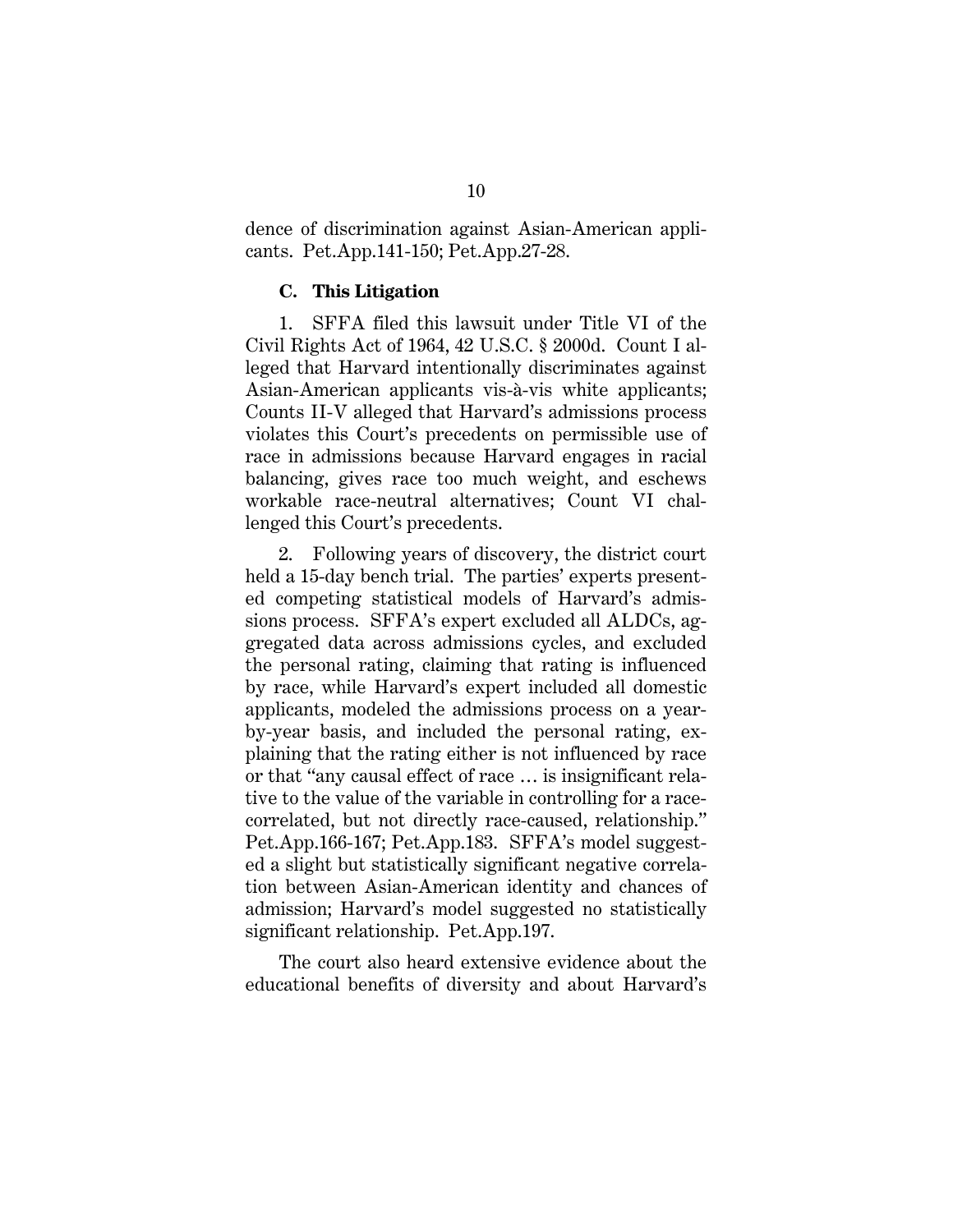admissions process. In addition to the statistical experts, the court heard from 28 witnesses, including current and former admissions officers, and current and former students, including several Asian-American students, who testified about the importance of being able to discuss their racial and ethnic identities in their applications and about the positive impact that diversity at Harvard has had on their educational experiences.

3. The district court issued meticulous findings of fact and conclusions of law. It concluded that Harvard has a compelling interest in pursuing the educational benefits of diversity, finding "[t]he evidence at trial … clear that a heterogeneous student body promotes a more robust academic environment with a greater depth and breadth of learning, encourages learning outside the classroom, and creates a richer sense of community." Pet.App.107-108. Subjecting Harvard's admissions process to strict scrutiny, the court further concluded that Harvard's process comports with this Court's precedents, and that the consideration of race is narrowly tailored to achieve the educational benefits of diversity. Pet.App.238-242. Specifically, the court found that Harvard uses race only as one factor among many and only as a plus; the magnitude of the tip is comparable to the size and effect of the consideration of race previously upheld by this Court; Harvard does not pursue racial quotas or balance; and Harvard currently has no workable race-neutral alternatives. Pet.App.204-220; Pet.App.247-260. On the last point, the court found that abandoning consideration of race "would cause a sharp decline in the percentage of African American and Hispanic students," Pet.App.211, and that SFFA's proffered race-neutral alternatives were inadequate, unworkable, or both. Pet.App.211-220.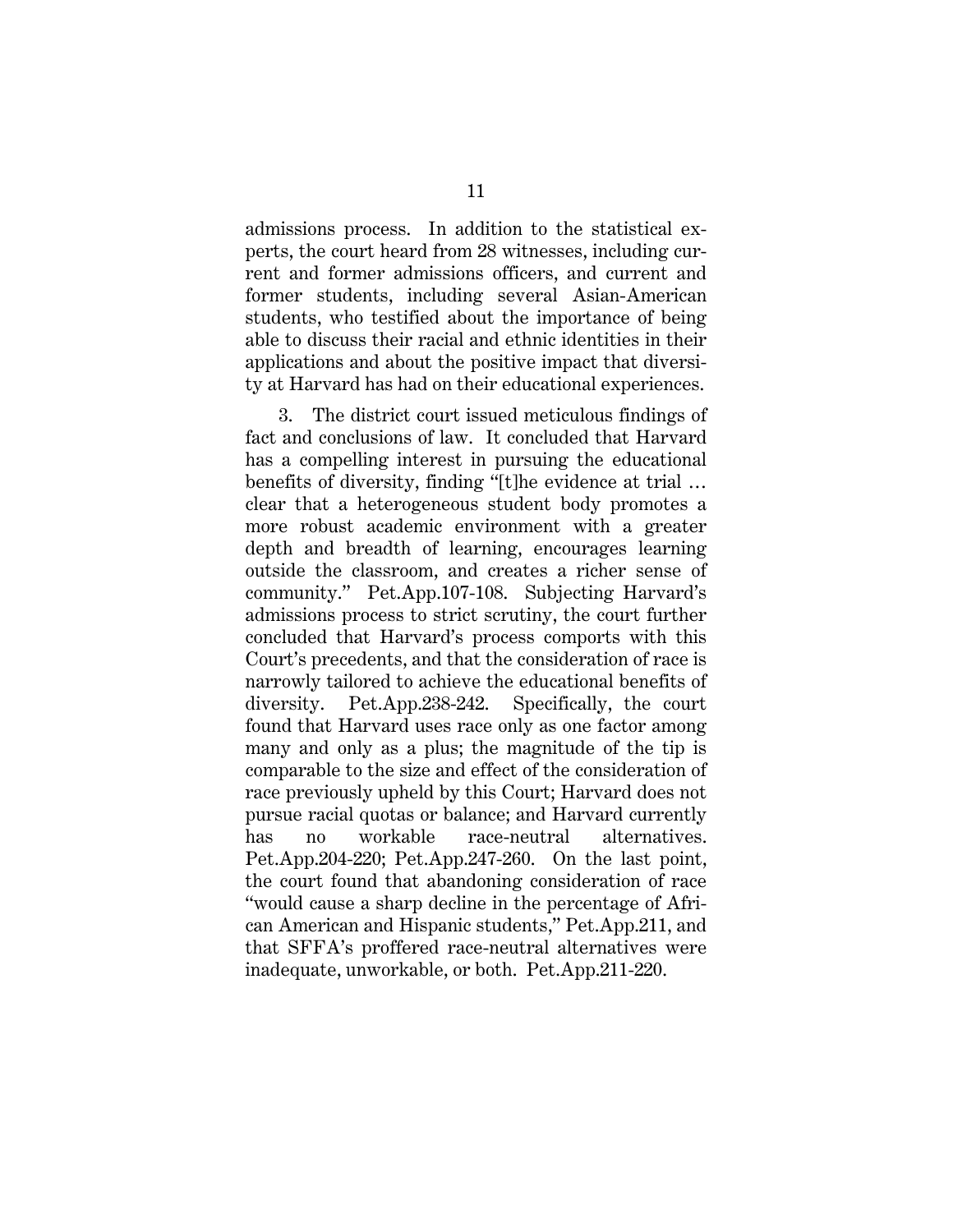The court also found that Harvard does not discriminate against Asian-American applicants, finding "no evidence of any racial animus whatsoever or intentional discrimination," and no "evidence that any particular admissions decision was negatively affected by Asian American identity." Pet.App.261.<sup>5</sup> The court considered both parties' statistical models and found Harvard's more probative of the effect of race on admissions, explaining that SFFA's modeling choices "expand[ed] the omitted variable bias," "carv[ed] out" pieces of the dataset in a way that "distort[ed] the analysis," failed to "conform[] to the reality" of the admissions process, and "excluded … variables" in a way that "exaggerates the effect of race." Pet.App.197-204. The court also found "consistent, unambiguous, and convincing" admissions officers' testimony that Harvard does not discriminate in admissions decisions or in assigning personal ratings, noting "[n]ot one [admissions officer] had seen or heard anything disparaging about an Asian American applicant despite the fact that decisions [a]re made collectively and after open discussion about each applicant in … committee meetings." Pet.App.264.

And the district court found SFFA's supposed evidence of discrimination unpersuasive. For instance, though SFFA argued that Dean Fitzsimmons discounted purported indicia of discrimination in OIR's models, the models were "entitled to little weight" and were never "presented or understood as evidence of discrim-

<sup>&</sup>lt;sup>5</sup> The district court held that Harvard bore the burden of proof on SFFA's intentional-discrimination claim. Pet.App.235- 238 & n.56. Although Harvard disagrees with that conclusion, both lower courts found that even if Harvard bore the burden, it carried that burden. Pet.App.260-265; Pet.App.79-80 & n.34.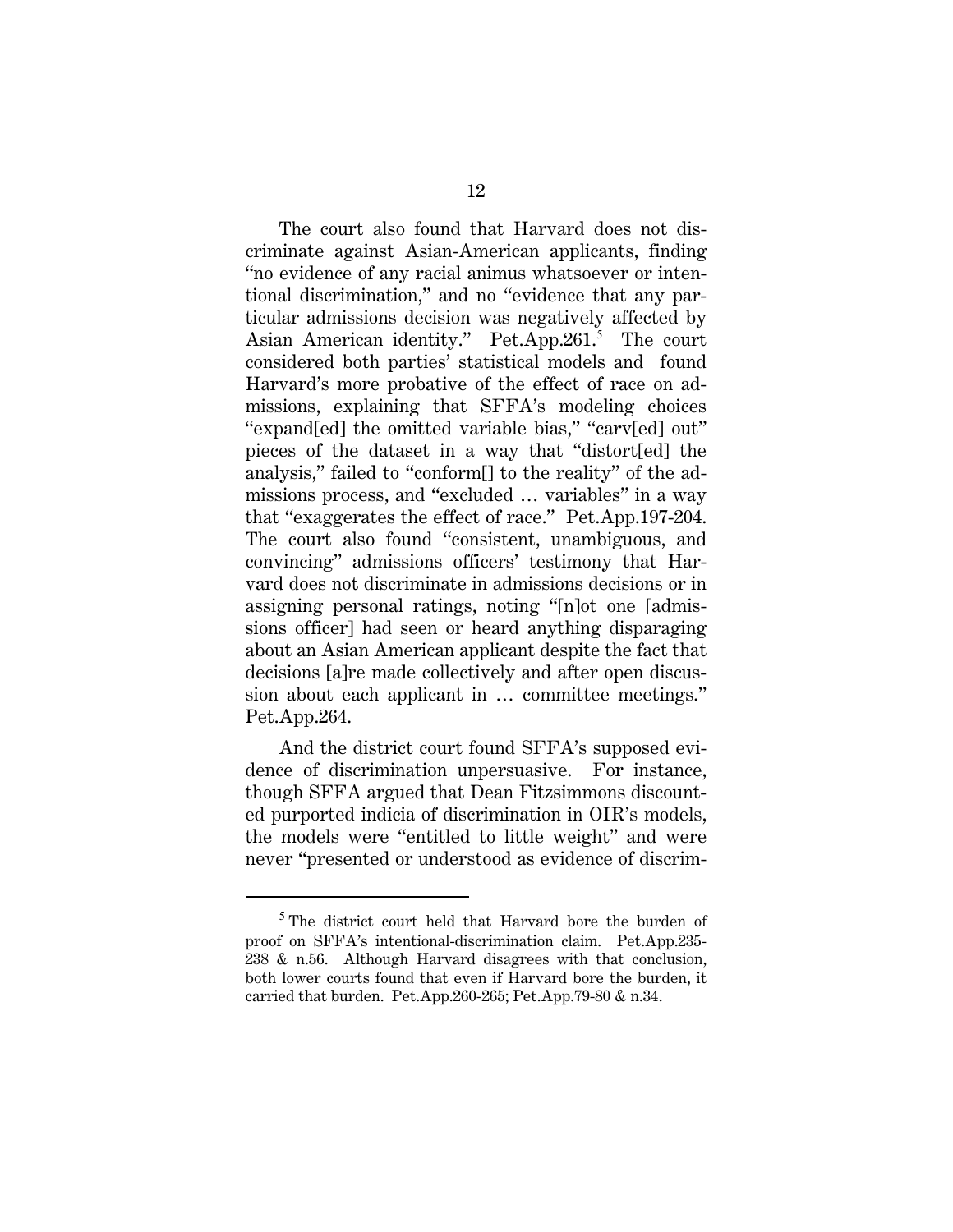ination." Pet.App.144-145. Finally, although SFFA hand-picked hundreds of admissions files to review during discovery, "SFFA did not present a single admissions file that reflected any discriminatory animus, or even an application of an Asian American who [SFFA] contended should have or would have been admitted absent [discrimination or bias]," Pet.App.246.

4. The First Circuit affirmed. It agreed that Harvard has a compelling interest in the benefits of diversity and that Harvard's admissions process is narrowly tailored. Pet.App.58-79.

It also upheld the district court's finding that Harvard does not discriminate against Asian-American applicants. Pet.App.79-98. It concluded that the district court did not err in generally preferring Harvard's regression model, explaining that SFFA's analysis purporting to show that the personal rating is influenced by race omitted key variables that could explain the correlation between the personal rating and race, and that omitting the personal rating results in a much less complete analysis of Harvard's admissions process. Pet.App.93-94. The court also endorsed the district court's favorable assessment of Harvard's witnesses' credibility and its assessment that "[t]he nature of Harvard's admissions process … offset[s] any risk of bias." Pet.App.82-83.

#### **ARGUMENT**

For more than four decades, this Court has recognized that universities have a compelling interest in pursuing the educational benefits that flow from student bodies that are diverse along many dimensions, including race. *See Regents of Univ. of California* v. *Bakke*, 438 U.S. 265 (1978); *Grutter* v. *Bollinger*, 539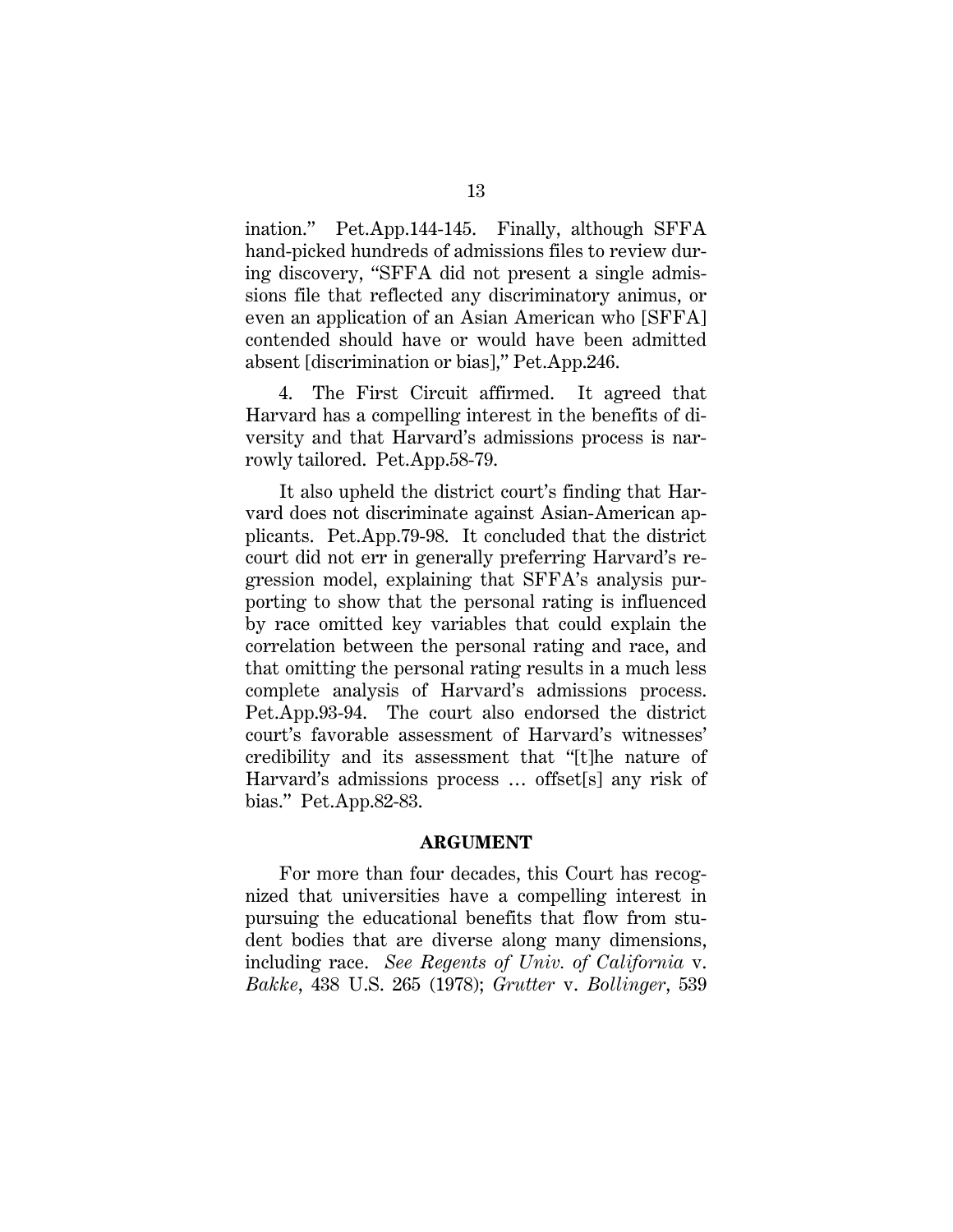U.S. 306 (2003), *Fisher* v. *University of Texas at Austin*, 136 S. Ct. 2198 (2016).<sup>6</sup> Diversity "promotes crossracial understanding, helps to break down racial stereotypes," "enables students to better understand persons of different races," produces "livelier, more spirited, and simply more enlightening and interesting" classroom discussion, "promotes learning outcomes," and "better prepares students for an increasingly diverse workforce and society." *Grutter*, 539 U.S. at 330 (quotation marks and alterations omitted). It also provides substantial societal benefits, including "cultivat[ing] a set of leaders with legitimacy in the eyes of the citizenry," by making clear that "the path to leadership [is] open to talented and qualified individuals of every race and ethnicity." *Id*. at 332.

The Court has also repeatedly held that universities may pursue the educational benefits of diversity by considering race in admissions, as long as that consideration is narrowly tailored to achieve those educational benefits. *Grutter*, 539 U.S. at 326; *Fisher*, 136 S. Ct. at 2210. Narrow tailoring is satisfied if race is considered as one factor among many in evaluating each applicant's background, experiences, and potential contributions to the school's educational environment; is considered only as a plus; is considered flexibly and not mechanically; is not used to pursue racial quotas or balance; and is considered only where there are no workable race-neutral alternatives. *Grutter*, 539 U.S. at 334, 339, 341; *Fisher*, 136 S. Ct. at 2208. Consideration of race in this manner enables schools to pursue profound educational benefits while using race only in a limited way and only to the extent needed to assemble diverse

<sup>6</sup> Unless otherwise indicated, citations to *Bakke* are to Justice Powell's controlling opinion.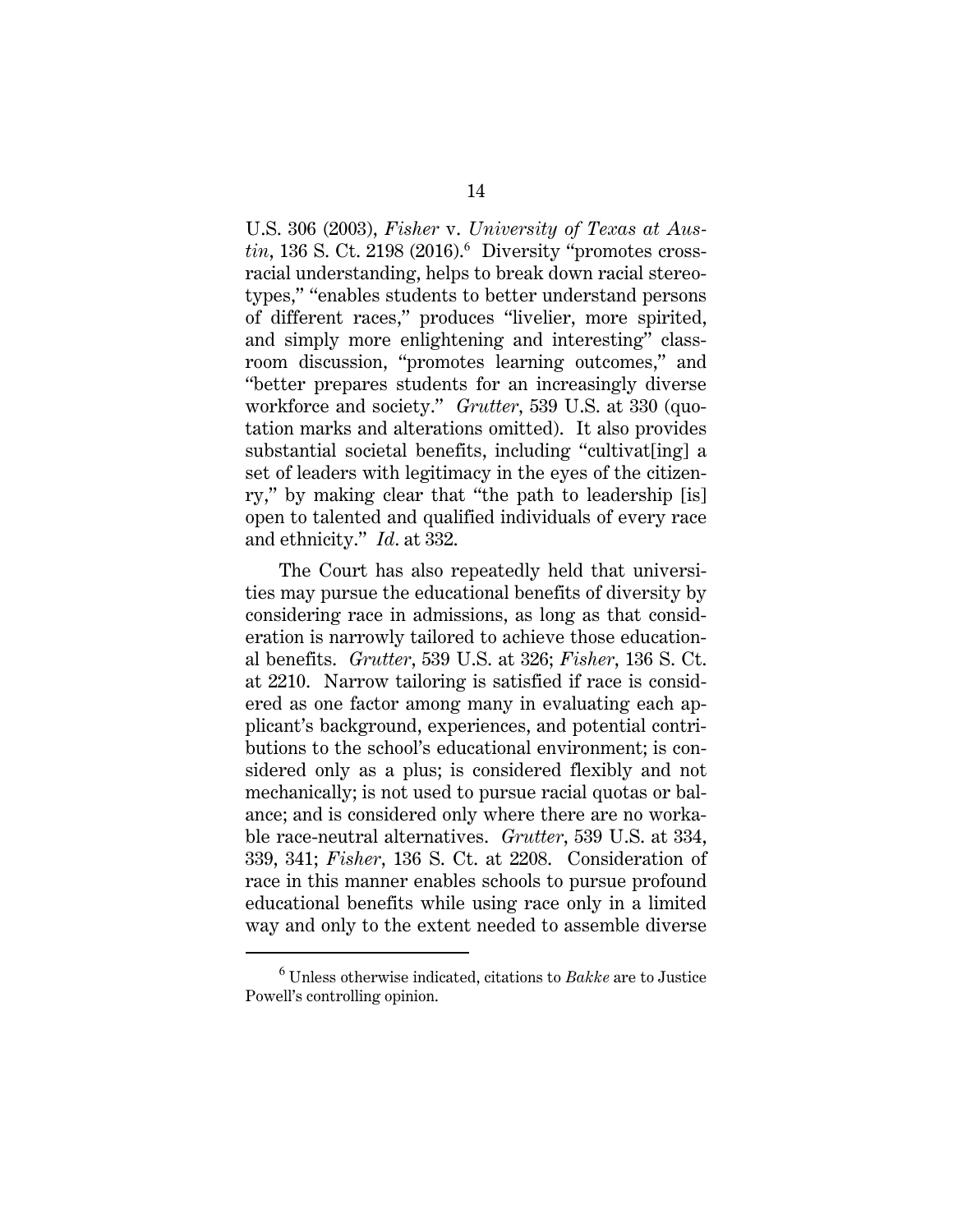classes that will produce such benefits. And considering race in this manner "treats each applicant as an individual." *Bakke*, 438 U.S. at 318; *see also Grutter*, 539 U.S. at 324. The Court has twice cited Harvard's individualized, whole-person review as the model of a narrowly tailored program. *Grutter*, 539 U.S. at 335; *Bakke*, 438 U.S. at 316-319.

SFFA contends that Harvard's admissions process does not actually operate in the way the Court understood in *Bakke* and *Grutter*, and that the Court should rule that Harvard violates Title VI's standards for race-conscious admissions—or, alternatively, that the Court should overrule its prior decisions in this area and hold that Title VI requires "colorblind" admissions. Neither submission warrants review. SFFA's petition is based on a misleading depiction of the proceedings below, rests on factual assertions the lower courts squarely rejected, and ignores the contrary findings. And SFFA falls far short of demonstrating why this Court should take the momentous step of overruling such major decisions—especially given that this case involves a statute, Title VI, which Congress can amend at any time if it wishes to overturn longstanding precedent approving the limited and qualified consideration of race in a whole-person approach to admissions at private universities such as Harvard. If that were not enough, SFFA lacks standing. The petition should be denied.

# **I. THE LOWER COURTS' FACT-SPECIFIC APPLICATION OF THIS COURT'S PRECEDENTS DOES NOT WARRANT RE-VIEW**

SFFA attempts to portray Harvard's process as an example of race-conscious admissions gone awry. But the narrative SFFA presents was rejected by the dis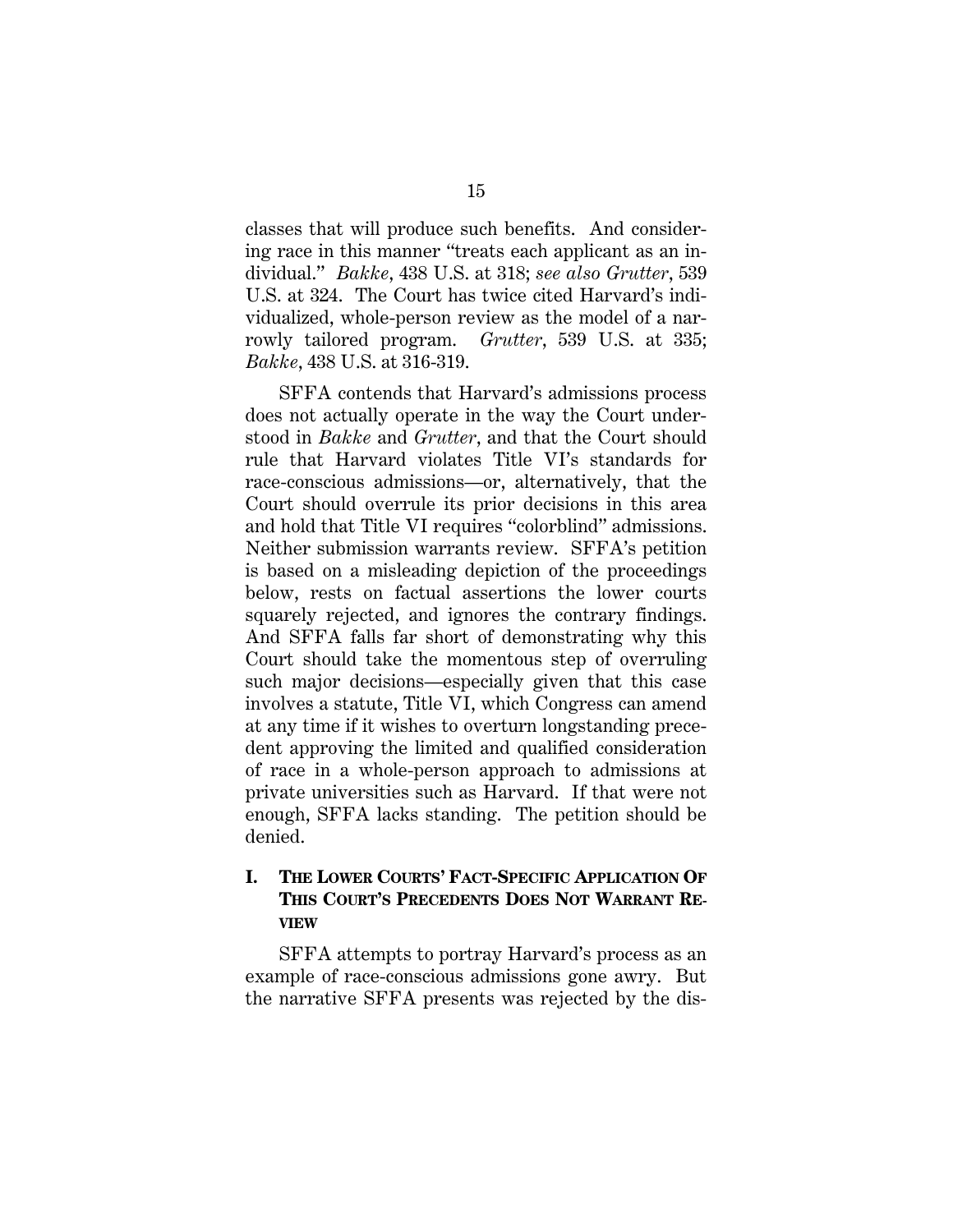trict court in detailed factual findings upheld by the court of appeals. This Court will not reverse such "concurrent findings" of two lower courts absent "a very obvious and exceptional showing of error." *Exxon*, 517 U.S. at 841. SFFA cannot come close to making that showing.

SFFA tries to sidestep the lower courts' findings by proffering its own version of the record and urging this Court to conclude for itself that Harvard pays excessive attention to race and intentionally disadvantages Asian-American applicants. But SFFA's unreliable portrayal of the facts fatally undermines its case for review. To offer just a few examples:

- It is simply false that Harvard automatically "awards preferences to everyone who checks the box for 'Black' and 'Hispanic,'" and that those preferences are "enormous." Pet.41. Harvard does *not* award a "tip" to all Black and Hispanic applicants, Pet.App.139; C.A.J.A.999:25-1001:6, race is only ever considered in cases of highly competitive candidates, Pet.App.70; C.A.J.A.1000:10-16, and even then race-based tips are no larger than the tips upheld in *Grutter*, Pet.App.69.
- SFFA asserts, without citation, that "[r]ace is often the reason that someone gets lopped," *i.e.*, removed from the tentatively admitted class due to classsize constraints. Pet.10. That too is false. The district court found that "[t]hroughout the process, Harvard remains committed to its holistic evaluation and its whole person review," Pet.App.251, and that when the time comes to lop, the committee "discusses candidates again" and then "decides, as a group, which students to lop off the admit list based on many factors." Pet.App.133; *see* C.A.J.A.3396:1-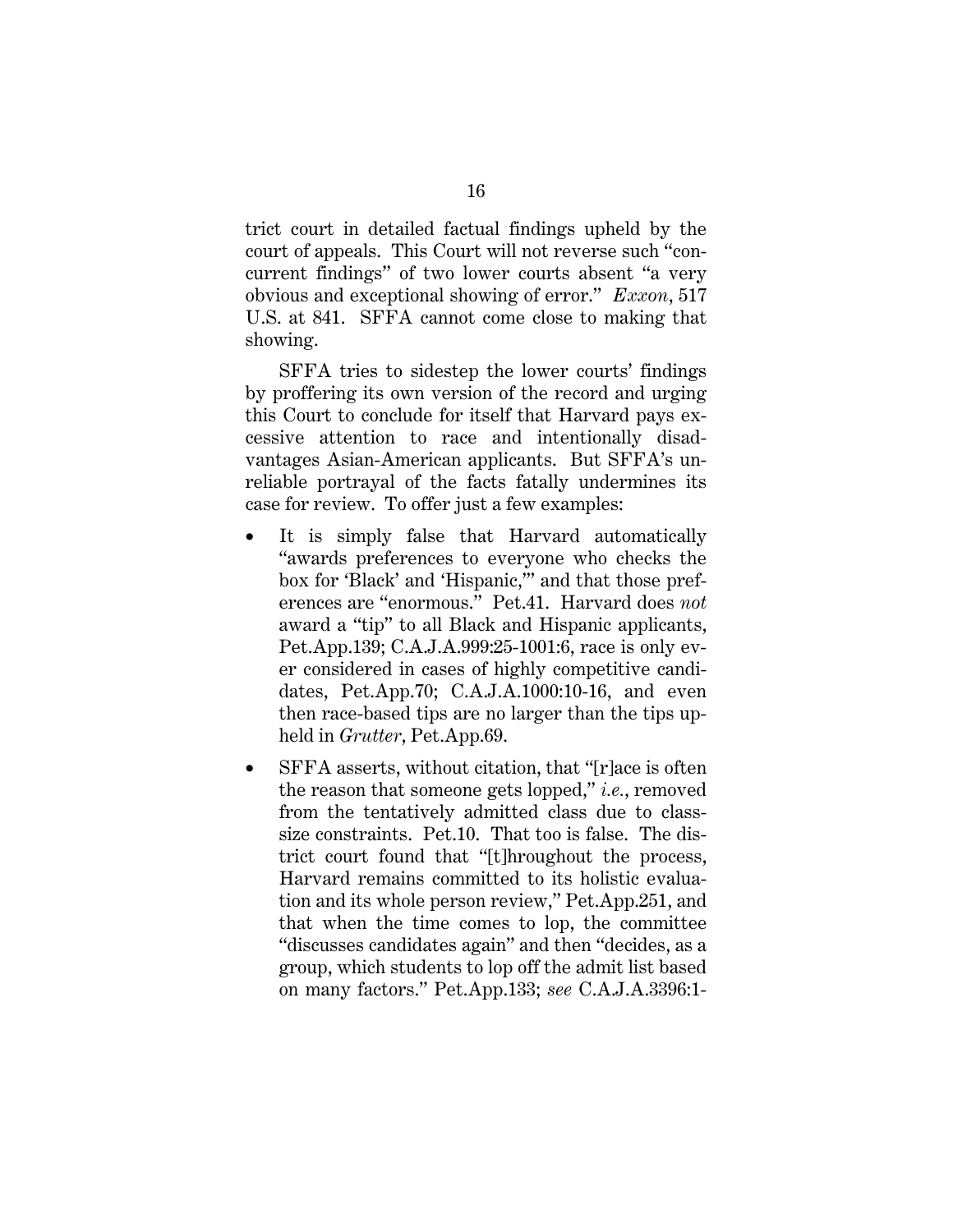10 ("lop discussion[s] [a]re no different from any other discussion" in that admissions officers "discuss[] the whole candidate").

- SFFA asserts that "Harvard has long known its process discriminates against Asian Americans." Pet.12. Again, this claim was rejected by the lower courts; OCR concluded that Harvard did *not* discriminate against Asian-American applicants, and OIR's incomplete analyses were never interpreted by OIR or anyone else as evidence that Harvard discriminates. *See supra* p. 9.
- SFFA quotes the deposition of a high-school guidance counselor, Pet.31, but nowhere acknowledges that the district court excluded that testimony, C.A.J.A.730:20-21; C.A.J.A.1090:16-1093:11.

This Court rarely grants certiorari to review the fact-specific application of settled legal principles. SFFA's unreliable description of the record and disregard of the lower courts' findings strongly counsel against any deviation from that settled practice.

### **A. Harvard Does Not Discriminate Against Asian-American Applicants**

SFFA accuses the lower courts of failing to apply strict scrutiny and faults them for preferring Harvard's statistical analysis over SFFA's. Pet.37-39. Its contentions are flawed.

To begin, SFFA's contention that the lower courts erred by giving Harvard "the benefit of the doubt," Pet.38, is incorrect. SFFA's complaint framed its intentional-discrimination claim as distinct from its claims under the Court's precedents governing raceconscious admissions, and it properly acknowledged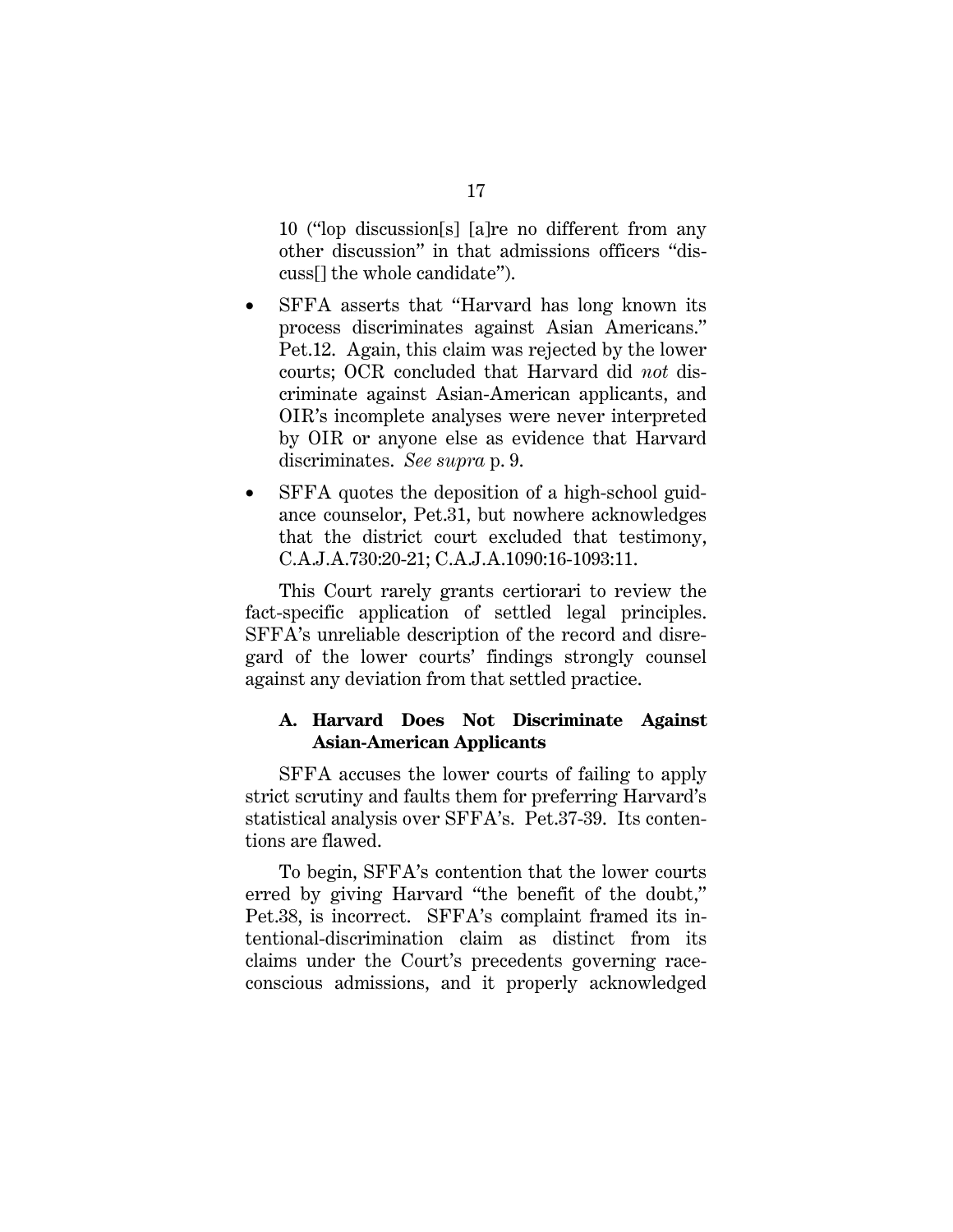through trial that it bore the burden to prove that Harvard discriminates against Asian-American applicants. Dist.Dkt.413 at 5, 33; C.A.J.A.3446:2-5. Following trial, SFFA switched gears, asserting that Harvard must *disprove* that it discriminates against Asian-American applicants. Litigants cannot reinvent their claims in this fashion. *Visa, Inc.* v. *Osborn*, 137 S. Ct. 289, 289 (2016); *Ohio Forestry Ass'n* v. *Sierra Club*, 523 U.S. 726, 738-739 (1998).

Nevertheless, the lower courts found that, even if Harvard bore the burden to disprove discrimination, it carried that burden, Pet.App.265-266; Pet.App.79-80 n.34, and there is no basis to second-guess those findings. SFFA principally objects to the district court's treatment of the "personal rating" in the parties' statistical models, arguing that the court was obligated to accept SFFA's model, which omits that rating. Pet.38. But SFFA ignores the district court's painstaking explanations of why it found Harvard's statistical case superior—and why the totality of the evidence did not reflect discrimination.

First, the district court determined that SFFA's analysis of the personal rating "likely overstates the direct effect of Asian American identity on the personal rating." Pet.App.190. The court found that Harvard's witnesses "credibly testified that they did not use race in assigning personal ratings," and that SFFA's analysis of the personal rating "explains only a portion of the variation in personal ratings and likely suffers from considerable omitted variable bias." *Id*. For instance, SFFA's analysis omitted "variables for several factors that influence personal ratings and may correlate with race," and the court observed that there are many reasons other than bias why Asian-American applicants on average may have marginally lower personal ratings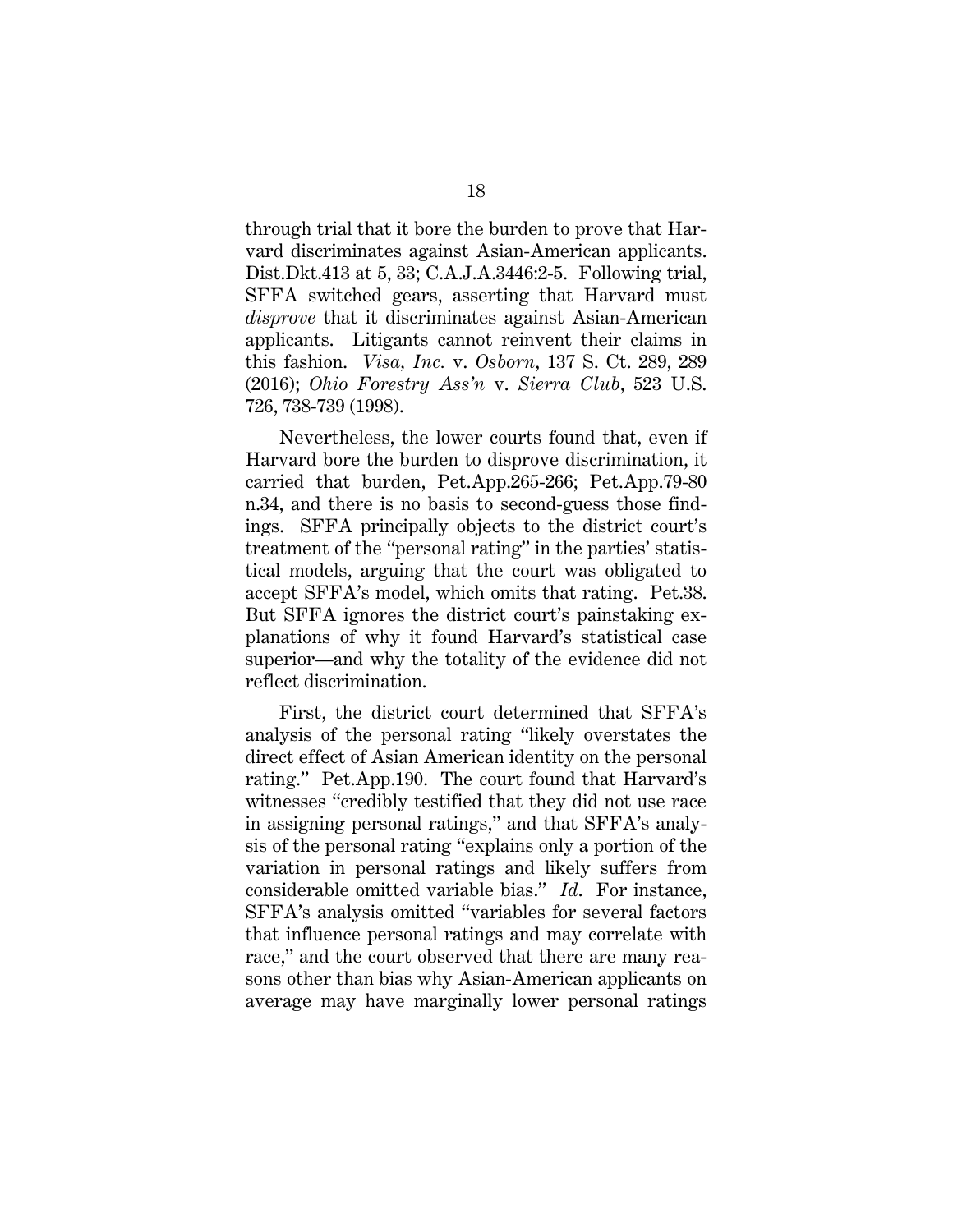than white applicants, such as different levels of support from school guidance counselors. Pet.App.190-191; Pet.App.194.

Second, the court found Harvard's modeling choices superior. For instance, it found that omitting the personal rating disregards fundamental aspects of Harvard's admissions process, resulting in "omitted variable bias," while including the rating "results in a more comprehensive analysis." Pet.App.199; *see* Pet.App.183 (personal rating captures information important to Harvard's admissions process, such as leadership ability and grit). Similarly, the district court criticized SFFA's exclusion of ALDCs (some 30% of the admitted class, Pet.App.166) because "they are evaluated through the same basic admissions process" and "their admissions outcomes provide data that is probative of whether Harvard is discriminating against Asian Americans," Pet.App.199.

Third, the court found that other statistical findings undermined SFFA's allegations that Harvard discriminates against Asian-American applicants. For example, as SFFA's expert conceded, Asian-American ALDCs are admitted at similar or higher rates than white ALDCs, Pet.App.170 n.43; and "it does not seem likely that Harvard would discriminate against non-ALDC Asian-Americans, but not discriminate against ALDC Asian American applicants." Pet.App.200.

Fourth, the court found that, even on its own terms, SFFA's statistical model did not establish discrimination. As the court explained, SFFA's model yielded only a "slightly negative coefficient and average marginal effect for Asian American identity"—"so slight" that the effect of Asian-American identity might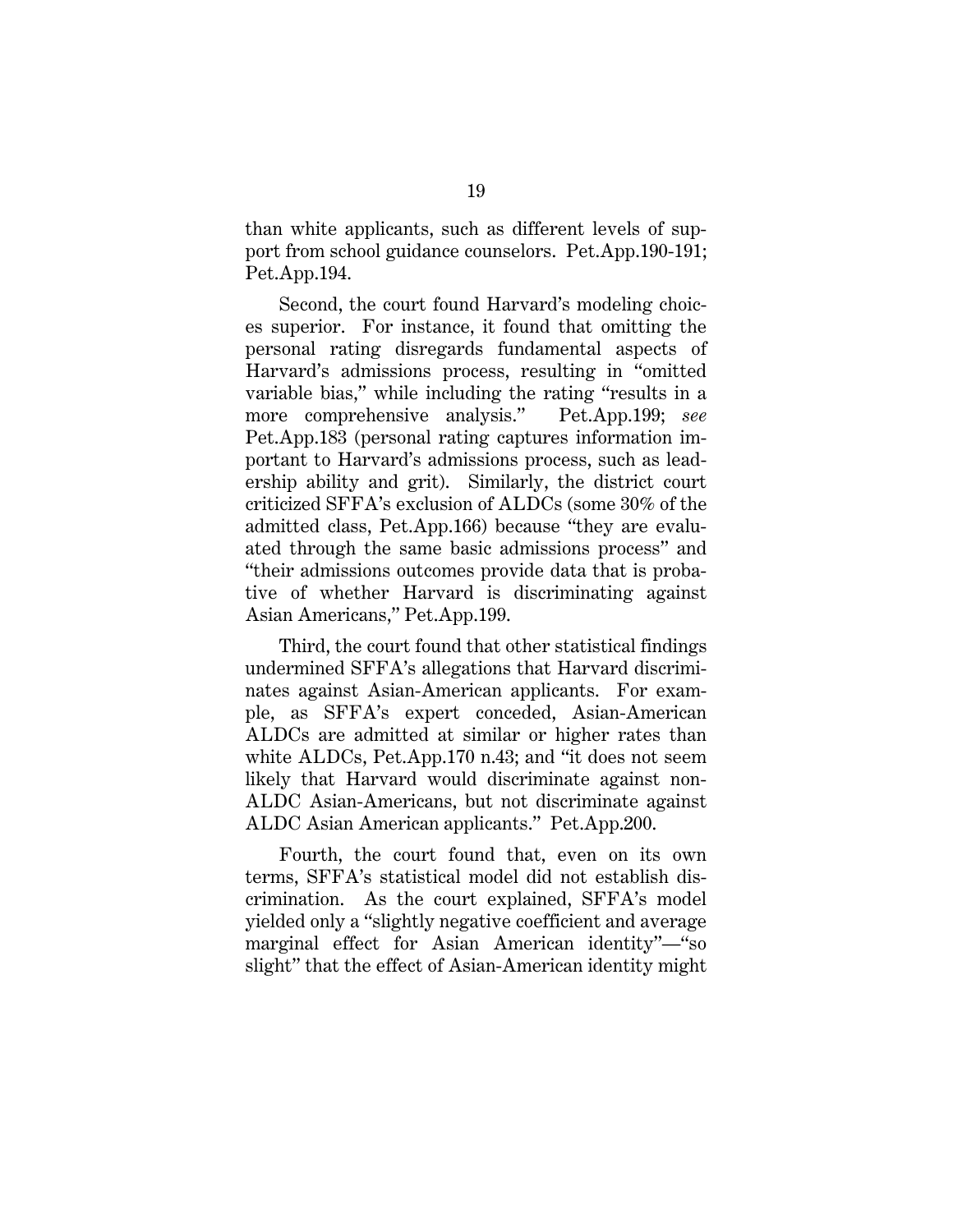even be "positive" if the model sufficiently accounted for relevant factors." Pet.App.203-204.<sup>7</sup>

Most fundamentally, SFFA ignores that this case involved far more than statistics. The district court found "consistent, unambiguous, and convincing" admissions officers' testimony that there is no discrimination against Asian-American applicants, Pet.App.264 the kind of witness-credibility finding that "can virtually never be clear error," *Anderson* v. *City of Bessemer City*, 470 U.S. 564, 575 (1985). The court also noted that SFFA did not identify even a single applicant denied admission because of discrimination, Pet.App.264, despite voluminous discovery.

In the end, the district court scrupulously considered both parties' statistical models in weighing the totality of the evidence, but it did not lose sight of the point that "statistics are not irrefutable; … their usefulness depends on all of the surrounding facts and circumstances." *International Bhd. of Teamsters* v. *United States*, 431 U.S. 324, 340 (1977). Where, as here, the best statistical model shows no discrimination and even SFFA's model shows at most a "slight" suggestion that is refuted by the non-statistical evidence, a court is entirely justified in concluding that no bias is present.

### **B. Harvard Considers Race Only As This Court's Precedents Permit**

SFFA claims that Harvard persistently seeks to obtain a "precise racial balance," allows race to over-

 $<sup>7</sup>$  Statistics also have limits. For instance, the parties' regres-</sup> sion analyses model Harvard's admissions process using preliminarily assigned ratings, but admissions decisions are predicated on the underlying information in the application files, not the initial ratings. Pet.App.129-131.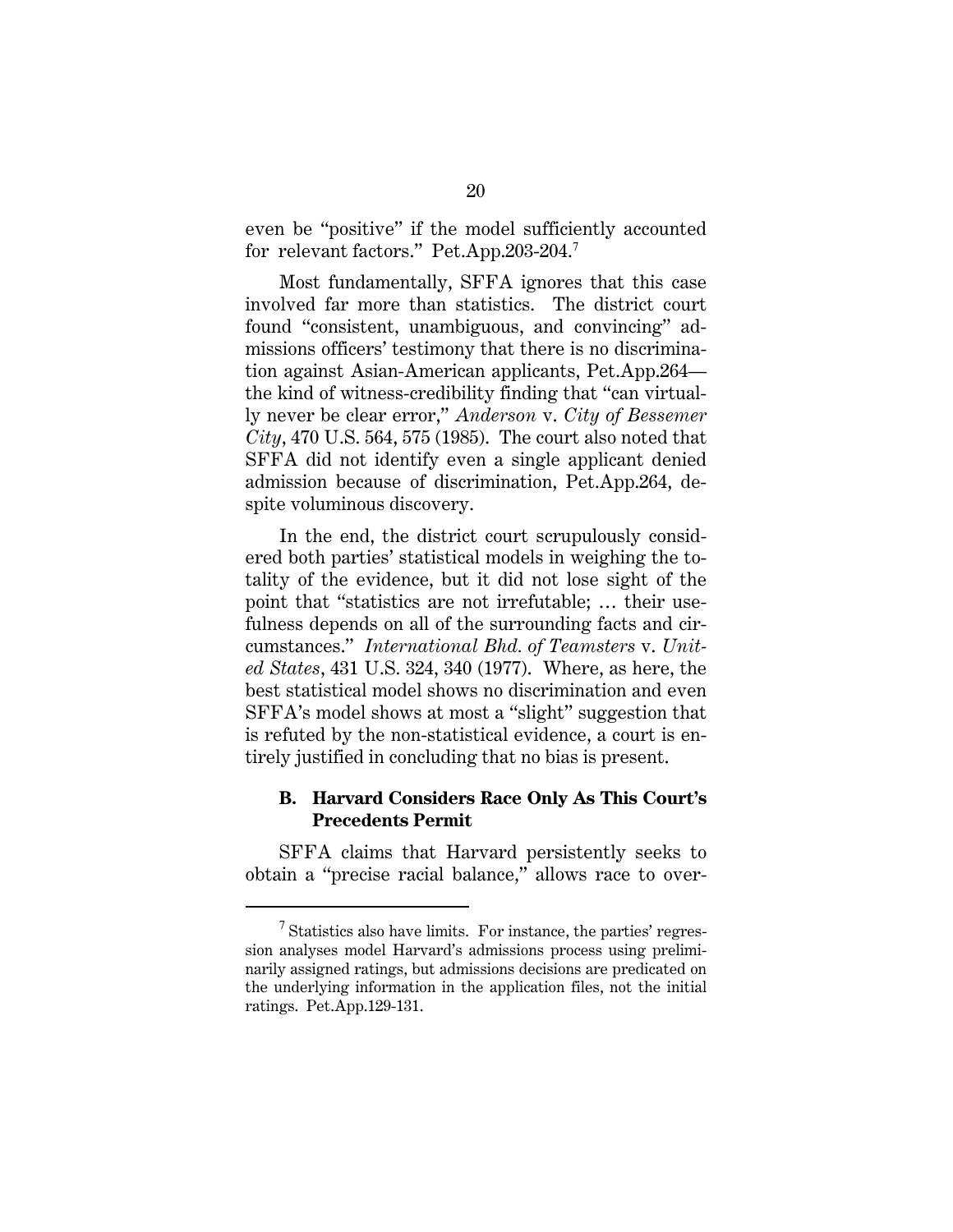whelm all other factors, and disregards race-neutral alternatives. Pet.41-43. Once again, SFFA's rhetoric fails to account for the reality that it tried, and failed, to make this factual case to the courts below.

1. The lower courts rejected SFFA's racialbalancing claim, finding Harvard has no "target number or specified level of permissible fluctuation" in the racial composition of its classes. Pet.App.249; Pet.App.252. SFFA's own expert declined to offer testimony in support of a racial-balancing claim, Pet.App.208, and one can see why. The proportion of self-identified Asian Americans at Harvard has doubled since 1990 and increased five-fold since 1980. Pet.App.208. Statistical evidence demonstrated "considerable year-to-year variation" "inconsistent with the imposition of a racial quota or racial balancing." Pet.App.205; C.A.J.A.5743-5744.



Pet.App.206. Moreover, the racial composition of the admitted class varies more than the racial composition of the applicant pool, Pet.App.208—the opposite of what one would expect if racial balancing were afoot.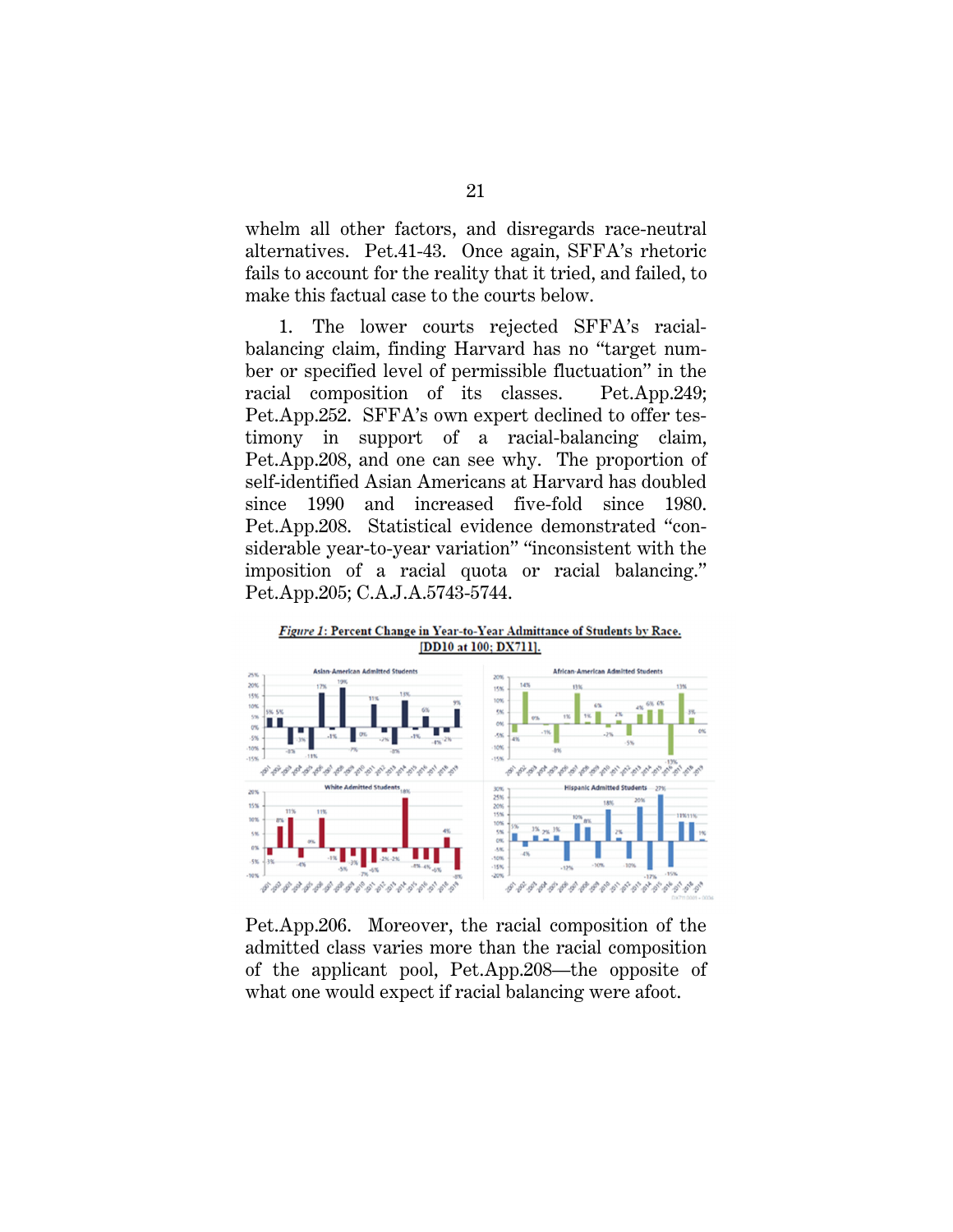

### C.A.J.A.6118.

The district court also rejected SFFA's claim that Harvard's periodic use of "one-pagers" suggests racial balancing, finding that Harvard keeps track of information about the tentatively admitted class "to assist it in predicting its yield rate and thereby avoid overenrolling its freshman class," Pet.App.252, and to identify declines in representation of students with certain characteristics, including race, and ensure that applicants with those characteristics were not inadvertently overlooked. Pet.App.136; Pet.App.250-251; Pet.App.65. The court further found that, "[t]hroughout the process, Harvard remains committed to its holistic evaluation and its whole person review." Pet.App.251. As this Court has made clear, "some attention to numbers" does not amount to a "rigid quota." *Grutter*, 539 U.S. at 336 (approving consultation of "daily reports").

2. The lower courts found that Harvard considers race flexibly, only as one factor among many, and only as a plus. Pet.App.137; Pet.App.242; Pet.App.68-70. Contrary to SFFA's unsupported assertions, Pet.41, Harvard does not automatically award a tip to appli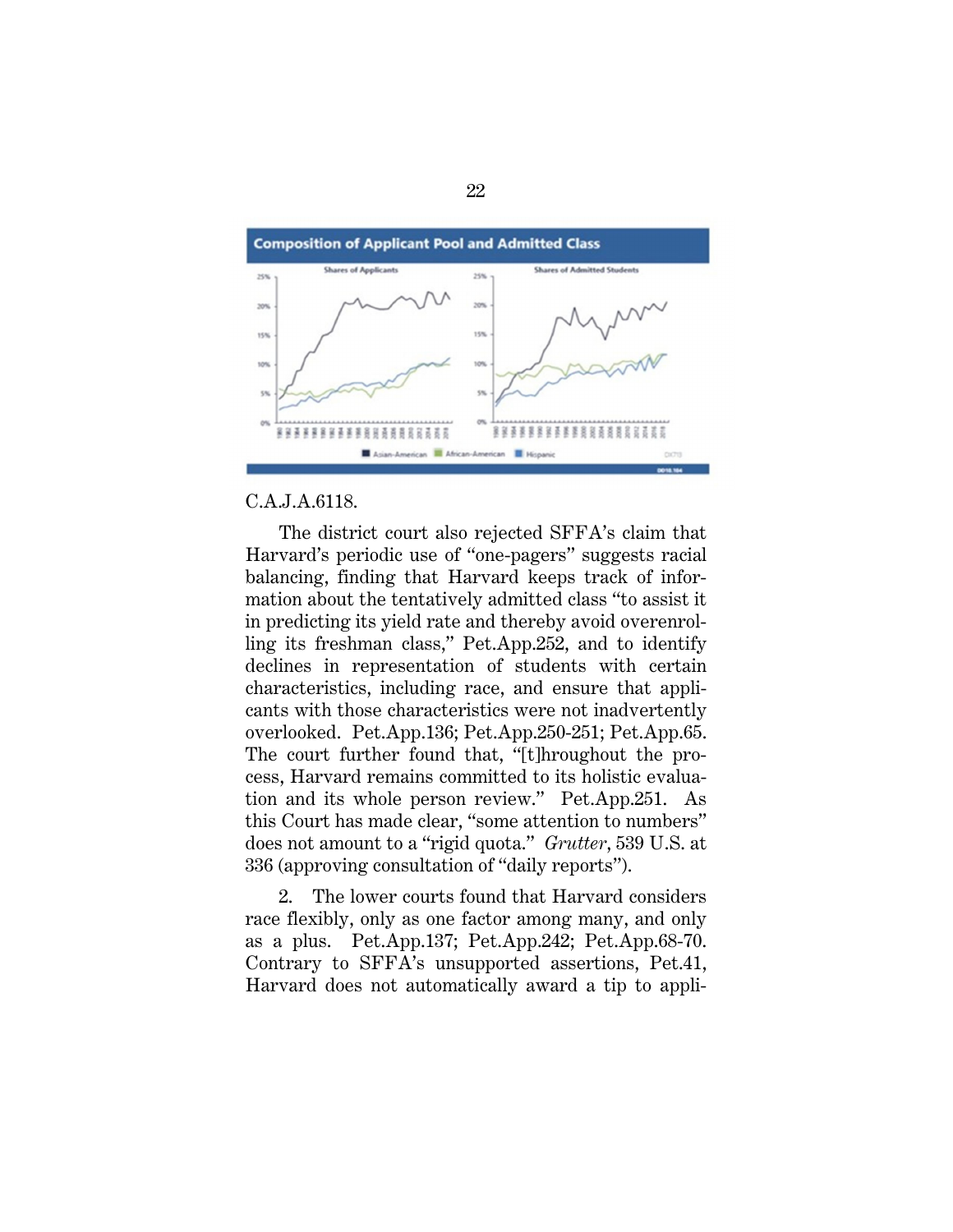cants from certain racial groups, Pet.App.70; C.A.J.A.1000:10-16. As the district court found, moreover, race "never becomes 'the defining feature' of applications," Pet.App.253 (quoting *Grutter*, 539 U.S. at 337)—consideration of race never results in the admission of unqualified applicants, race-based tips are "not disproportionate to the magnitude of other tips," and race-based tips "are not nearly as large" as those approved by the Court in *Grutter*, Pet.App.254-255. Even SFFA's expert conceded that "a large number of applicants to Harvard will be rejected without race ever becoming a factor." C.A.J.A.2362:1-3. And, in fact, race is not decisive even for "highly qualified candidates": Harvard rejects "more than two-thirds of Hispanic applicants and slightly less than half of all African American applicants who are among the top 10%" of applicants based on grades and test scores. Pet.App.70.

3. Finally, both lower courts found that Harvard currently has no workable race-neutral alternative that could sufficiently advance its interest in the benefits of diversity. If Harvard were to abandon race-conscious admissions, African-American and Hispanic representation would decline by nearly half. Pet.App.210. Such declines would seriously undermine Harvard's educational goals, Pet.App.78-79; Pet.App.219-220, and even SFFA's expert agreed such declines would be unacceptable, C.A.J.A.1490:20-1491:14.

SFFA focuses on the district court's rejection of one alternative, referred to below as "Simulation D." Pet.43. SFFA's expert simulated the likely composition of Harvard's admitted classes if Harvard were to give no consideration to race or whether an applicant is an ALDC, and give overwhelming preference to applicants with indicators of socioeconomic disadvantage. Pet.17-19.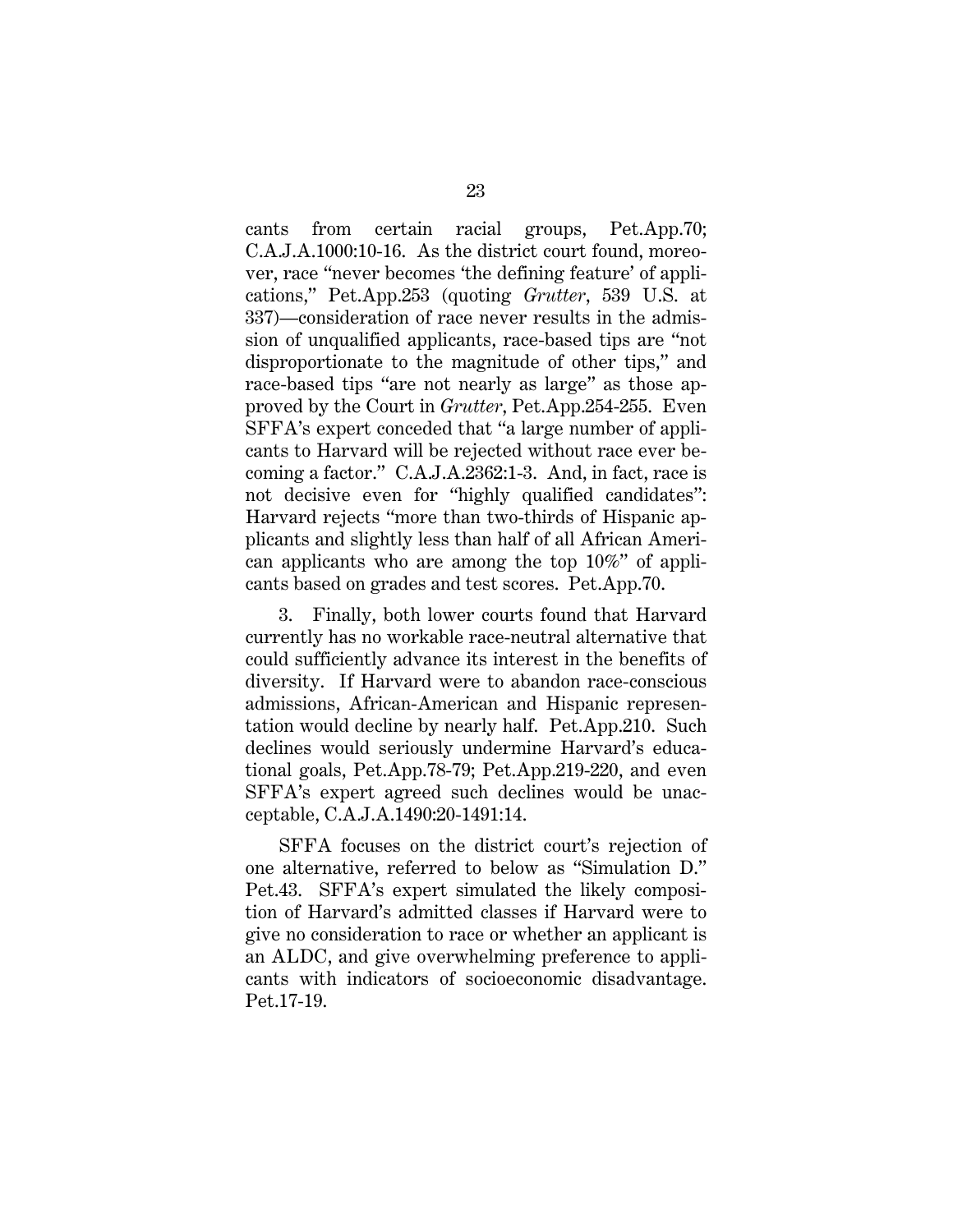Both lower courts found that Simulation D would "come at significant costs." Pet.App.219; Pet.App.76- 78. First, it would decrease African-American representation by "nearly one-third," which would have adverse educational effects, including increasing African-American students' feelings of "isolation and alienation." Pet.App.219-220; Pet.App.77-78 & n.32-33. SFFA tries to bury this point by contending Simulation D would increase "racial diversity" generally, but "Harvard does not view underrepresented minorities interchangeably." Pet.App.77 n.32; *see supra* p. 11.

Second, Simulation D would diminish the strength of Harvard's admitted classes, causing a significant decline in the proportion of students with top academic, extracurricular, athletic, and personal ratings. Pet.App.76. For example, Simulation D would require Harvard to admit 17% fewer students receiving the highest academic ratings. C.A.J.A.5789. This is therefore not a matter, as SFFA asserts, of "negligible differences in … SAT scores." Pet.43. And Harvard need not choose between pursuing academic excellence and the educational benefits of diversity. *Fisher*, 136 S. Ct. at 2208.

After years of discovery, SFFA produced no persuasive evidence to support its legal claims. The court of appeals found no error in the district court's meticulous explanation of how it resolved the disputed facts and applied the relevant law. SFFA is not entitled to battle out the facts a third time in this Court. And it identifies no unsettled legal issue meriting review.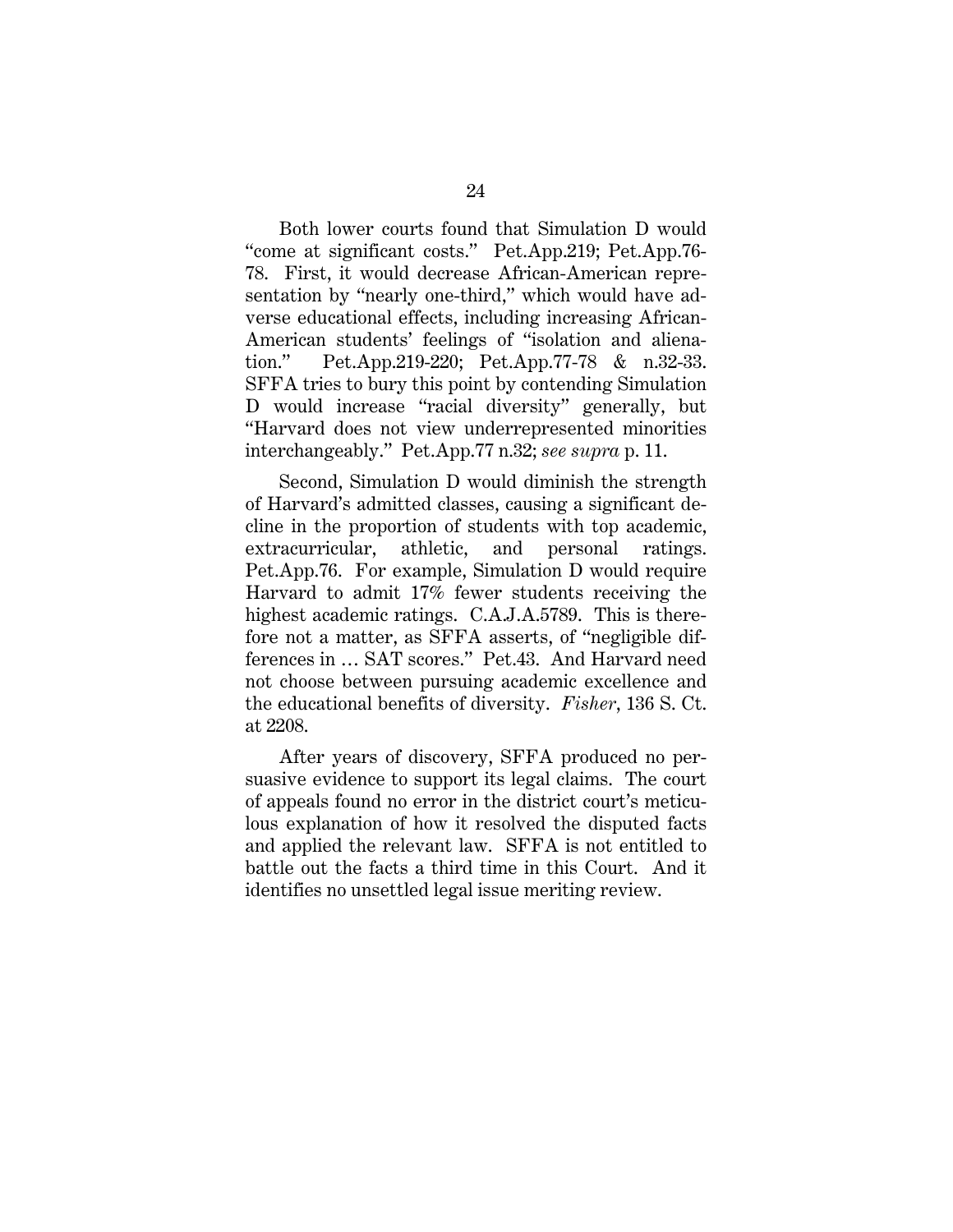### **II. SFFA OFFERS NO REASON TO REVISIT THIS COURT'S PRECEDENTS**

Having failed to make the case that Harvard's admissions practices contravene the Court's precedents governing the use of race in admissions, SFFA asks the Court to overthrow them. But SFFA offers no legitimate justification for such an extraordinary step particularly in a statutory case such as this. If Congress wanted to amend Title VI to prohibit private universities from considering race in admissions, it could do so, but it has not.

This Court revisits precedent only where there are "compelling" reasons to do so. *Hilton* v. *South Carolina Public Railways Commission*, 502 U.S. 197, 202 (1991). The Court may, for example, reconsider a decision that has been undermined by subsequent developments, *see Agostini* v. *Felton*, 521 U.S. 203, 235-236 (1997), or that is "grievously or egregiously wrong," but even then, only when the precedent has "caused significant negative jurisprudential or real-world consequences" and when overruling would not "unduly upset reliance interests," *Ramos* v. *Louisiana*, 140 S. Ct. 1390, 1414-1415 (2020) (Kavanaugh, J., concurring); *see also June Medical Services L.L.C.* v. *Russo*, 140 S. Ct. 2103, 2134 (2020) (Roberts, J., concurring in judgment).

The bar is particularly high here, for this case involves the application of a statute. "[S]tare decisis carries enhanced force when a decision[] … interprets a statute," *Kimble*, 576 U.S. at 456, and this Court has generally left "the updating or correction of erroneous statutory precedents to the legislative process," *Ramos*, 140 S. Ct. at 1413 (Kavanaugh, J.)). And universities—and the Nation more broadly—have a profound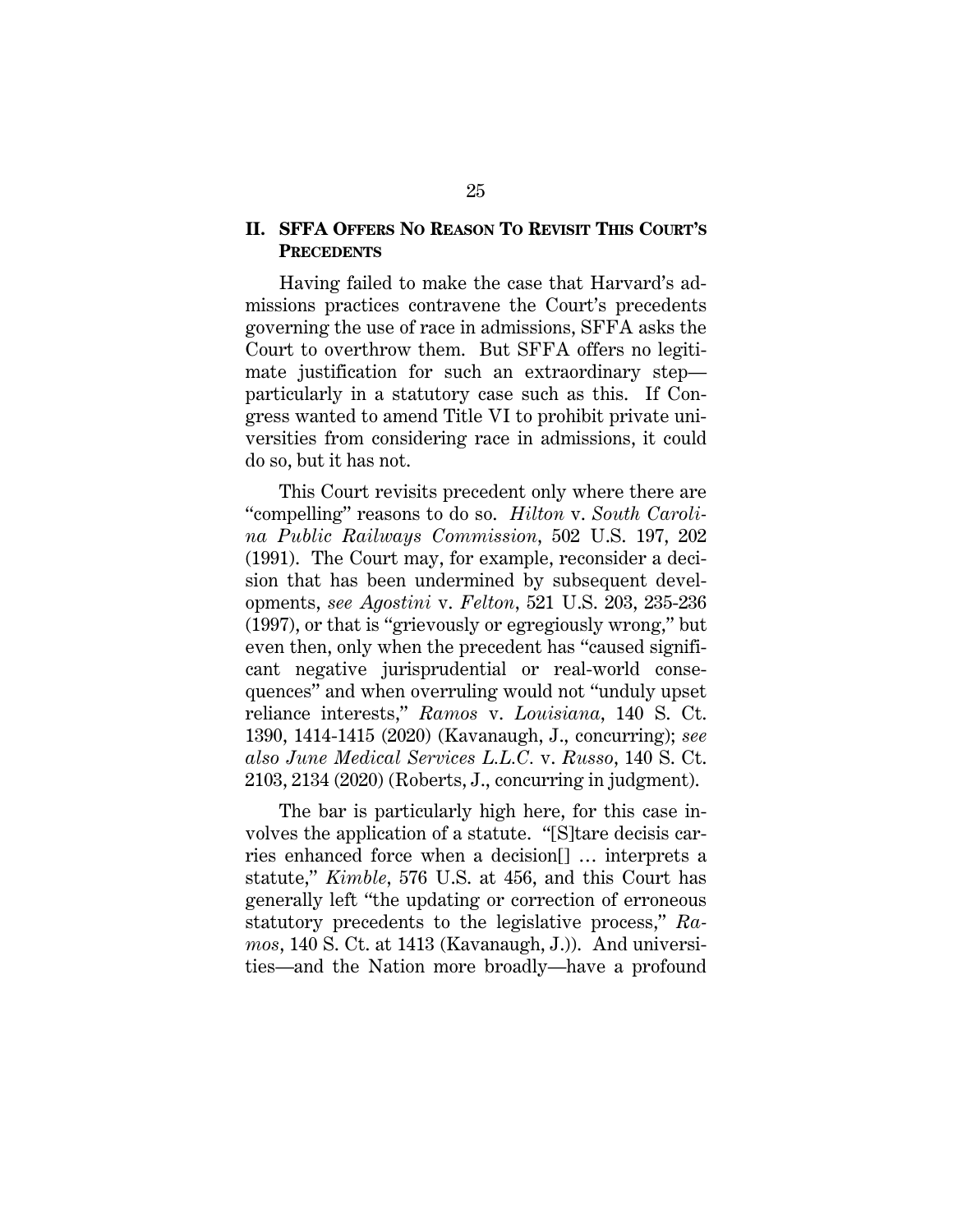reliance interest in the Court's settled approach to admissions.

### **A. No Recent Developments Warrant Review Of The Bakke/Grutter/Fisher Framework**

SFFA identifies no recent factual or legal developments that warrant revisiting *Bakke*, *Grutter*, and *Fisher*. 8 SFFA does not claim, for instance, that there is any confusion among universities or lower courts about the cases' guiding principles. Nor does SFFA offer any new evidence undercutting *Grutter*'s determination that student-body diversity, including racial diversity, has profound educational benefits. Indeed, while Harvard and amici put on evidence about the educational benefits of diversity, C.A.J.A.2757:14-2806:15, C.A.J.A.2551:3-2553:4; C.A.J.A.2612:25-2613:13, SFFA offered no rebuttal, declaring that "[d]iversity and its benefits are not on trial here," C.A.J.A.453:14-15.

SFFA's principal contention regarding "later developments" is that Harvard considers race more extensively than the Court was led to believe in *Grutter* and that Harvard uses race-conscious admissions to penalize "disfavored minorities." Pet.26-27. That is simply wrong. Both lower courts found that Harvard considers race flexibly, not mechanically, only as one factor among many, and only as a plus factor, and that Har-

<sup>8</sup> SFFA conspicuously ignores *Bakke*, but five Justices agreed that universities could consider race in admissions under some circumstances. *See* 438 U.S. at 311-319 (Powell, J.); *id*. at 324-326 (Brennan, J.). And in *Grutter*, this Court recognized that "Justice Powell's opinion announcing the judgment … ha[d] served as the touchstone for constitutional analysis of race-conscious admissions policies," and that "[p]ublic and private universities across the Nation ha[d] modeled their own admissions programs on Justice Powell's [opinion]." 539 U.S. at 323.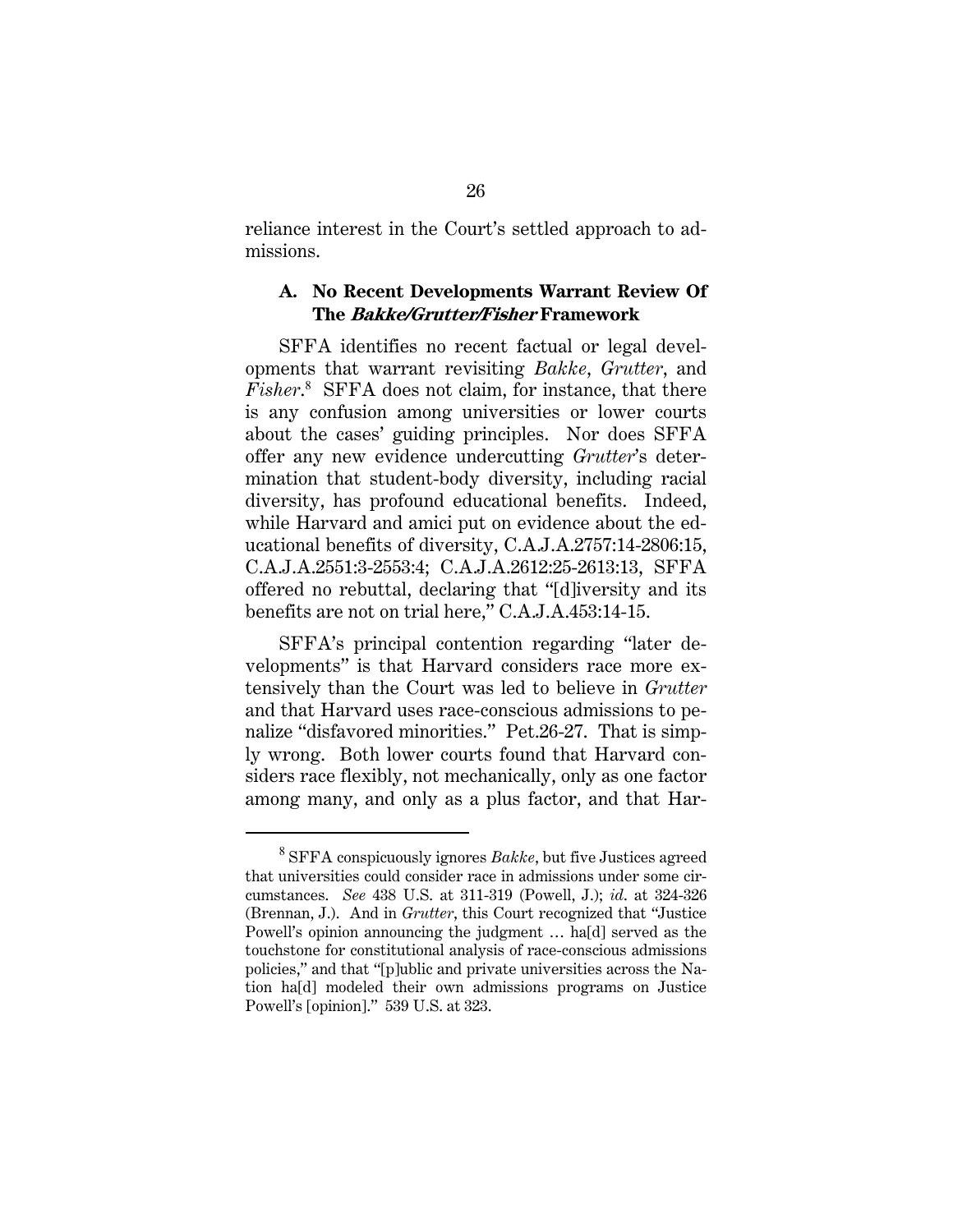vard's consideration of race does not overwhelm other factors, Pet.App.68-72; Pet.App.242; Pet.App.250-255 exactly what *Bakke* and *Grutter* require and how those decisions understood Harvard's process to operate, *Bakke*, 438 U.S. 316-318; *Grutter*, 539 U.S. at 321, 335- 339. Both lower courts also found that Harvard does not discriminate against Asian-American applicants. Pet.App.264-265; Pet.App.139; Pet.App.64-65; Pet.App.79-98.

Relying on untested anecdotes, SFFA also claims *Grutter* has had the counterproductive effect of encouraging universities to "openly embracelel segregation" rather than pursue "integration." Pet.32. But the record contains no evidence that Harvard (or any other university) embraces "segregation"; the evidence was to the contrary. C.A.J.A.2686:25-2689:19; C.A.J.A.2743:12-2745:6. SFFA also points to nothing to suggest that a university's offering of events to support underrepresented groups impedes the educational benefits that flow from bringing together racially diverse students in classes, dining halls, extracurricular activities, athletics, and campus-wide events.

### **B. SFFA's Attacks On This Court's Precedents Are Meritless**

SFFA's bid to overrule *Bakke*, *Grutter*, and *Fisher*  largely recycles arguments this Court has heard and rejected before. None of SFFA's arguments suggests that those cases were wrongly decided, much less "egregiously" so.

1. SFFA wrongly contends that the Court's admissions cases are out of step with its broader equalprotection jurisprudence.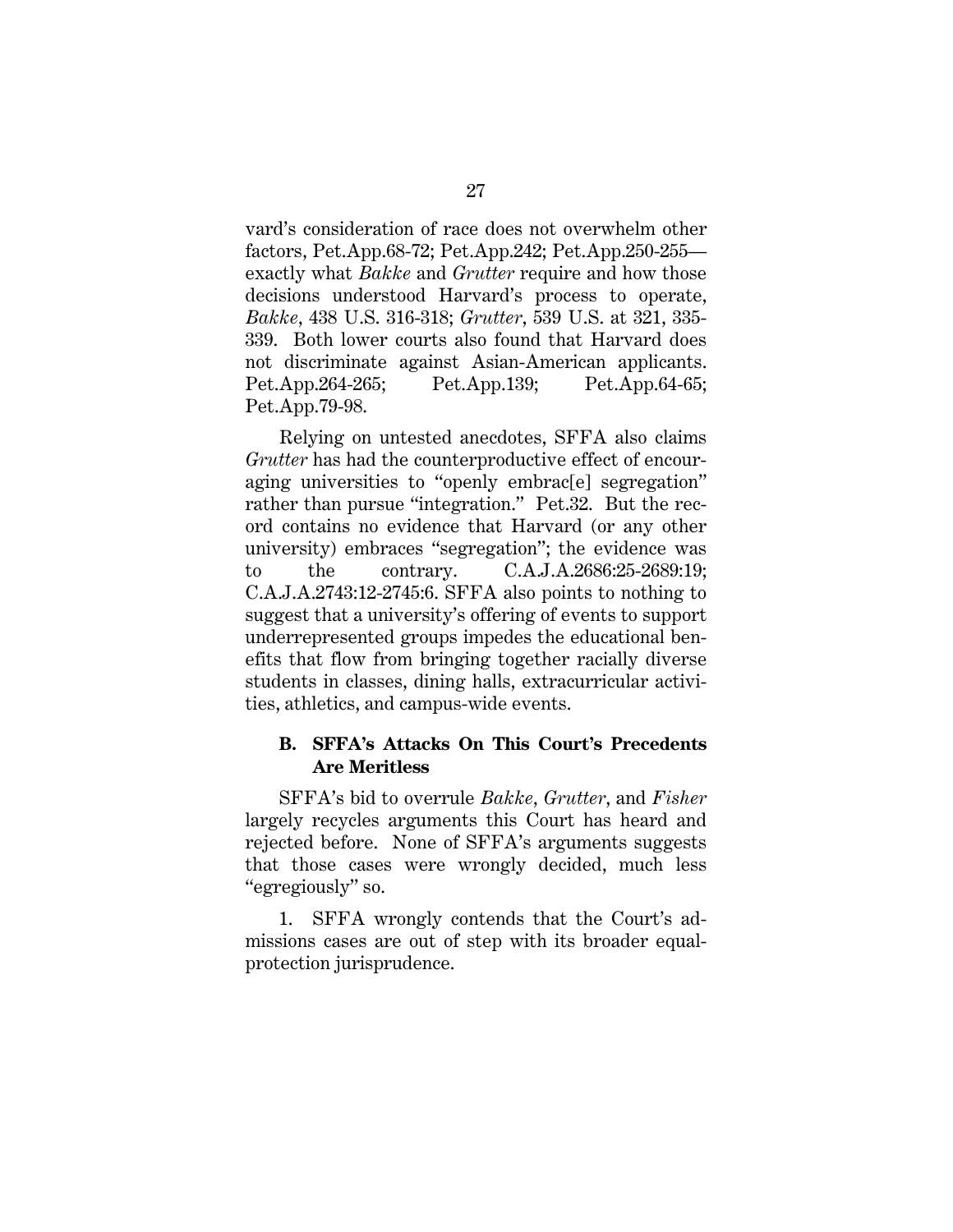*First*, SFFA suggests that *Grutter's* deference to universities is inconsistent with strict-scrutiny jurisprudence. Pet.24-25. That is incorrect. *Grutter* grants universities a limited measure of deference in defining their educational missions—in particular, in determining whether the educational benefits that flow from diversity are important to their missions. *Fisher*, 136 S. Ct. at 2208. This limited deference is appropriate because whether the benefits that flow from diversity are integral to a particular university's mission is, "in substantial measure, an academic judgment," *id*., implicating academic freedom and First Amendment values and properly made by university faculty rather than federal judges, *Grutter*, 539 U.S. at 328-329; *see Bakke*, 438 U.S. at 312 (the "'essential freedoms' of a university" include deciding "'who may be admitted to study'" (quoting *Sweezy* v. *New Hampshire*, 354 U.S. 234, 263 (1957) (Frankfurter, J., concurring))).

To ensure that race is used no more than necessary to further that compelling interest, however, the Court requires a searching inquiry into "whether the use of race is narrowly tailored to achieve [a] university's permissible goals." *Fisher*, 136 S. Ct. at 2208. This case demonstrates how searching that inquiry is. The district court denied Harvard summary judgment and closely scrutinized its admissions practices at a threeweek trial. Only after that extensive examination did the court find that Harvard's program survives strict scrutiny. Pet.App.266.

*Second*, SFFA contends that *Grutter*'s recognition of a compelling interest in the educational benefits of diversity was anomalous in light of other interests the Court previously rejected. Pet.23 (citing *Palmore* v. *Sidoti*, 466 U.S. 429 (1984), *Wygant* v. *Jackson Board of Education*, 476 U.S. 267 (1986), and *Shaw* v. *Hunt*, 517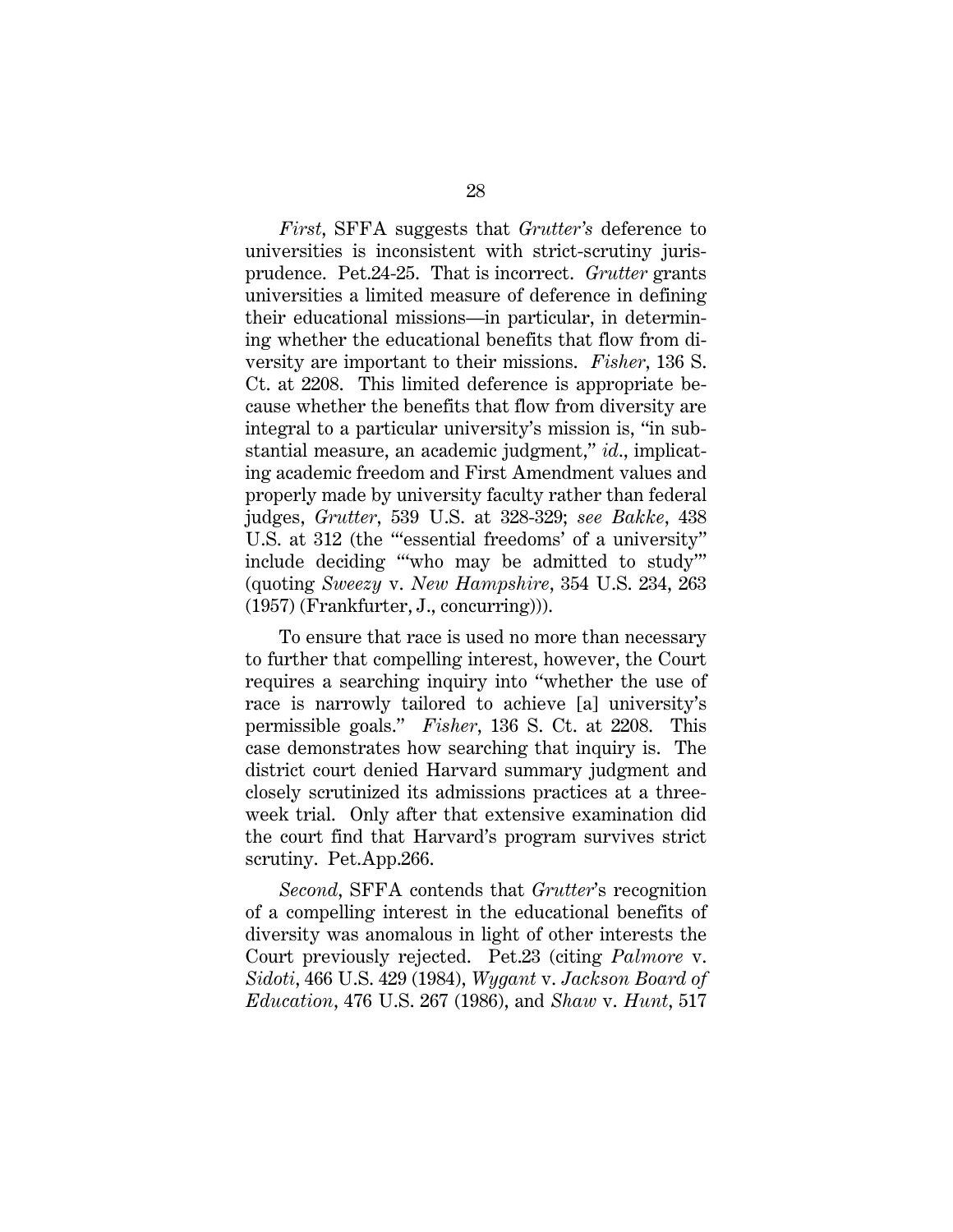U.S. 899 (1996)). *Grutter* cited each of those cases, 539 U.S. at 333, 339-342, and the Court understood perfectly well that "all racial classifications" are subject to strict scrutiny, *id*. at 326. But the Court also recognized that its precedents do not forbid all consideration of race in all circumstances, as SFFA suggests here; instead, those cases require strict scrutiny, which "is not 'strict in theory, but fatal in fact.'" *Id*. at 326 (quoting *Adarand Constructors, Inc*. v. *Peña*, 515 U.S. 200, 237 (1995)).

Nothing in those cases conflicts with this Court's recognition that a university may consider race in a limited fashion in pursuit of the compelling educational benefits of diversity. *Shaw* nowhere endorsed SFFA's argument that the Constitution requires absolute colorblindness; to the contrary, it observed that "under certain circumstances, drawing racial distinctions is permissible where a governmental body is pursuing a 'compelling state interest.'" 517 U.S. at 908. Likewise, although *Wygant* rejected a layoff program that gave preferential treatment to minority teachers to "remedy societal discrimination by providing 'role models' for minority schoolchildren," 476 U.S. at 272, 274-276 (plurality opinion), Justice O'Connor, concurring, specifically noted that the insufficiently compelling "goal of providing 'role models' … should not be confused with the very different goal of promoting racial diversity among the faculty." *Id*. at 288 n.\*. Finally, in *Palmore*, the Court invalidated the consideration of race in custody decisions because the existence of private "racial and ethnic prejudices" was the sole factor driving the determination, 466 U.S. at 433-434. That is readily distinguishable from *Grutter*, which upheld an admissions program that—like Harvard's—considered race only as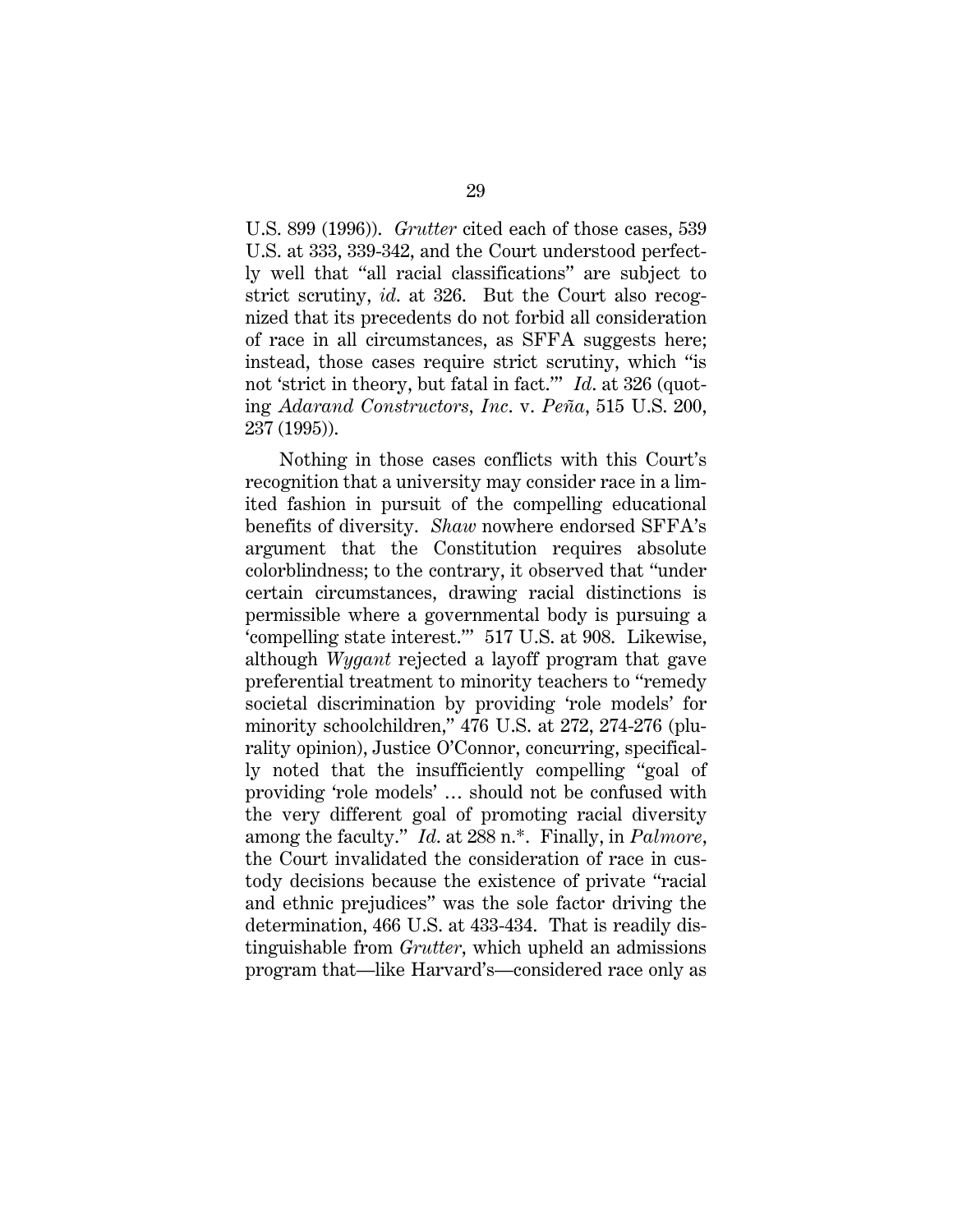a plus and only as one of many factors in a contextual, whole-person review of every applicant.

*Third*, SFFA argues that *Grutter* "flouts basic equal-protection principles" because it assumes a university can discern applicants' views and experiences based solely on their race. Pet.23. *Grutter* nowhere suggests that all individuals of a certain race will bring the same perspective to college campuses. *Grutter* recognizes that, because race still affects many individuals' lived experiences, students may have perspectives that are influenced by their racial identities and reflected in their applications, 539 U.S. at 333—a point underscored by the testimony of students and alumni in this case, C.A.J.A.2546:23-2551:2; C.A.J.A.2614:3-2616:15; C.A.J.A.2619:24-2624:3. And *Grutter* recognizes that universities can help break down racial stereotypes and challenge modes of thinking by emphasizing both inter*and* intra-racial diversity—because students from any given racial background may have very different experiences or perspectives than a stereotype would suggest. 539 U.S. at 330, 333.

*Fourth*, SFFA contends (Pet.22-23) that *Grutter* is inconsistent with *Brown* v. *Board of Education*, 347 U.S. 483 (1954). In *Brown*, this Court recognized the educational and societal importance of bringing together students of different races, and it invalidated racial classifications that excluded students from educational opportunities solely on account of their race. 347 U.S. at 493-494. *Bakke*, *Grutter*, and *Fisher* are true to *Brown*'s principles, emphasizing the educational and societal benefits of assembling diverse student bodies and prohibiting rigid racial classifications, such as quotas, that do not treat students as individuals and instead exclude them from educational opportunities based solely on their race. *Bakke*, 438 U.S. at 317-318;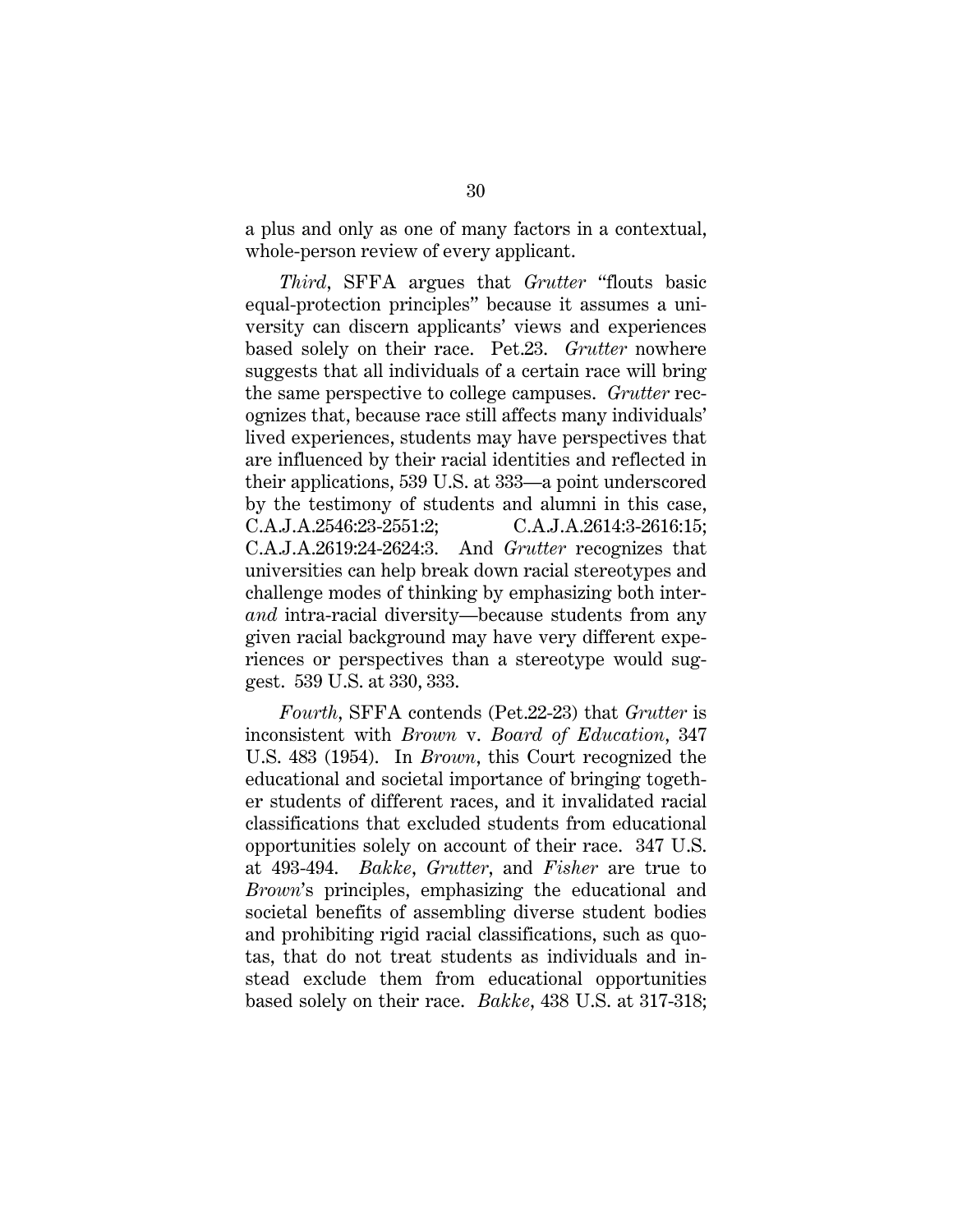*Grutter*, 539 U.S. at 334. Admissions programs, like Harvard's, that expand rather than constrict educational opportunities do nothing of the sort.

2. SFFA argues that *Parents Involved in Community Schools* v. *Seattle School District No. 1*, 551 U.S. 701 (2007), and *Schuette* v. *Coalition to Defend Affirmative Action*, *Integration & BAMN*, 572 U.S. 291 (2014), have eroded *Grutter*'s foundations. Pet.26. Neither insinuated that *Grutter* was wrongly decided.

The *Parents Involved* plurality, in fact, invoked *Grutter*'s core principles to invalidate schoolassignment plans that considered students' race in a mechanical fashion to ensure that the "white" and "nonwhite" composition of K-12 schools fell within specified ranges. 551 U.S. at 712-715, 722-725. The plurality noted that, in contrast to the flexible and contextual admissions program upheld in *Grutter*, the schoolassignment plans did not consider race "as part of a broader effort to [ensure students'] 'exposure to widely diverse people, cultures, ideas, and viewpoints'"; instead, the plans considered race to achieve racial balance. *Id*. at 722-723. Moreover, while "[t]he entire gist of the analysis in *Grutter* was that the admissions program at issue … focused on each applicant as an individual, and not simply as a member of a particular racial group," the school-assignment plans considered race in a rigid fashion, did not consider other ways in which students might contribute to a school's diversity, and in some circumstances treated race as "determinative standing alone." *Id*. at 722-723. Justice Kennedy's concurrence likewise contrasted the case with the consideration of race upheld in *Grutter*, stressing that the plans considered race in a "mechanical" fashion. *Id.* at 793. Neither the plurality nor the concurrence suggested *Grutter* was wrongly decided.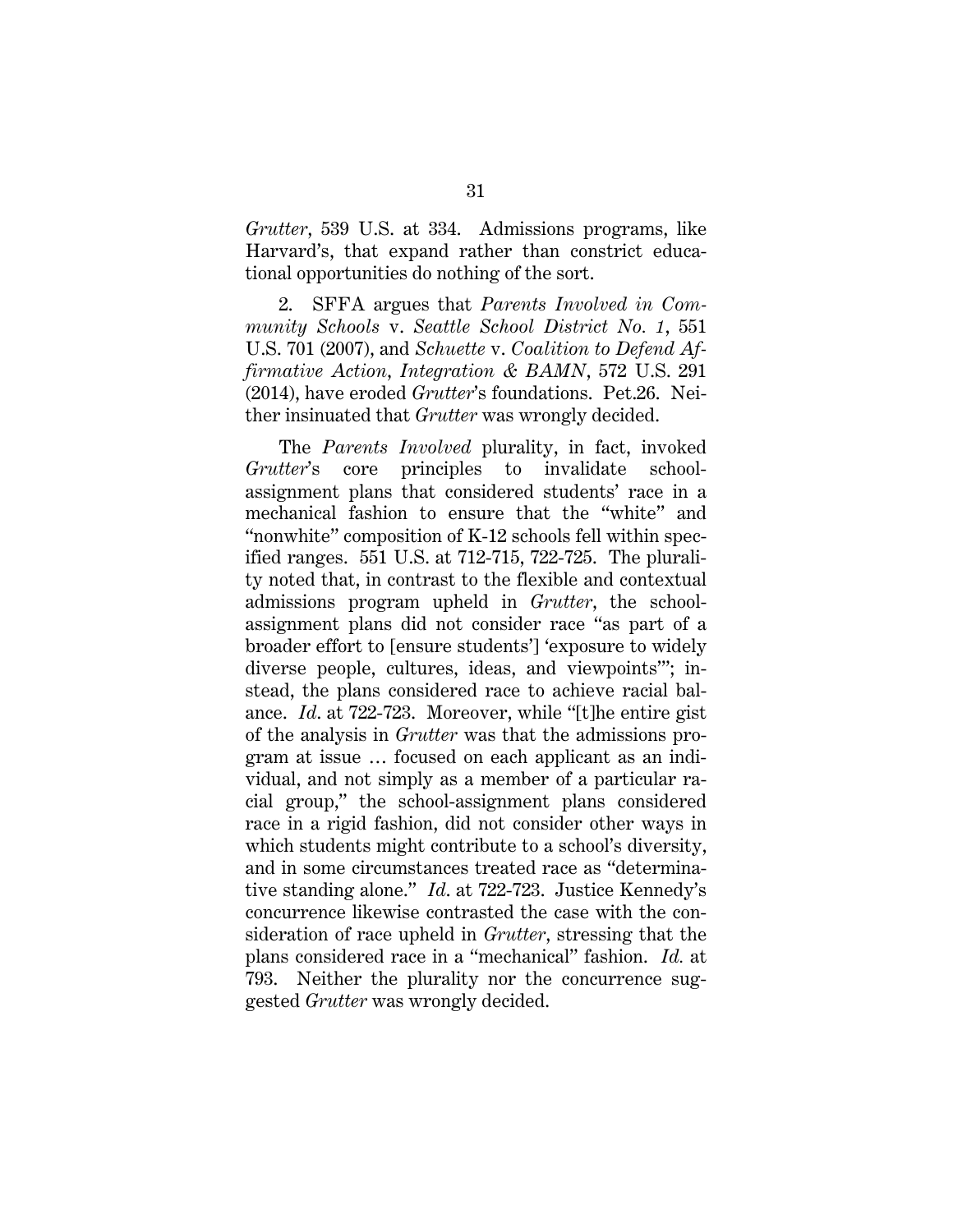*Schuette* had even less to do with *Grutter*'s doctrinal underpinnings. Although the case involved a Michigan constitutional amendment prohibiting raceconscious admissions at public universities, the legal issues before the Court related to the political-process doctrine and voters' ability to relocate the locus of political authority over issues affecting racial minorities, 572 U.S. at 300-301, not the "the constitutionality, or the merits, of race-conscious admissions policies in higher education," *id.* at 300 (plurality opinion).

3. SFFA argues that *Grutter* has "no support in the Fourteenth Amendment's 'historical meaning.'" Pet.22. That Amendment, SFFA says, forbids any consideration of race in government decision-making. *Id*. But this Court has rejected that proposition and repeatedly held that decisionmakers may consider race as long as the consideration is narrowly tailored to serve a compelling interest, *see*, *e.g.*, *Adarand*, 515 U.S. at 235.

Moreover, SFFA's distorted historical submission is unsound. Congress rejected alternative versions of the Amendment mandating complete colorblindness, *see, e.g.*, Cong. Globe, 39th Cong., 1st Sess. 1287 (Mar. 9, 1866), and enacted explicitly race-conscious laws contemporaneous with the proposal and ratification of the Amendment, *see, e.g.*, Act of Mar. 3, 1869, ch. 122, 15 Stat. 301, 302 (appropriating money for payments to African-American soldiers and sailors).

4. Finally, SFFA claims that *Bakke* and *Grutter* "depart[] so far from our basic ideals" that they have not "become part of our national culture" and should not stand. Pet.33.<sup>9</sup> But a basic ideal of our Nation is to

<sup>9</sup> SFFA's claim that "no one believes in *Grutter*," Pet.28, blatantly mischaracterizes an article written by the University of Michigan's President and ignores the support *Grutter* has received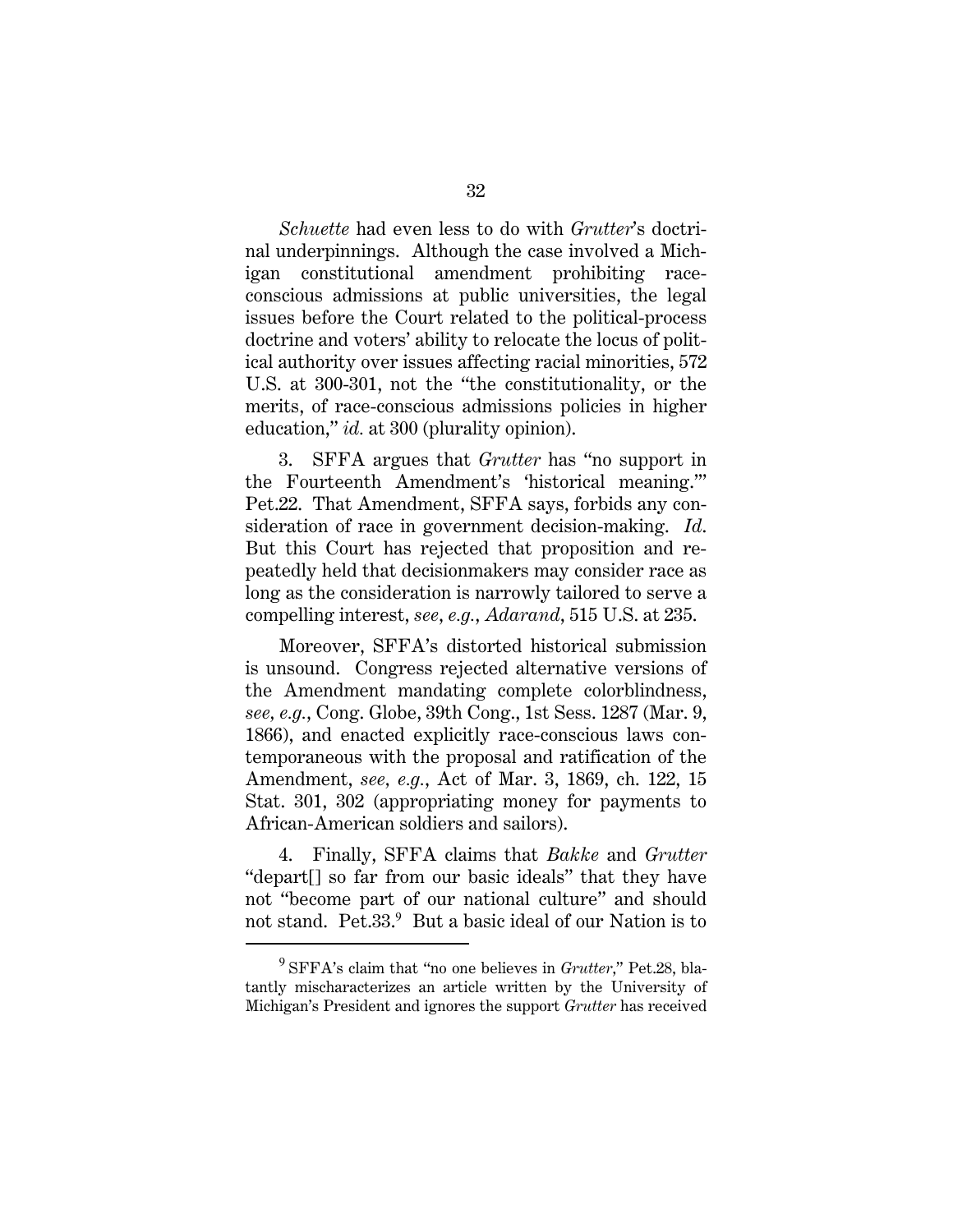create a society that is free of racial discrimination and harmful stereotypes and that respects and values our diverse population in every respect. *See Grutter*, 539 U.S. at 331-332; *Parents Involved*, 552 U.S. at 782, 797 (Kennedy, J., concurring). While the Nation has not always lived up to that promise, it retains a "historic commitment to creating an integrated society," *Parents Involved*, 552 U.S. at 797 (Kennedy, J., concurring), and a deep belief that education plays a critical role in preparing individuals to be good citizens in a pluralistic democracy, *Brown*, 347 U.S. at 493. *Bakke* and *Grutter* do not "depart[]" from these foundational ideals and historic commitment; they further them. It is no surprise, therefore, that a majority of Americans, including Asian Americans, support programs that promote diversity on college campuses—support that has grown since *Grutter*. 10

SFFA also argues that *Grutter* is suspect because it "treats underrepresented minorities … as *instruments* to provide educational benefits for other, mostly white students." Pet.24. That, too, is untrue. Students of all races reap the benefits of diversity, as does society at large. The evidence in this case underscores the point; Harvard's expert on the benefits of diversity testified that cross-racial interactions benefit all students and society as a whole, C.A.J.A.2760:21-2761:19; C.A.J.A.2805:9-2806:15, and students who self-

from, among others, members of this Court, universities of all types, the business community, and the military.

<sup>10</sup> *See*, *e.g.*, Norman, *Americans' Support for Affirmative Action Programs Rises*, GALLUP (Feb. 27, 2019); PEW Research Center, *Growing share views affirmative action programs positively* (Oct. 4, 2018); Asian American Voter Survey (National) (2020) (70% of Asian-Americans favor affirmative action programs in higher education).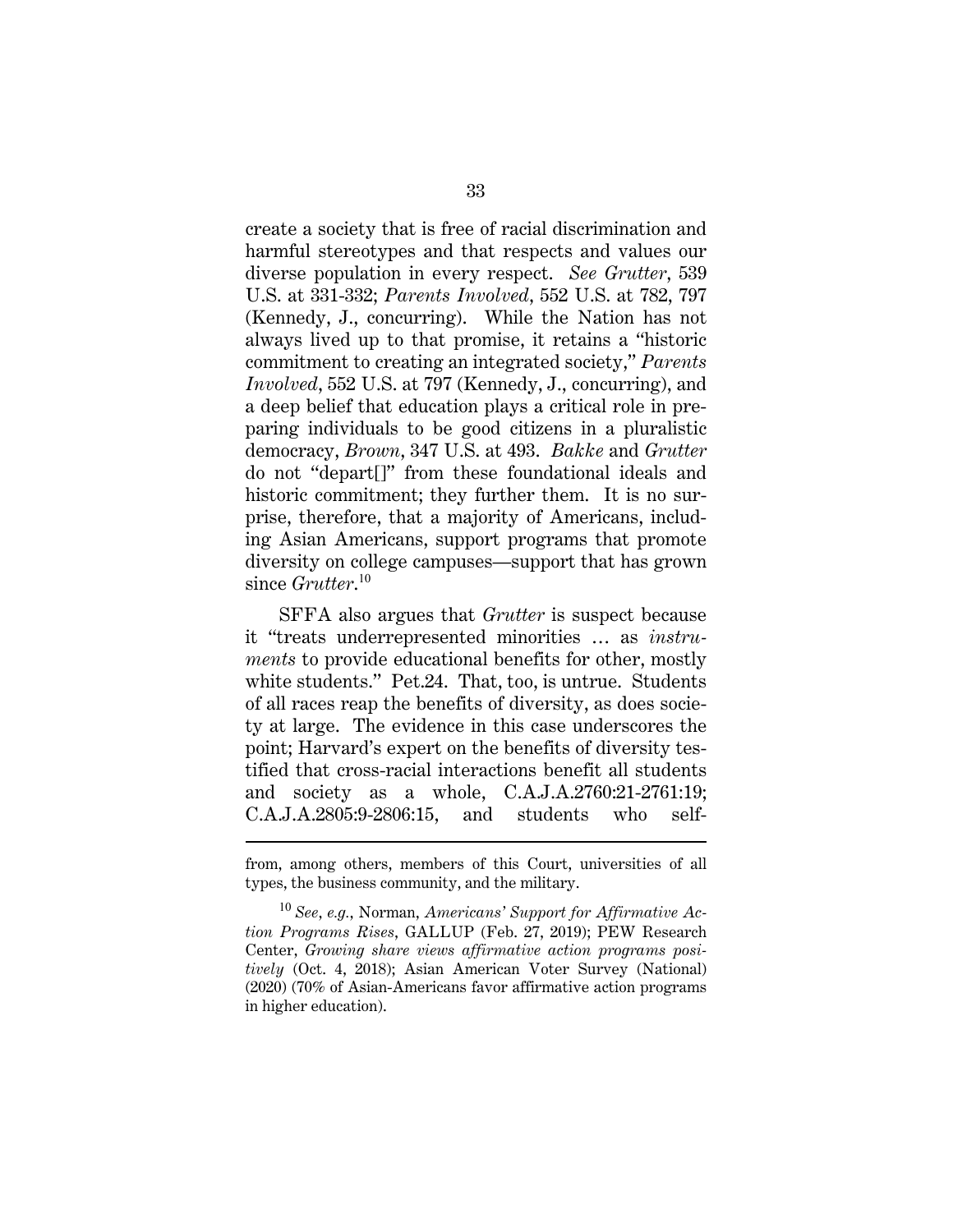identified at trial as Chicana, Chinese-American, and Black testified about the importance diversity at Harvard had on their educational experiences, C.A.J.A.2551:3-2553:4; C.A.J.A.2569:14-2572:8; C.A.J.A.2612:12-2616:15. In any event, SFFA defaulted on this point, because it declined to put on any evidence contesting the benefits of diversity. *See supra* p. 25.

SFFA argues that the consideration of race is "poisonous" and is ""delay[ing] the time when race will become … truly irrelevant.'" Pet.32. The benefits that flow from diversity, however, help foster the tolerance, acceptance, and understanding that will eventually obviate the need for limited consideration of race. *See Grutter*, 539 U.S. at 330-332. Endorsing SFFA's view at this moment in our Nation's history—when the need to cultivate greater tolerance, acceptance and understanding is particularly acute—would be a tragic mistake.

*Grutter*, of course, noted that the need for raceconscious admissions programs should eventually end, predicting that by 2028 race-neutral alternatives would be able to serve universities' educational interests. *Grutter*, 539 U.S. at 343. But this Court was not so naïve as to suggest that progress is always linear or to impose a firm deadline. And prohibiting consideration of race now would lead to substantial declines in diversity on many campuses, with significant adverse effects on the educational experiences of all students. *See*, *e.g.*, Bleemer, *The impact of Proposition 209 and accessoriented UC admissions policies on underrepresented UC applications, enrollment, and long-run student outcomes* 7 (July 2020) (concluding ban on raceconscious admissions at University of California system caused 12% decline in underrepresented groups, includ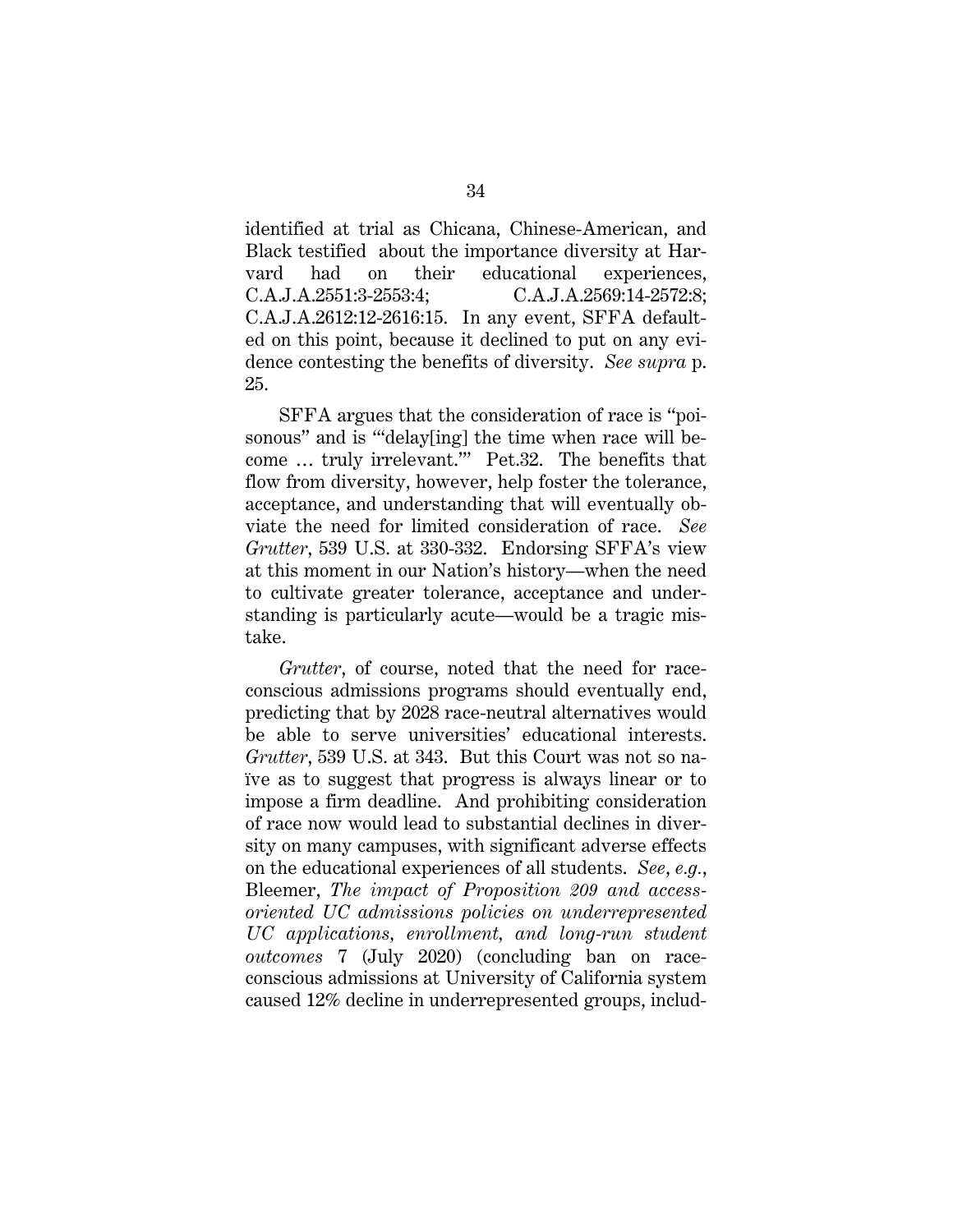ing 60% decline at Berkeley, and race-neutral measures have not proven as effective at achieving racially diverse student bodies). The evidence in this case underscores the point. Were Harvard to abandon all consideration of race, African-American and Hispanic enrollment would decline from 14% to 6% and 14% to 9%, respectively. Pet.App.210. And even if Harvard were to implement SFFA's preferred race-neutral alternative, it would still see steep declines in diversity, with adverse effects on Harvard's ability to create an environment that promotes cross-racial interactions and that lessens feelings of alienation and isolation. Pet.App.75-79; Pet.App.219-220.

What is more, it is SFFA's proposition—that universities must shut their eyes and stop their ears to consideration of applicants' racial or ethnic backgrounds—that would profoundly depreciate applicants' status as individuals. Forcing universities to ignore information applicants view as important to their identities, experiences, perspectives, and interests is fundamentally inconsistent with treating them as multifaceted individuals. It would also disregard applicants' freedom to "define and express their identity," *Obergefell* v. *Hodges*, 576 U.S. 644, 652 (2015), and inhibit universities' ability to cultivate the kinds of environments in which the richest exchange of ideas can flourish, *see Keyishian* v. *Board of Regents*, 385 U.S. 589, 603 (1967); *Sweezy*, 354 U.S. at 250.

### **C. Overturning Grutter Would Have Significant Adverse Consequences**

SFFA's failure to identify any recent developments that warrant revisiting *Grutter*, and its inability to show that *Grutter* was "egregiously" wrong, are reason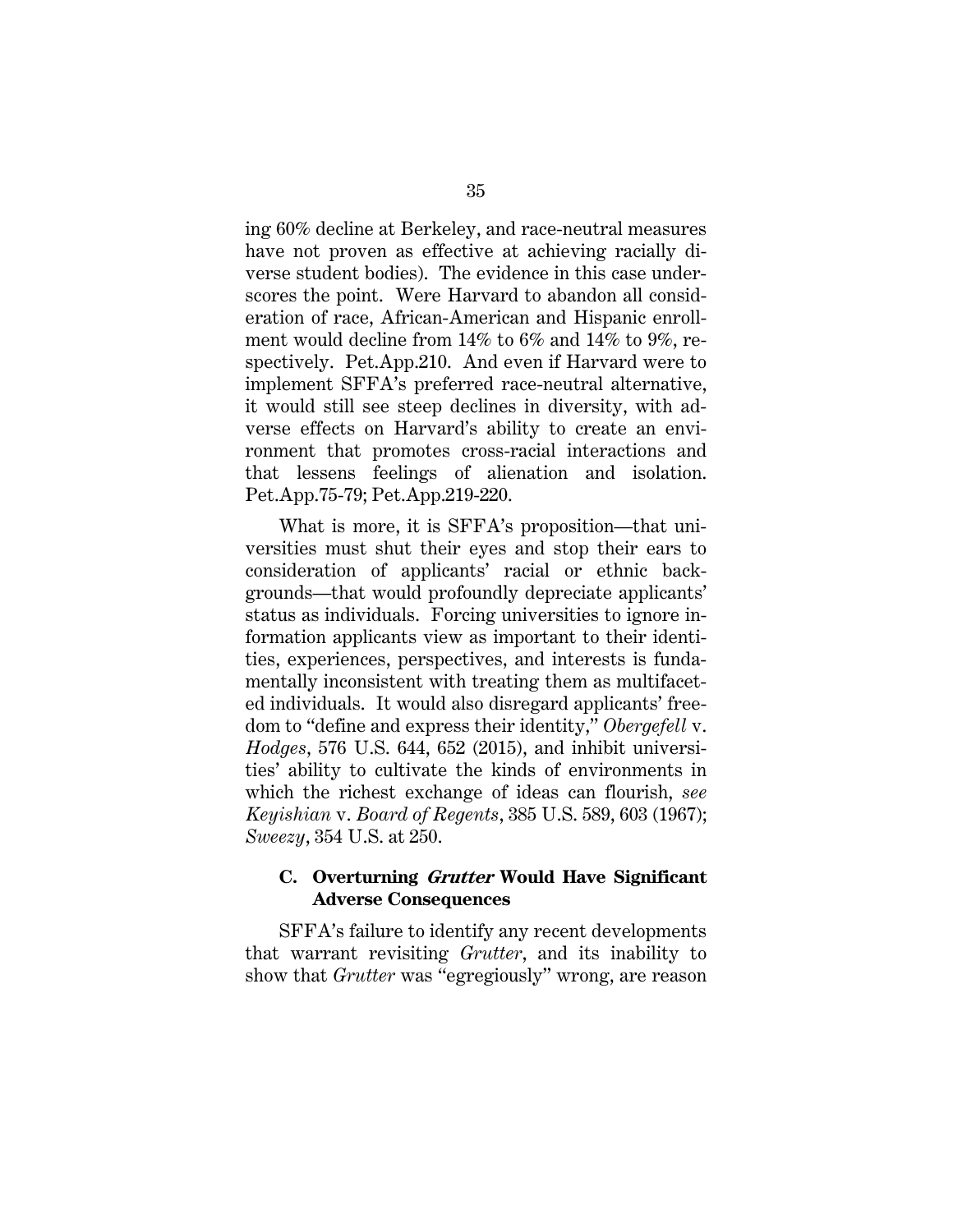enough for the Court to decline review. But additional factors further counsel adherence to precedent.

Universities across the country have devoted significant resources over the past several decades to developing whole-person admissions programs designed to achieve the educational benefits of diversity in accordance with this Court's guidelines. Mandating raceblind admissions programs would undermine those universities' ability to engage in the kind of individualized review that yields a class that is both diverse and excellent. For example, colleges could be forced to give applicants and recommenders laundry lists of items they are prohibited from mentioning or to redact swaths of applicants' files. SFFA's suggestion (Pet.35) that universities could "keep their admissions systems exactly as they are" is disingenuous.

The public, too, has substantial reliance interests at stake. *Bakke* and *Grutter* sent a powerful signal that diversity is vital to preparing individuals to work and participate as citizens in our pluralistic democracy. *See Bakke*, 438 U.S. at 313; *Grutter*, 539 U.S. at 330-331. Americans have come to view diversity as integral to learning and to trust that the path to leadership is open to all. Overruling those cases at this time would undermine the public's faith in those foundational principles.

### **III. SFFA'S LACK OF STANDING ALSO COUNSELS AGAINST CERTIORARI**

To reach the merits, the Court would have to assure itself that SFFA had standing to bring this suit. *See Spokeo, Inc*. v. *Robins*, 136 S. Ct. 1540, 1547 (2016). And though the lower courts disagreed, Pet.App.51; Pet.App.221, SFFA lacks associational standing under *Hunt* v. *Washington State Apple Advertising Commis-*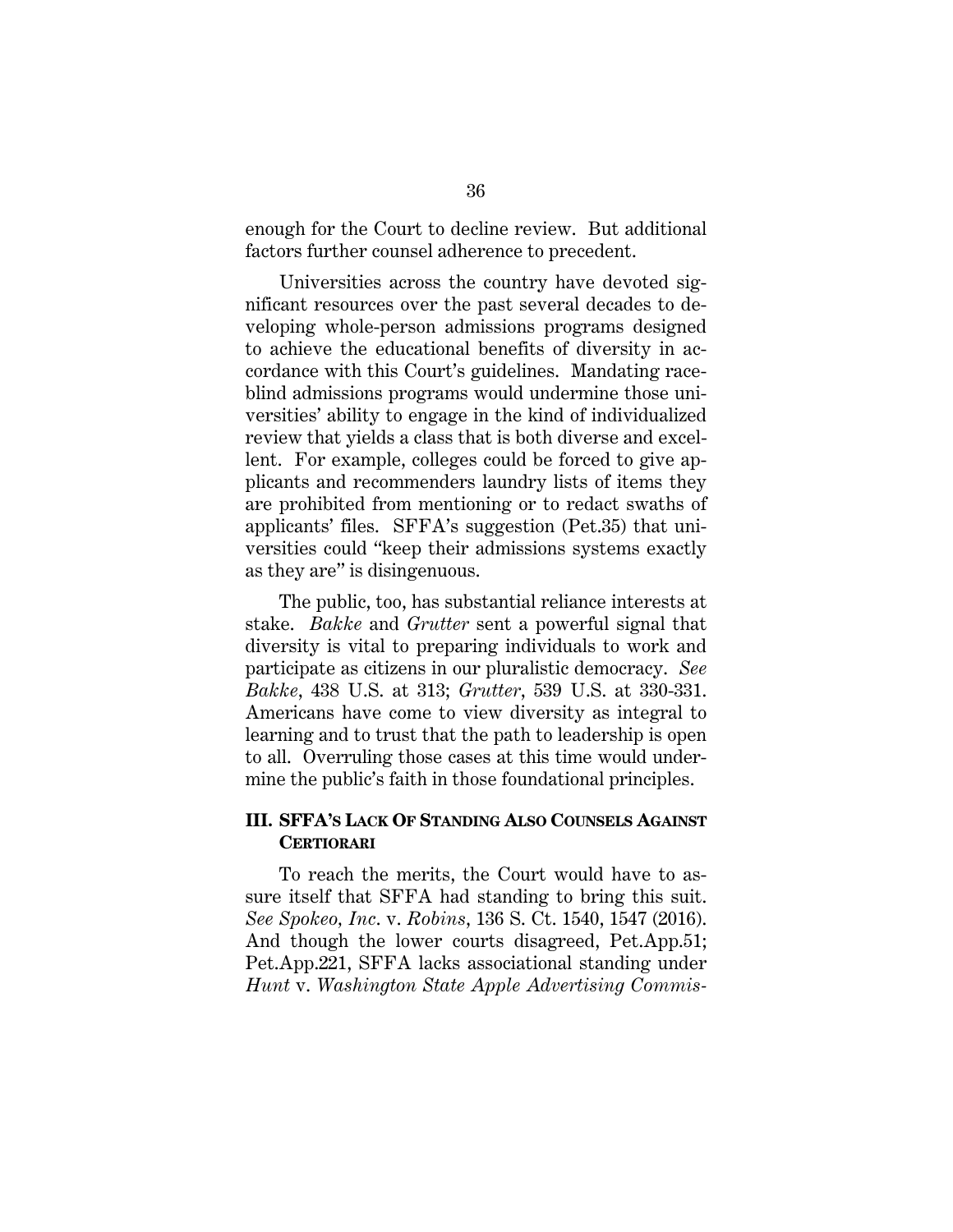*sion*, 432 U.S. 333 (1977). SFFA is not a genuine membership organization—it is a vehicle designed to advance the policy preferences of its controlling founder, who has no personal stake in the controversy. And even if there were doubt on that score, it would be prudent for the Court to defer the sweeping claims SFFA presents until clearly raised by a party with a genuine stake in the outcome. *Hollingsworth* v. *Perry*, 570 U.S. 693, 704–705, (2013); *see DeFunis* v. *Odegaard*, 416 U.S. 312 (1974) (declining to address merits of race-conscious admissions because plaintiff was about to graduate).

The associational standing doctrine permits genuine membership organizations to stand in the shoes of injured members because such organizations serve as embodiments of members and their interests. *See Hunt*, 432 U.S. at 344-345. SFFA identified "member" applicants who were rejected by Harvard or who might apply in the future as the basis of its standing, but neither these nor any other members control, direct, or finance the organization. SFFA's initial "members" had no role in selecting board members or officers and contributed virtually nothing monetarily. Pet.App.10; Pet.App.335-336; C.A.J.A.238:1-239:16; C.A.J.A.301. The organization—and this litigation—were instead controlled, directed, and financed by bystanders with no personal stake. Pet.App.10; C.A.J.A.324. Even after SFFA's minimal post-suit changes to its structure, its purported members still play no meaningful role. Pet.App.335-336; C.A.J.A.338-344; C.A.J.A.356; C.A.J.A.379; Resp.C.A.Br. 29-34.

This Court has often cautioned that "the judicial power requires … more for its invocation than important issues and able litigants." *Valley Forge Christian Coll*. v. *Americans United for Separation of Church & State*, 454 U.S. 464, 489 (1982). If an organi